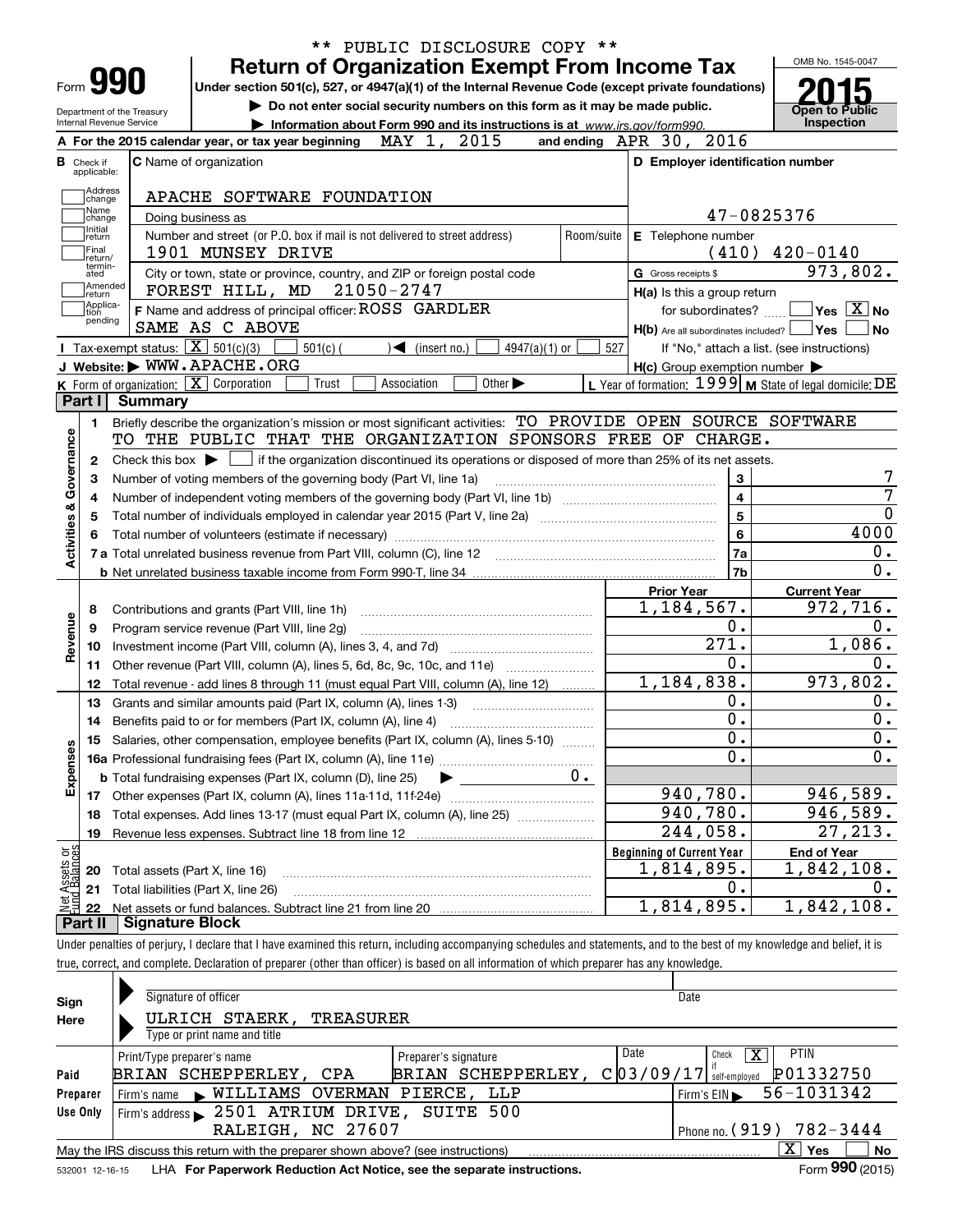|              | APACHE SOFTWARE FOUNDATION<br>Form 990 (2015)                                                                                                                                           | 47-0825376    | Page 2                    |
|--------------|-----------------------------------------------------------------------------------------------------------------------------------------------------------------------------------------|---------------|---------------------------|
|              | <b>Statement of Program Service Accomplishments</b><br>Part III                                                                                                                         |               |                           |
|              | Check if Schedule O contains a response or note to any line in this Part III                                                                                                            |               |                           |
| 1            | Briefly describe the organization's mission:<br>TO PROVIDE OPEN SOURCE SOFTWARE TO THE PUBLIC THAT THE ORGANIZATION                                                                     |               |                           |
|              | SPONSORS FREE OF CHARGE.                                                                                                                                                                |               |                           |
|              |                                                                                                                                                                                         |               |                           |
|              |                                                                                                                                                                                         |               |                           |
| $\mathbf{2}$ | Did the organization undertake any significant program services during the year which were not listed on                                                                                |               |                           |
|              | the prior Form 990 or 990-EZ?                                                                                                                                                           |               | $Yes \quad X$ No          |
|              | If "Yes," describe these new services on Schedule O.                                                                                                                                    |               |                           |
| 3            | Did the organization cease conducting, or make significant changes in how it conducts, any program services?                                                                            |               | $Yes \quad X \quad No$    |
|              | If "Yes," describe these changes on Schedule O.<br>Describe the organization's program service accomplishments for each of its three largest program services, as measured by expenses. |               |                           |
| 4            | Section 501(c)(3) and 501(c)(4) organizations are required to report the amount of grants and allocations to others, the total expenses, and                                            |               |                           |
|              | revenue, if any, for each program service reported.                                                                                                                                     |               |                           |
| 4a           | 851,225.<br>including grants of \$<br>(Expenses \$<br>(Code:                                                                                                                            | ) (Revenue \$ |                           |
|              | INFRASTRUCTURE SERVICES IN SUPPORT OF THE ACTIVITIES AND PROJECTS OF                                                                                                                    |               |                           |
|              | THE FOUNDATION, NAMELY: HOSTING SOURCE CODE, DOWNLOADS, E-MAIL LISTS,                                                                                                                   |               |                           |
|              | BUG TRACKING SYSTEMS, COLLABORATED SOFTWARE AND RELATED ACTIVITIES.                                                                                                                     |               |                           |
|              |                                                                                                                                                                                         |               |                           |
|              |                                                                                                                                                                                         |               |                           |
|              |                                                                                                                                                                                         |               |                           |
|              |                                                                                                                                                                                         |               |                           |
|              |                                                                                                                                                                                         |               |                           |
|              |                                                                                                                                                                                         |               |                           |
|              |                                                                                                                                                                                         |               |                           |
|              |                                                                                                                                                                                         |               |                           |
| 4b           | (Expenses \$<br>(Code:<br>including grants of \$                                                                                                                                        | ) (Revenue \$ |                           |
|              | SUPPORTING AND PROVIDING VISIBILITY FOR THE PROJECTS<br>PUBLIC RELATIONS                                                                                                                |               |                           |
|              | SPONSORED BY THE FOUNDATION.                                                                                                                                                            |               |                           |
|              |                                                                                                                                                                                         |               |                           |
|              |                                                                                                                                                                                         |               |                           |
|              |                                                                                                                                                                                         |               |                           |
|              |                                                                                                                                                                                         |               |                           |
|              |                                                                                                                                                                                         |               |                           |
|              |                                                                                                                                                                                         |               |                           |
|              |                                                                                                                                                                                         |               |                           |
|              |                                                                                                                                                                                         |               |                           |
|              |                                                                                                                                                                                         |               |                           |
| 4c           | (Code: ) (Expenses \$                                                                                                                                                                   |               |                           |
|              |                                                                                                                                                                                         |               |                           |
|              |                                                                                                                                                                                         |               |                           |
|              |                                                                                                                                                                                         |               |                           |
|              |                                                                                                                                                                                         |               |                           |
|              |                                                                                                                                                                                         |               |                           |
|              |                                                                                                                                                                                         |               |                           |
|              |                                                                                                                                                                                         |               |                           |
|              |                                                                                                                                                                                         |               |                           |
|              |                                                                                                                                                                                         |               |                           |
|              |                                                                                                                                                                                         |               |                           |
|              |                                                                                                                                                                                         |               |                           |
| 4d           | Other program services (Describe in Schedule O.)                                                                                                                                        |               |                           |
|              | (Expenses \$<br>) (Revenue \$<br>including grants of \$                                                                                                                                 |               |                           |
| 4e.          | 851,225.<br>Total program service expenses                                                                                                                                              |               |                           |
|              |                                                                                                                                                                                         |               | $F_{\text{c}}$ 990 (2015) |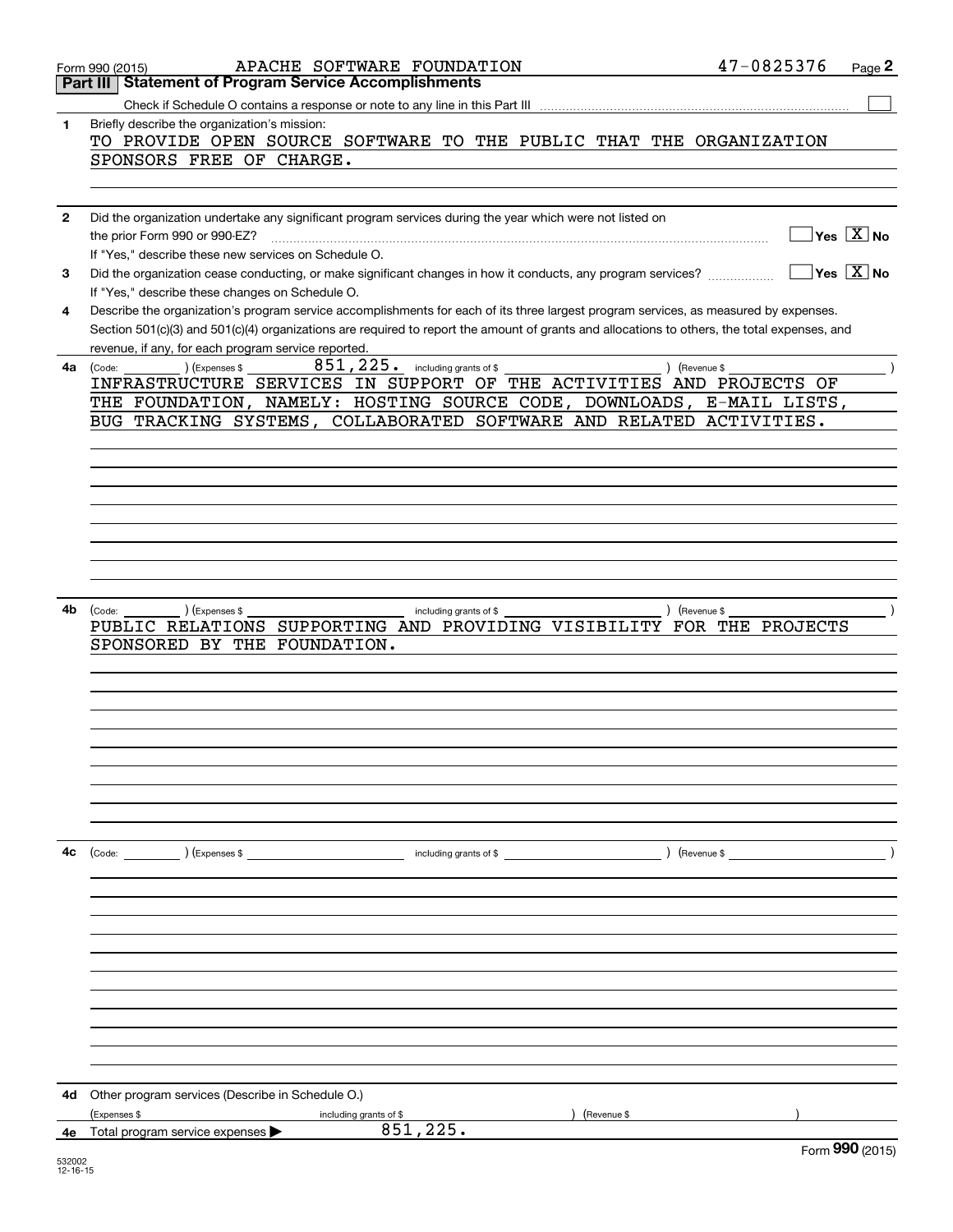| Form 990 (2015) |  |  |
|-----------------|--|--|

# Form 990 (2015) APACHE SOFTWARE FOUNDATION 47-0825376 <sub>Page</sub> 3<br>**Part IV | Checklist of Required Schedules**

|     |                                                                                                                                      |                | Yes | No |
|-----|--------------------------------------------------------------------------------------------------------------------------------------|----------------|-----|----|
| 1.  | Is the organization described in section 501(c)(3) or 4947(a)(1) (other than a private foundation)?                                  |                |     |    |
|     |                                                                                                                                      | 1              | X   |    |
| 2   |                                                                                                                                      | $\overline{2}$ | X   |    |
| 3   | Did the organization engage in direct or indirect political campaign activities on behalf of or in opposition to candidates for      |                |     |    |
|     |                                                                                                                                      | з              |     | х  |
| 4   | Section 501(c)(3) organizations. Did the organization engage in lobbying activities, or have a section 501(h) election in effect     |                |     |    |
|     |                                                                                                                                      | 4              |     | x  |
| 5   | Is the organization a section 501(c)(4), 501(c)(5), or 501(c)(6) organization that receives membership dues, assessments, or         |                |     |    |
|     |                                                                                                                                      | 5              |     | x  |
| 6   | Did the organization maintain any donor advised funds or any similar funds or accounts for which donors have the right to            |                |     |    |
|     | provide advice on the distribution or investment of amounts in such funds or accounts? If "Yes," complete Schedule D, Part I         | 6              |     | x  |
| 7   | Did the organization receive or hold a conservation easement, including easements to preserve open space,                            |                |     |    |
|     |                                                                                                                                      | 7              |     | x  |
| 8   | Did the organization maintain collections of works of art, historical treasures, or other similar assets? If "Yes," complete         |                |     |    |
|     |                                                                                                                                      | 8              |     | x  |
| 9   | Did the organization report an amount in Part X, line 21, for escrow or custodial account liability, serve as a custodian for        |                |     |    |
|     | amounts not listed in Part X; or provide credit counseling, debt management, credit repair, or debt negotiation services?            |                |     |    |
|     | If "Yes," complete Schedule D, Part IV                                                                                               | 9              |     | х  |
| 10  | Did the organization, directly or through a related organization, hold assets in temporarily restricted endowments, permanent        |                |     |    |
|     |                                                                                                                                      | 10             |     | x  |
| 11  | If the organization's answer to any of the following questions is "Yes," then complete Schedule D, Parts VI, VII, VIII, IX, or X     |                |     |    |
|     | as applicable.                                                                                                                       |                |     |    |
|     | a Did the organization report an amount for land, buildings, and equipment in Part X, line 10? If "Yes," complete Schedule D,        |                |     |    |
|     |                                                                                                                                      | 11a            | х   |    |
|     | <b>b</b> Did the organization report an amount for investments - other securities in Part X, line 12 that is 5% or more of its total |                |     |    |
|     |                                                                                                                                      | 11b            |     | x  |
|     | c Did the organization report an amount for investments - program related in Part X, line 13 that is 5% or more of its total         |                |     | х  |
|     |                                                                                                                                      | 11c            |     |    |
|     | d Did the organization report an amount for other assets in Part X, line 15 that is 5% or more of its total assets reported in       | 11d            |     | х  |
|     |                                                                                                                                      | 11e            |     | X  |
| f   | Did the organization's separate or consolidated financial statements for the tax year include a footnote that addresses              |                |     |    |
|     | the organization's liability for uncertain tax positions under FIN 48 (ASC 740)? If "Yes," complete Schedule D, Part X               | 11f            |     | x  |
|     | 12a Did the organization obtain separate, independent audited financial statements for the tax year? If "Yes," complete              |                |     |    |
|     | Schedule D, Parts XI and XII                                                                                                         | 12a            |     | х  |
|     | <b>b</b> Was the organization included in consolidated, independent audited financial statements for the tax year?                   |                |     |    |
|     | If "Yes," and if the organization answered "No" to line 12a, then completing Schedule D, Parts XI and XII is optional manum          | 12b            |     | X  |
| 13  |                                                                                                                                      | 13             |     | X  |
| 14a | Did the organization maintain an office, employees, or agents outside of the United States?                                          | 14a            |     | X  |
|     | <b>b</b> Did the organization have aggregate revenues or expenses of more than \$10,000 from grantmaking, fundraising, business,     |                |     |    |
|     | investment, and program service activities outside the United States, or aggregate foreign investments valued at \$100,000           |                |     |    |
|     |                                                                                                                                      | 14b            |     | x  |
| 15  | Did the organization report on Part IX, column (A), line 3, more than \$5,000 of grants or other assistance to or for any            |                |     |    |
|     |                                                                                                                                      | 15             |     | х  |
| 16  | Did the organization report on Part IX, column (A), line 3, more than \$5,000 of aggregate grants or other assistance to             |                |     |    |
|     |                                                                                                                                      | 16             |     | x  |
| 17  | Did the organization report a total of more than \$15,000 of expenses for professional fundraising services on Part IX,              |                |     |    |
|     |                                                                                                                                      | 17             |     | x  |
| 18  | Did the organization report more than \$15,000 total of fundraising event gross income and contributions on Part VIII, lines         |                |     |    |
|     |                                                                                                                                      | 18             |     | x  |
| 19  | Did the organization report more than \$15,000 of gross income from gaming activities on Part VIII, line 9a? If "Yes."               |                |     |    |
|     |                                                                                                                                      | 19             |     | x  |

Form (2015) **990**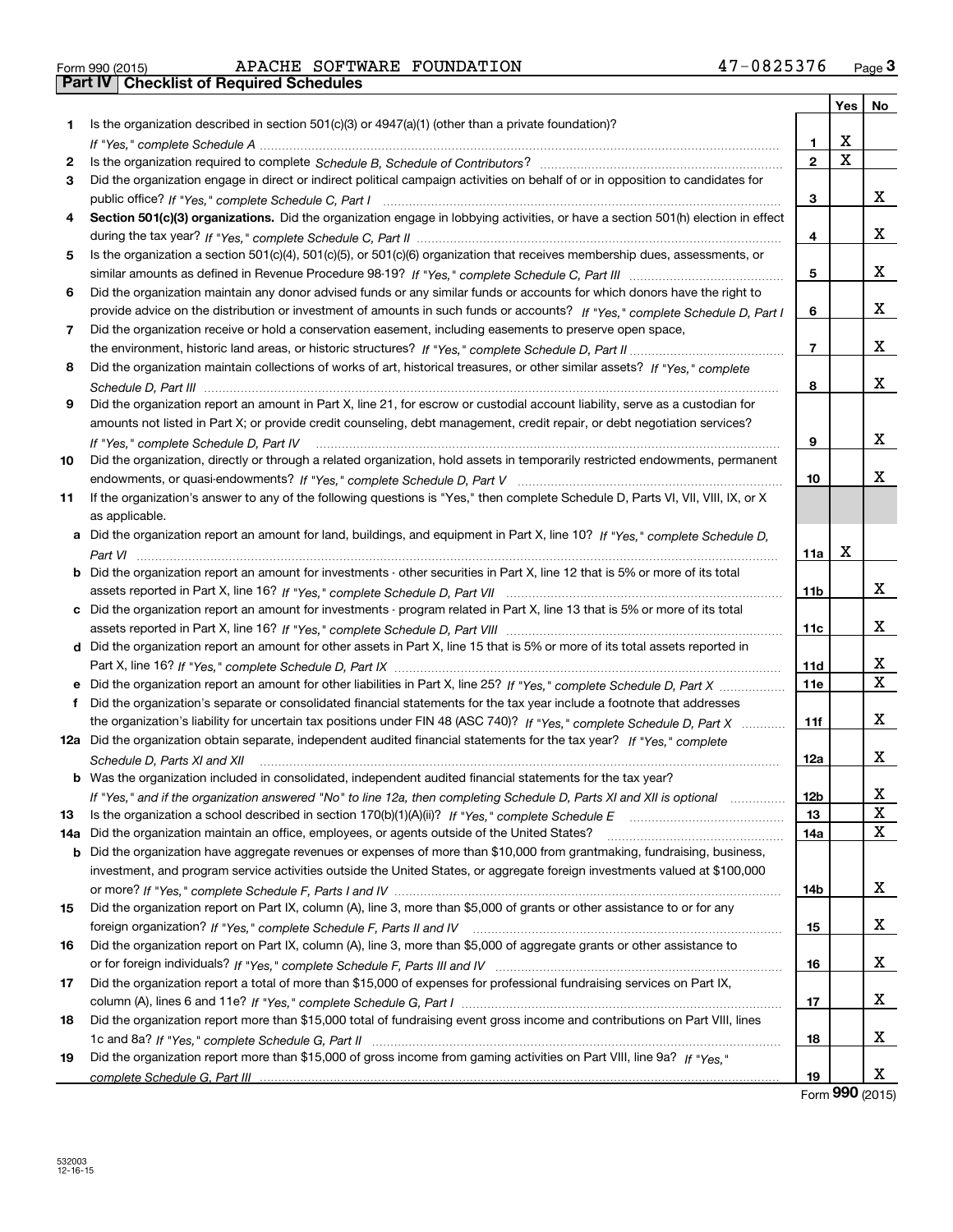|  | Form 990 (2015) |  |
|--|-----------------|--|

*(continued)*

|          |                                                                                                                                   |                 | Yes | No     |
|----------|-----------------------------------------------------------------------------------------------------------------------------------|-----------------|-----|--------|
|          | 20a Did the organization operate one or more hospital facilities? If "Yes," complete Schedule H                                   | 20a             |     | х      |
| b        | If "Yes" to line 20a, did the organization attach a copy of its audited financial statements to this return?                      | 20 <sub>b</sub> |     |        |
| 21       | Did the organization report more than \$5,000 of grants or other assistance to any domestic organization or                       |                 |     |        |
|          |                                                                                                                                   | 21              |     | х      |
| 22       | Did the organization report more than \$5,000 of grants or other assistance to or for domestic individuals on                     |                 |     |        |
|          |                                                                                                                                   | 22              |     | x      |
| 23       | Did the organization answer "Yes" to Part VII, Section A, line 3, 4, or 5 about compensation of the organization's current        |                 |     |        |
|          | and former officers, directors, trustees, key employees, and highest compensated employees? If "Yes," complete                    |                 |     |        |
|          |                                                                                                                                   | 23              |     | х      |
| 24a      | Did the organization have a tax-exempt bond issue with an outstanding principal amount of more than \$100,000 as of the           |                 |     |        |
|          | last day of the year, that was issued after December 31, 2002? If "Yes," answer lines 24b through 24d and complete                |                 |     |        |
|          | Schedule K. If "No", go to line 25a                                                                                               | 24a             |     | х      |
| b        |                                                                                                                                   | 24b             |     |        |
|          | c Did the organization maintain an escrow account other than a refunding escrow at any time during the year to defease            |                 |     |        |
|          |                                                                                                                                   | 24c             |     |        |
|          |                                                                                                                                   | 24d             |     |        |
|          | 25a Section 501(c)(3), 501(c)(4), and 501(c)(29) organizations. Did the organization engage in an excess benefit                  |                 |     |        |
|          |                                                                                                                                   | 25a             |     | х      |
| b        | Is the organization aware that it engaged in an excess benefit transaction with a disqualified person in a prior year, and        |                 |     |        |
|          | that the transaction has not been reported on any of the organization's prior Forms 990 or 990-EZ? If "Yes," complete             |                 |     |        |
|          | Schedule L. Part I                                                                                                                | 25b             |     | х      |
| 26       | Did the organization report any amount on Part X, line 5, 6, or 22 for receivables from or payables to any current or             |                 |     |        |
|          | former officers, directors, trustees, key employees, highest compensated employees, or disqualified persons? If "Yes."            |                 |     |        |
|          | complete Schedule L, Part II                                                                                                      | 26              |     | х      |
| 27       | Did the organization provide a grant or other assistance to an officer, director, trustee, key employee, substantial              |                 |     |        |
|          | contributor or employee thereof, a grant selection committee member, or to a 35% controlled entity or family member               |                 |     |        |
|          |                                                                                                                                   | 27              |     | х      |
| 28       | Was the organization a party to a business transaction with one of the following parties (see Schedule L, Part IV                 |                 |     |        |
|          | instructions for applicable filing thresholds, conditions, and exceptions):                                                       |                 |     |        |
| а        | A current or former officer, director, trustee, or key employee? If "Yes," complete Schedule L, Part IV                           | 28a             |     | x<br>х |
| b        | A family member of a current or former officer, director, trustee, or key employee? If "Yes," complete Schedule L, Part IV        | 28 <sub>b</sub> |     |        |
|          | c An entity of which a current or former officer, director, trustee, or key employee (or a family member thereof) was an officer, |                 |     | х      |
|          |                                                                                                                                   | 28c<br>29       |     | х      |
| 29<br>30 | Did the organization receive contributions of art, historical treasures, or other similar assets, or qualified conservation       |                 |     |        |
|          |                                                                                                                                   | 30              |     | х      |
|          |                                                                                                                                   |                 |     |        |
| 31       | Did the organization liquidate, terminate, or dissolve and cease operations?                                                      | 31              |     | x      |
| 32       | Did the organization sell, exchange, dispose of, or transfer more than 25% of its net assets? If "Yes," complete                  |                 |     |        |
|          |                                                                                                                                   | 32              |     | X.     |
| 33       | Did the organization own 100% of an entity disregarded as separate from the organization under Regulations                        |                 |     |        |
|          |                                                                                                                                   | 33              |     | х      |
| 34       | Was the organization related to any tax-exempt or taxable entity? If "Yes," complete Schedule R, Part II, III, or IV, and         |                 |     |        |
|          |                                                                                                                                   | 34              |     | x      |
| 35a      | Did the organization have a controlled entity within the meaning of section 512(b)(13)?                                           | <b>35a</b>      |     | х      |
|          | b If "Yes" to line 35a, did the organization receive any payment from or engage in any transaction with a controlled entity       |                 |     |        |
|          |                                                                                                                                   | 35b             |     |        |
| 36       | Section 501(c)(3) organizations. Did the organization make any transfers to an exempt non-charitable related organization?        |                 |     |        |
|          |                                                                                                                                   | 36              |     | x      |
| 37       | Did the organization conduct more than 5% of its activities through an entity that is not a related organization                  |                 |     |        |
|          |                                                                                                                                   | 37              |     | x      |
| 38       | Did the organization complete Schedule O and provide explanations in Schedule O for Part VI, lines 11b and 19?                    |                 |     |        |
|          |                                                                                                                                   | 38              | х   |        |

Form (2015) **990**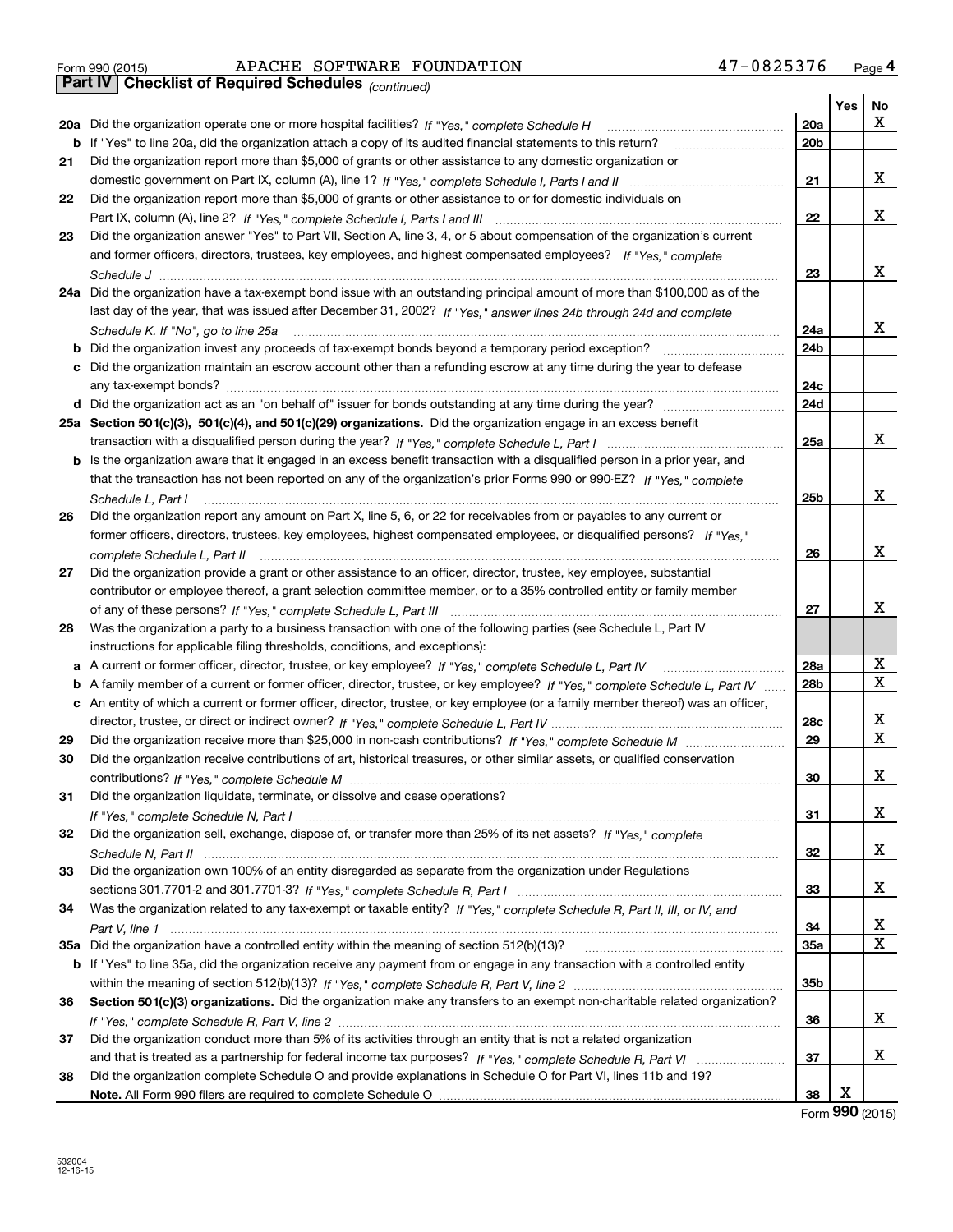|               | APACHE SOFTWARE FOUNDATION<br>Form 990 (2015)                                                                                                   |                 | 47-0825376  |                |     | Page 5 |
|---------------|-------------------------------------------------------------------------------------------------------------------------------------------------|-----------------|-------------|----------------|-----|--------|
| <b>Part V</b> | <b>Statements Regarding Other IRS Filings and Tax Compliance</b>                                                                                |                 |             |                |     |        |
|               | Check if Schedule O contains a response or note to any line in this Part V                                                                      |                 |             |                |     |        |
|               |                                                                                                                                                 |                 |             |                | Yes | No     |
|               |                                                                                                                                                 | 1a              | 5           |                |     |        |
| b             | Enter the number of Forms W-2G included in line 1a. Enter -0- if not applicable                                                                 | 1 <sub>b</sub>  | 0           |                |     |        |
| с             | Did the organization comply with backup withholding rules for reportable payments to vendors and reportable gaming                              |                 |             |                |     |        |
|               |                                                                                                                                                 |                 |             | 1c             |     |        |
|               | 2a Enter the number of employees reported on Form W-3, Transmittal of Wage and Tax Statements,                                                  |                 |             |                |     |        |
|               | filed for the calendar year ending with or within the year covered by this return                                                               | 2a              | $\mathbf 0$ |                |     |        |
|               |                                                                                                                                                 |                 |             | 2 <sub>b</sub> |     |        |
|               |                                                                                                                                                 |                 |             |                |     |        |
| За            | Did the organization have unrelated business gross income of \$1,000 or more during the year?                                                   |                 |             | 3a             |     | x      |
|               |                                                                                                                                                 |                 |             | 3b             |     |        |
|               | 4a At any time during the calendar year, did the organization have an interest in, or a signature or other authority over, a                    |                 |             |                |     |        |
|               |                                                                                                                                                 |                 |             | 4a             |     | x      |
|               | <b>b</b> If "Yes," enter the name of the foreign country: $\blacktriangleright$                                                                 |                 |             |                |     |        |
|               | See instructions for filing requirements for FinCEN Form 114, Report of Foreign Bank and Financial Accounts (FBAR).                             |                 |             |                |     |        |
|               |                                                                                                                                                 |                 |             | 5а             |     | х      |
| b             |                                                                                                                                                 |                 |             | 5b             |     | х      |
| с             |                                                                                                                                                 |                 |             | 5c             |     |        |
|               | 6a Does the organization have annual gross receipts that are normally greater than \$100,000, and did the organization solicit                  |                 |             |                |     |        |
|               | any contributions that were not tax deductible as charitable contributions?                                                                     |                 |             | 6a             |     | х      |
|               | <b>b</b> If "Yes," did the organization include with every solicitation an express statement that such contributions or gifts                   |                 |             |                |     |        |
|               | were not tax deductible?                                                                                                                        |                 |             | 6b             |     |        |
| 7             | Organizations that may receive deductible contributions under section 170(c).                                                                   |                 |             |                |     |        |
| a             | Did the organization receive a payment in excess of \$75 made partly as a contribution and partly for goods and services provided to the payor? |                 |             | 7a             |     | х      |
| b             | If "Yes," did the organization notify the donor of the value of the goods or services provided?                                                 |                 |             | 7b             |     |        |
|               | c Did the organization sell, exchange, or otherwise dispose of tangible personal property for which it was required                             |                 |             |                |     |        |
|               |                                                                                                                                                 |                 |             | 7c             |     | х      |
|               |                                                                                                                                                 |                 |             |                |     |        |
| е             |                                                                                                                                                 |                 |             | 7е             |     | х      |
| f             | Did the organization, during the year, pay premiums, directly or indirectly, on a personal benefit contract?                                    |                 |             | 7f             |     | х      |
| g             | If the organization received a contribution of qualified intellectual property, did the organization file Form 8899 as required?                |                 |             | 7g             |     |        |
| h             | If the organization received a contribution of cars, boats, airplanes, or other vehicles, did the organization file a Form 1098-C?              |                 |             | 7h             |     |        |
| 8             | Sponsoring organizations maintaining donor advised funds. Did a donor advised fund maintained by the                                            |                 |             |                |     |        |
|               | sponsoring organization have excess business holdings at any time during the year?                                                              |                 |             | 8              |     |        |
|               | Sponsoring organizations maintaining donor advised funds.                                                                                       |                 |             |                |     |        |
| а             | Did the sponsoring organization make any taxable distributions under section 4966?                                                              |                 |             | 9а             |     |        |
| b             | Did the sponsoring organization make a distribution to a donor, donor advisor, or related person?                                               |                 |             | 9b             |     |        |
| 10            | Section 501(c)(7) organizations. Enter:                                                                                                         |                 |             |                |     |        |
| а             | Initiation fees and capital contributions included on Part VIII, line 12 <i>manuarrouus</i> manuations of the lates                             | 10a             |             |                |     |        |
| b             | Gross receipts, included on Form 990, Part VIII, line 12, for public use of club facilities                                                     | 10 <sub>b</sub> |             |                |     |        |
| 11            | Section 501(c)(12) organizations. Enter:                                                                                                        |                 |             |                |     |        |
| а             | Gross income from members or shareholders                                                                                                       | 11a             |             |                |     |        |
| b             | Gross income from other sources (Do not net amounts due or paid to other sources against                                                        |                 |             |                |     |        |
|               | amounts due or received from them.)                                                                                                             | <b>11b</b>      |             |                |     |        |
|               | 12a Section 4947(a)(1) non-exempt charitable trusts. Is the organization filing Form 990 in lieu of Form 1041?                                  |                 |             | 12a            |     |        |
| b             | If "Yes," enter the amount of tax-exempt interest received or accrued during the year <i>manuming</i>                                           | 12b             |             |                |     |        |
| 13            | Section 501(c)(29) qualified nonprofit health insurance issuers.                                                                                |                 |             |                |     |        |
| а             | Is the organization licensed to issue qualified health plans in more than one state?                                                            |                 |             | 13a            |     |        |
|               | Note. See the instructions for additional information the organization must report on Schedule O.                                               |                 |             |                |     |        |
|               | <b>b</b> Enter the amount of reserves the organization is required to maintain by the states in which the                                       |                 |             |                |     |        |
|               |                                                                                                                                                 | 13b             |             |                |     |        |
|               |                                                                                                                                                 | 13с             |             |                |     |        |
|               | 14a Did the organization receive any payments for indoor tanning services during the tax year?                                                  |                 |             | 14a            |     | х      |
|               |                                                                                                                                                 |                 |             | 14b            |     |        |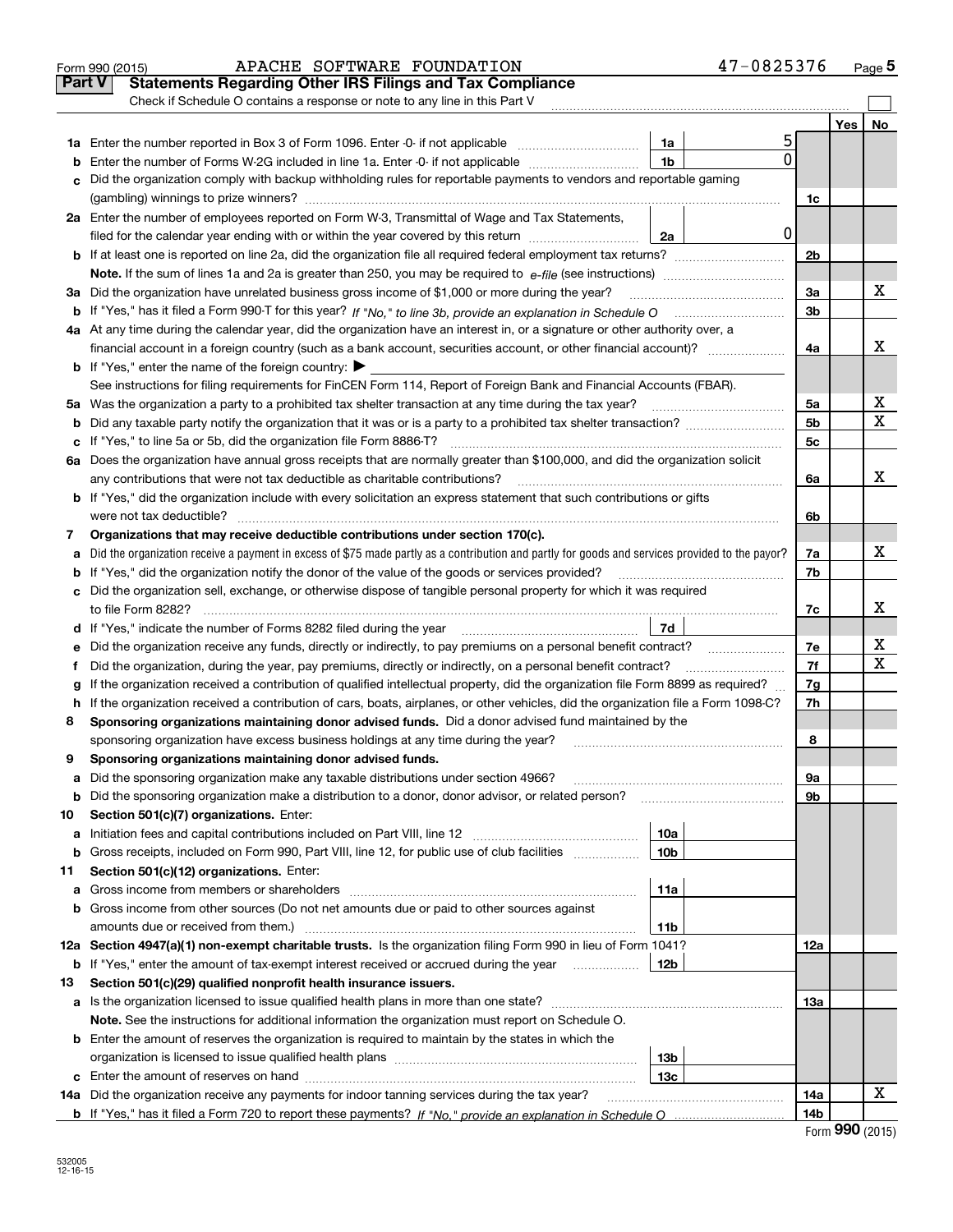| Form 990 (2015) |  |  |
|-----------------|--|--|
|                 |  |  |

| Form 990 (2015) | APACHE SOFTWARE FOUNDATION |                                                                                                                               | 47-0825376 | $P_{\text{aqe}}$ 6 |
|-----------------|----------------------------|-------------------------------------------------------------------------------------------------------------------------------|------------|--------------------|
|                 |                            | Part VI   Governance, Management, and Disclosure For each "Yes" response to lines 2 through 7b below, and for a "No" response |            |                    |
|                 |                            | to line 8a, 8b, or 10b below, describe the circumstances, processes, or changes in Schedule O. See instructions.              |            |                    |

|    |                                                                                                                                                                       |                 |     | $\overline{\mathbf{X}}$ |
|----|-----------------------------------------------------------------------------------------------------------------------------------------------------------------------|-----------------|-----|-------------------------|
|    | <b>Section A. Governing Body and Management</b>                                                                                                                       |                 |     |                         |
|    |                                                                                                                                                                       |                 | Yes | No                      |
|    | <b>1a</b> Enter the number of voting members of the governing body at the end of the tax year<br>1a                                                                   |                 |     |                         |
|    | If there are material differences in voting rights among members of the governing body, or if the governing                                                           |                 |     |                         |
|    | body delegated broad authority to an executive committee or similar committee, explain in Schedule O.                                                                 |                 |     |                         |
| b  | Enter the number of voting members included in line 1a, above, who are independent<br>1b                                                                              |                 |     |                         |
| 2  | Did any officer, director, trustee, or key employee have a family relationship or a business relationship with any other                                              |                 |     |                         |
|    | officer, director, trustee, or key employee?                                                                                                                          | $\mathbf{2}$    |     | Х                       |
| З  | Did the organization delegate control over management duties customarily performed by or under the direct supervision                                                 |                 |     |                         |
|    |                                                                                                                                                                       | 3               | X   |                         |
| 4  | Did the organization make any significant changes to its governing documents since the prior Form 990 was filed?                                                      | 4               |     | X                       |
| 5  |                                                                                                                                                                       | 5               |     | $\mathbf x$             |
| 6  | Did the organization have members or stockholders?                                                                                                                    | 6               | X   |                         |
| 7a | Did the organization have members, stockholders, or other persons who had the power to elect or appoint one or                                                        |                 |     |                         |
|    | more members of the governing body?                                                                                                                                   | 7a              | X   |                         |
|    | b Are any governance decisions of the organization reserved to (or subject to approval by) members, stockholders, or                                                  |                 |     |                         |
|    | persons other than the governing body?                                                                                                                                | 7b              |     | х                       |
| 8  | Did the organization contemporaneously document the meetings held or written actions undertaken during the year by the following:                                     |                 |     |                         |
| а  |                                                                                                                                                                       | 8a              | X   |                         |
| b  | Each committee with authority to act on behalf of the governing body?                                                                                                 | 8b              | X   |                         |
| 9  | Is there any officer, director, trustee, or key employee listed in Part VII, Section A, who cannot be reached at the                                                  |                 |     |                         |
|    |                                                                                                                                                                       | 9               |     | x                       |
|    | Section B. Policies <sub>(This</sub> Section B requests information about policies not required by the Internal Revenue Code.)                                        |                 |     |                         |
|    |                                                                                                                                                                       |                 | Yes | No                      |
|    |                                                                                                                                                                       | 10a             |     | x                       |
|    | <b>b</b> If "Yes," did the organization have written policies and procedures governing the activities of such chapters, affiliates,                                   |                 |     |                         |
|    | and branches to ensure their operations are consistent with the organization's exempt purposes?                                                                       | 10b             |     |                         |
|    | 11a Has the organization provided a complete copy of this Form 990 to all members of its governing body before filing the form?                                       | 11a             |     | х                       |
| b  | Describe in Schedule O the process, if any, used by the organization to review this Form 990.                                                                         |                 |     |                         |
|    | 12a Did the organization have a written conflict of interest policy? If "No," go to line 13                                                                           | 12a             | X   |                         |
| b  |                                                                                                                                                                       | 12 <sub>b</sub> | X   |                         |
| с  | Did the organization regularly and consistently monitor and enforce compliance with the policy? If "Yes," describe                                                    |                 |     |                         |
|    |                                                                                                                                                                       | 12c             | X   |                         |
| 13 | Did the organization have a written whistleblower policy?                                                                                                             | 13              |     | х                       |
| 14 | Did the organization have a written document retention and destruction policy?                                                                                        | 14              |     | $\overline{\mathbf{x}}$ |
| 15 | Did the process for determining compensation of the following persons include a review and approval by independent                                                    |                 |     |                         |
|    | persons, comparability data, and contemporaneous substantiation of the deliberation and decision?                                                                     |                 |     |                         |
| а  | The organization's CEO, Executive Director, or top management official manufactured content of the organization's CEO, Executive Director, or top management official | 15a             |     | х                       |
|    | <b>b</b> Other officers or key employees of the organization                                                                                                          | 15b             |     | $\mathbf X$             |
|    | If "Yes" to line 15a or 15b, describe the process in Schedule O (see instructions).                                                                                   |                 |     |                         |
|    | <b>16a</b> Did the organization invest in, contribute assets to, or participate in a joint venture or similar arrangement with a                                      |                 |     |                         |
|    | taxable entity during the year?                                                                                                                                       | 16a             |     | х                       |
|    | <b>b</b> If "Yes," did the organization follow a written policy or procedure requiring the organization to evaluate its participation                                 |                 |     |                         |
|    | in joint venture arrangements under applicable federal tax law, and take steps to safeguard the organization's                                                        |                 |     |                         |
|    |                                                                                                                                                                       | 16b             |     |                         |
|    | <b>Section C. Disclosure</b>                                                                                                                                          |                 |     |                         |
| 17 | <b>NONE</b><br>List the states with which a copy of this Form 990 is required to be filed $\blacktriangleright$                                                       |                 |     |                         |
| 18 | Section 6104 requires an organization to make its Forms 1023 (or 1024 if applicable), 990, and 990-T (Section 501(c)(3)s only) available                              |                 |     |                         |
|    | for public inspection. Indicate how you made these available. Check all that apply.                                                                                   |                 |     |                         |
|    | $X$ Own website<br>$X$ Another's website<br>$X$ Upon request<br>Other (explain in Schedule O)                                                                         |                 |     |                         |
| 19 | Describe in Schedule O whether (and if so, how) the organization made its governing documents, conflict of interest policy, and financial                             |                 |     |                         |
|    | statements available to the public during the tax year.                                                                                                               |                 |     |                         |
| 20 | State the name, address, and telephone number of the person who possesses the organization's books and records:                                                       |                 |     |                         |
|    | INC. ATTN: THOMAS PAPPAS - $781-876-8914$<br>VIRTUAL,                                                                                                                 |                 |     |                         |
|    | EDGEWATER PLACE, SUITE 600, WAKEFIELD, MA<br>401<br>01880                                                                                                             |                 |     |                         |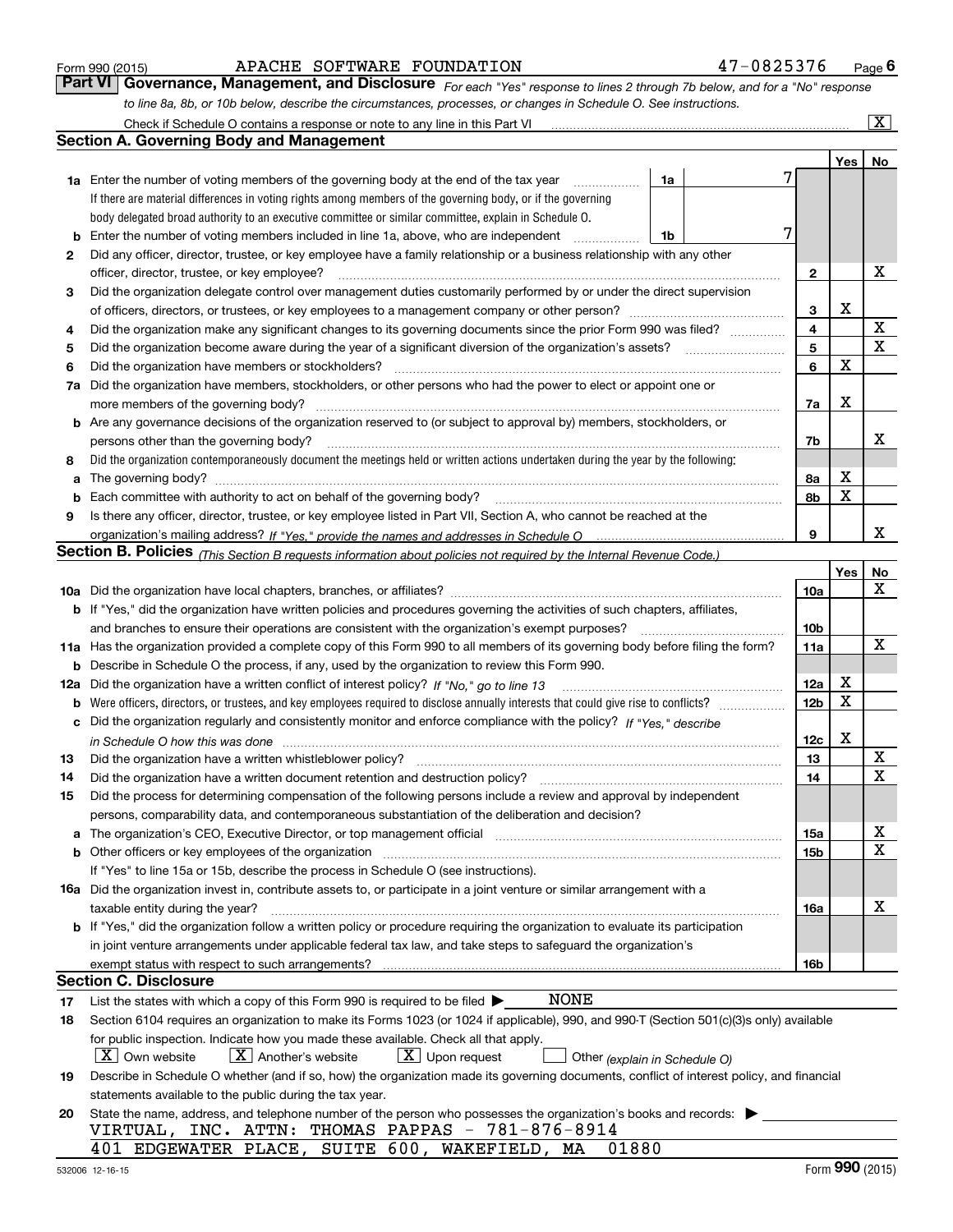**(A)**

 $\mathcal{L}^{\text{max}}$ 

## **7Part VII Compensation of Officers, Directors, Trustees, Key Employees, Highest Compensated Employees, and Independent Contractors**

Check if Schedule O contains a response or note to any line in this Part VII

**Section A. Officers, Directors, Trustees, Key Employees, and Highest Compensated Employees**

**1a**  Complete this table for all persons required to be listed. Report compensation for the calendar year ending with or within the organization's tax year.

**•** List all of the organization's current officers, directors, trustees (whether individuals or organizations), regardless of amount of compensation. Enter  $-0$ - in columns  $(D)$ ,  $(E)$ , and  $(F)$  if no compensation was paid.

● List all of the organization's **current** key employees, if any. See instructions for definition of "key employee."

**•** List the organization's five current highest compensated employees (other than an officer, director, trustee, or key employee) who received reportable compensation (Box 5 of Form W-2 and/or Box 7 of Form 1099-MISC) of more than \$100,000 from the organization and any related organizations.

 $\bullet$  List all of the organization's **former** officers, key employees, and highest compensated employees who received more than \$100,000 of reportable compensation from the organization and any related organizations.

**•** List all of the organization's former directors or trustees that received, in the capacity as a former director or trustee of the organization, more than \$10,000 of reportable compensation from the organization and any related organizations.

List persons in the following order: individual trustees or directors; institutional trustees; officers; key employees; highest compensated employees; and former such persons.

 $\boxed{\textbf{X}}$  Check this box if neither the organization nor any related organization compensated any current officer, director, or trustee.

| (A)                      | (B)               | (C)                                     |                                                                  |             |              |                                 |        | (D)             | (E)             | (F)           |
|--------------------------|-------------------|-----------------------------------------|------------------------------------------------------------------|-------------|--------------|---------------------------------|--------|-----------------|-----------------|---------------|
| Name and Title           | Average           | Position<br>(do not check more than one |                                                                  |             |              |                                 |        | Reportable      | Reportable      | Estimated     |
|                          | hours per         |                                         | box, unless person is both an<br>officer and a director/trustee) |             |              |                                 |        | compensation    | compensation    | amount of     |
|                          | week              |                                         |                                                                  |             |              |                                 |        | from            | from related    | other         |
|                          | (list any         |                                         |                                                                  |             |              |                                 |        | the             | organizations   | compensation  |
|                          | hours for         |                                         |                                                                  |             |              |                                 |        | organization    | (W-2/1099-MISC) | from the      |
|                          | related           |                                         |                                                                  |             |              |                                 |        | (W-2/1099-MISC) |                 | organization  |
|                          | organizations     |                                         |                                                                  |             |              |                                 |        |                 |                 | and related   |
|                          | below<br>line)    | Individual trustee or director          | Institutional trustee                                            | Officer     | Key employee | Highest compensated<br>employee | Former |                 |                 | organizations |
| (1) CHRIS MATTMANN       | 2.00              |                                         |                                                                  |             |              |                                 |        |                 |                 |               |
| <b>TREASURER</b>         |                   | $\mathbf x$                             |                                                                  | $\mathbf X$ |              |                                 |        | $\mathbf 0$ .   | 0.              | 0.            |
| (2) BRETT PORTER         | 2.00              |                                         |                                                                  |             |              |                                 |        |                 |                 |               |
| CHAIRMAN                 |                   | $\mathbf X$                             |                                                                  | $\mathbf X$ |              |                                 |        | $\mathbf 0$ .   | 0.              | 0.            |
| (3) RICH BOWEN           | 2.00              |                                         |                                                                  |             |              |                                 |        |                 |                 |               |
| EXECUTIVE VICE PRESIDENT |                   | $\mathbf x$                             |                                                                  | $\mathbf X$ |              |                                 |        | $\mathbf 0$ .   | 0.              | $0_{.}$       |
| (4) SAM RUBY             | 2.00              |                                         |                                                                  |             |              |                                 |        |                 |                 |               |
| ASSISTANT SECRETARY      |                   | $\mathbf x$                             |                                                                  | $\mathbf X$ |              |                                 |        | $\mathbf 0$ .   | 0.              | 0.            |
| (5) CRAIG RUSSELL        | $\overline{2.00}$ |                                         |                                                                  |             |              |                                 |        |                 |                 |               |
| <b>SECRETARY</b>         |                   | $\mathbf X$                             |                                                                  | $\mathbf X$ |              |                                 |        | $\mathbf 0$ .   | 0.              | 0.            |
| (6) ROSS GARDLER         | 2.00              |                                         |                                                                  |             |              |                                 |        |                 |                 |               |
| PRESIDENT                |                   | $\mathbf X$                             |                                                                  | $\mathbf X$ |              |                                 |        | $\mathbf 0$ .   | 0.              | 0.            |
| (7) GREG STEIN           | 2.00              |                                         |                                                                  |             |              |                                 |        |                 |                 |               |
| VICE CHAIRMAN            |                   | $\mathbf X$                             |                                                                  | $\mathbf X$ |              |                                 |        | $\mathbf 0$ .   | $\mathbf 0$ .   | 0.            |
| (8) KEVIN MCGRAIL        | $\overline{2.00}$ |                                         |                                                                  |             |              |                                 |        |                 |                 |               |
| ASSISTANT TREASURER      |                   | $\mathbf X$                             |                                                                  | $\mathbf X$ |              |                                 |        | $\mathbf 0$ .   | $\mathbf 0$ .   | 0.            |
|                          |                   |                                         |                                                                  |             |              |                                 |        |                 |                 |               |
|                          |                   |                                         |                                                                  |             |              |                                 |        |                 |                 |               |
|                          |                   |                                         |                                                                  |             |              |                                 |        |                 |                 |               |
|                          |                   |                                         |                                                                  |             |              |                                 |        |                 |                 |               |
|                          |                   |                                         |                                                                  |             |              |                                 |        |                 |                 |               |
|                          |                   |                                         |                                                                  |             |              |                                 |        |                 |                 |               |
|                          |                   |                                         |                                                                  |             |              |                                 |        |                 |                 |               |
|                          |                   |                                         |                                                                  |             |              |                                 |        |                 |                 |               |
|                          |                   |                                         |                                                                  |             |              |                                 |        |                 |                 |               |
|                          |                   |                                         |                                                                  |             |              |                                 |        |                 |                 |               |
|                          |                   |                                         |                                                                  |             |              |                                 |        |                 |                 |               |
|                          |                   |                                         |                                                                  |             |              |                                 |        |                 |                 |               |
|                          |                   |                                         |                                                                  |             |              |                                 |        |                 |                 |               |
|                          |                   |                                         |                                                                  |             |              |                                 |        |                 |                 |               |
|                          |                   |                                         |                                                                  |             |              |                                 |        |                 |                 |               |
|                          |                   |                                         |                                                                  |             |              |                                 |        |                 |                 |               |
|                          |                   |                                         |                                                                  |             |              |                                 |        |                 |                 |               |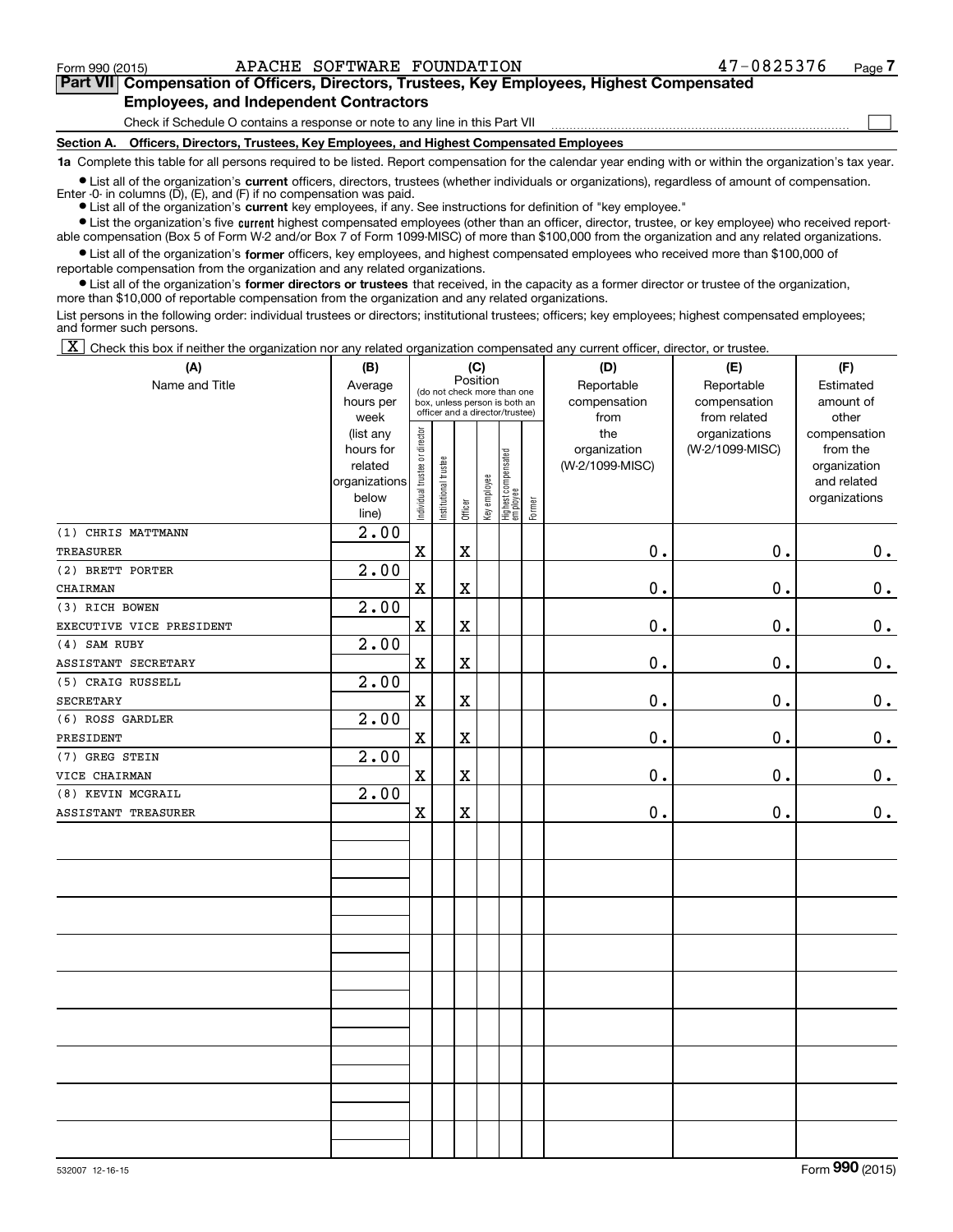|   | APACHE SOFTWARE FOUNDATION<br>Form 990 (2015)                                                                                                                                                                                                          |                                                                      |                                                                                                                    |                       |         |              |                                           |                                                   |                                        | 47-0825376                       |                                        |     |                                                                          | Page 8                    |
|---|--------------------------------------------------------------------------------------------------------------------------------------------------------------------------------------------------------------------------------------------------------|----------------------------------------------------------------------|--------------------------------------------------------------------------------------------------------------------|-----------------------|---------|--------------|-------------------------------------------|---------------------------------------------------|----------------------------------------|----------------------------------|----------------------------------------|-----|--------------------------------------------------------------------------|---------------------------|
|   | <b>Part VII</b><br>Section A. Officers, Directors, Trustees, Key Employees, and Highest Compensated Employees (continued)                                                                                                                              |                                                                      |                                                                                                                    |                       |         |              |                                           |                                                   |                                        |                                  |                                        |     |                                                                          |                           |
|   | (A)<br>Name and title                                                                                                                                                                                                                                  | (B)<br>Average<br>hours per<br>week                                  | (C)<br>Position<br>(do not check more than one<br>box, unless person is both an<br>officer and a director/trustee) |                       |         |              | (D)<br>Reportable<br>compensation<br>from | (E)<br>Reportable<br>compensation<br>from related |                                        |                                  | (F)<br>Estimated<br>amount of<br>other |     |                                                                          |                           |
|   |                                                                                                                                                                                                                                                        | (list any<br>hours for<br>related<br>organizations<br>below<br>line) | Individual trustee or director                                                                                     | Institutional trustee | Officer | key employee | Highest compensated<br>employee           | Former                                            | the<br>organization<br>(W-2/1099-MISC) | organizations<br>(W-2/1099-MISC) |                                        |     | compensation<br>from the<br>organization<br>and related<br>organizations |                           |
|   |                                                                                                                                                                                                                                                        |                                                                      |                                                                                                                    |                       |         |              |                                           |                                                   |                                        |                                  |                                        |     |                                                                          |                           |
|   |                                                                                                                                                                                                                                                        |                                                                      |                                                                                                                    |                       |         |              |                                           |                                                   |                                        |                                  |                                        |     |                                                                          |                           |
|   |                                                                                                                                                                                                                                                        |                                                                      |                                                                                                                    |                       |         |              |                                           |                                                   |                                        |                                  |                                        |     |                                                                          |                           |
|   |                                                                                                                                                                                                                                                        |                                                                      |                                                                                                                    |                       |         |              |                                           |                                                   |                                        |                                  |                                        |     |                                                                          |                           |
|   |                                                                                                                                                                                                                                                        |                                                                      |                                                                                                                    |                       |         |              |                                           |                                                   |                                        |                                  |                                        |     |                                                                          |                           |
|   |                                                                                                                                                                                                                                                        |                                                                      |                                                                                                                    |                       |         |              |                                           |                                                   |                                        |                                  |                                        |     |                                                                          |                           |
|   |                                                                                                                                                                                                                                                        |                                                                      |                                                                                                                    |                       |         |              |                                           |                                                   |                                        |                                  |                                        |     |                                                                          |                           |
|   |                                                                                                                                                                                                                                                        |                                                                      |                                                                                                                    |                       |         |              |                                           |                                                   |                                        |                                  |                                        |     |                                                                          |                           |
|   |                                                                                                                                                                                                                                                        |                                                                      |                                                                                                                    |                       |         |              |                                           |                                                   |                                        |                                  |                                        |     |                                                                          |                           |
|   |                                                                                                                                                                                                                                                        |                                                                      |                                                                                                                    |                       |         |              |                                           |                                                   |                                        |                                  |                                        |     |                                                                          |                           |
|   | c Total from continuation sheets to Part VII, Section A                                                                                                                                                                                                |                                                                      |                                                                                                                    |                       |         |              |                                           |                                                   | $0$ .<br>$\overline{0}$ .              |                                  | 0.<br>$\overline{0}$ .                 |     |                                                                          | $0$ .<br>$\overline{0}$ . |
|   |                                                                                                                                                                                                                                                        |                                                                      |                                                                                                                    |                       |         |              |                                           |                                                   | $\overline{0}$ .                       |                                  | $\overline{0}$ .                       |     |                                                                          | $\overline{0}$ .          |
| 2 | Total number of individuals (including but not limited to those listed above) who received more than \$100,000 of reportable<br>compensation from the organization $\blacktriangleright$                                                               |                                                                      |                                                                                                                    |                       |         |              |                                           |                                                   |                                        |                                  |                                        |     |                                                                          | 0                         |
|   |                                                                                                                                                                                                                                                        |                                                                      |                                                                                                                    |                       |         |              |                                           |                                                   |                                        |                                  |                                        |     | Yes                                                                      | No                        |
| з | Did the organization list any former officer, director, or trustee, key employee, or highest compensated employee on                                                                                                                                   |                                                                      |                                                                                                                    |                       |         |              |                                           |                                                   |                                        |                                  |                                        |     |                                                                          |                           |
|   | line 1a? If "Yes," complete Schedule J for such individual material content content to the complete Schedule J                                                                                                                                         |                                                                      |                                                                                                                    |                       |         |              |                                           |                                                   |                                        |                                  |                                        | 3   |                                                                          | х                         |
| 4 | For any individual listed on line 1a, is the sum of reportable compensation and other compensation from the organization                                                                                                                               |                                                                      |                                                                                                                    |                       |         |              |                                           |                                                   |                                        |                                  |                                        | 4   |                                                                          | х                         |
| 5 | Did any person listed on line 1a receive or accrue compensation from any unrelated organization or individual for services                                                                                                                             |                                                                      |                                                                                                                    |                       |         |              |                                           |                                                   |                                        |                                  |                                        | 5   |                                                                          | X                         |
|   | <b>Section B. Independent Contractors</b>                                                                                                                                                                                                              |                                                                      |                                                                                                                    |                       |         |              |                                           |                                                   |                                        |                                  |                                        |     |                                                                          |                           |
| 1 | Complete this table for your five highest compensated independent contractors that received more than \$100,000 of compensation from<br>the organization. Report compensation for the calendar year ending with or within the organization's tax year. |                                                                      |                                                                                                                    |                       |         |              |                                           |                                                   |                                        |                                  |                                        |     |                                                                          |                           |
|   | (A)<br>Name and business address                                                                                                                                                                                                                       |                                                                      |                                                                                                                    | <b>NONE</b>           |         |              |                                           |                                                   | (B)<br>Description of services         |                                  |                                        | (C) | Compensation                                                             |                           |
|   |                                                                                                                                                                                                                                                        |                                                                      |                                                                                                                    |                       |         |              |                                           |                                                   |                                        |                                  |                                        |     |                                                                          |                           |
|   |                                                                                                                                                                                                                                                        |                                                                      |                                                                                                                    |                       |         |              |                                           |                                                   |                                        |                                  |                                        |     |                                                                          |                           |
|   |                                                                                                                                                                                                                                                        |                                                                      |                                                                                                                    |                       |         |              |                                           |                                                   |                                        |                                  |                                        |     |                                                                          |                           |
|   |                                                                                                                                                                                                                                                        |                                                                      |                                                                                                                    |                       |         |              |                                           |                                                   |                                        |                                  |                                        |     |                                                                          |                           |
|   |                                                                                                                                                                                                                                                        |                                                                      |                                                                                                                    |                       |         |              |                                           |                                                   |                                        |                                  |                                        |     |                                                                          |                           |
| 2 | Total number of independent contractors (including but not limited to those listed above) who received more than<br>\$100,000 of compensation from the organization                                                                                    |                                                                      |                                                                                                                    |                       |         | 0            |                                           |                                                   |                                        |                                  |                                        |     |                                                                          |                           |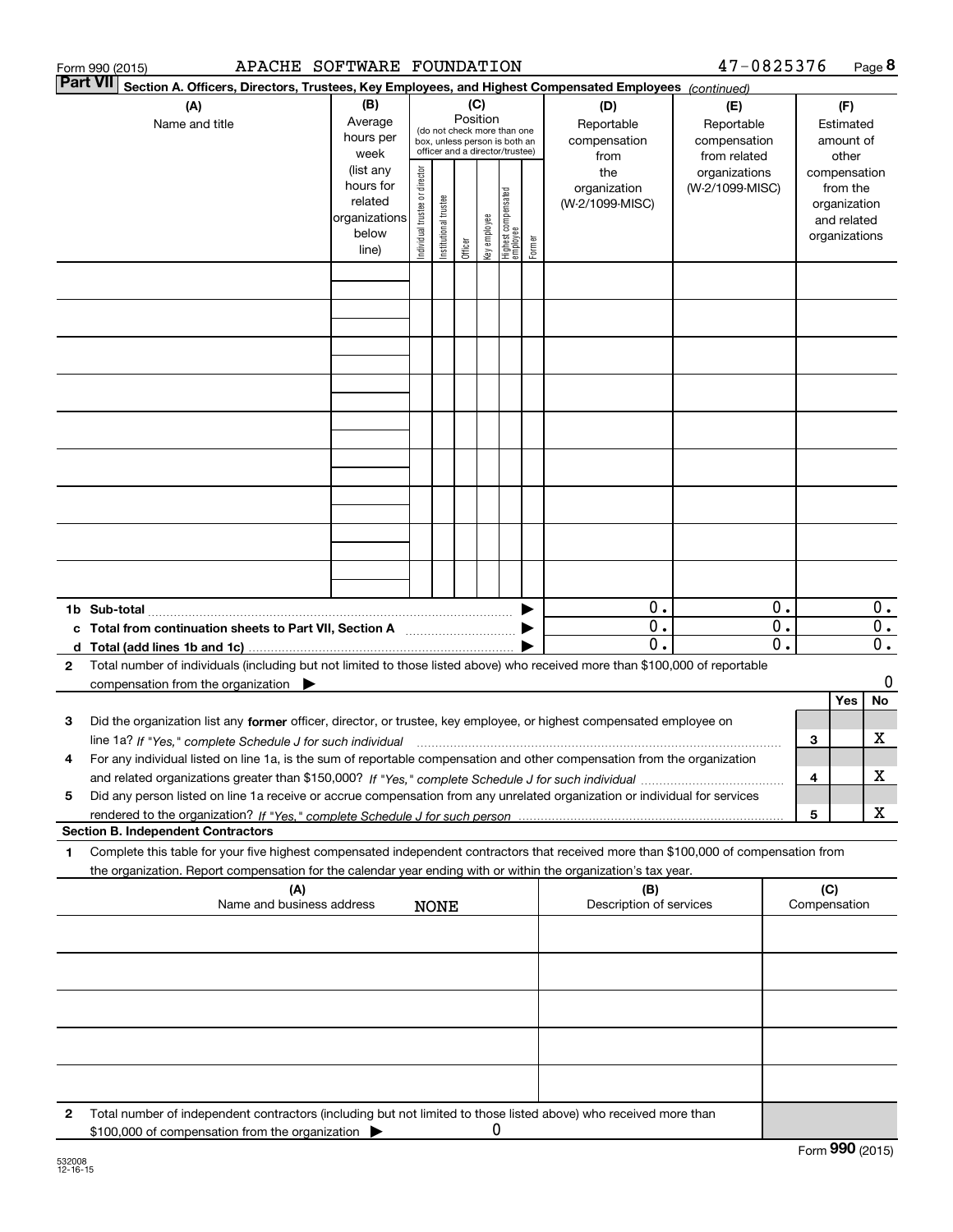|                                                           | Form 990 (2015)  |                                                                                                                       |                                   | APACHE SOFTWARE FOUNDATION |                        |                                                 | 47-0825376                                         | Page 9                                                             |
|-----------------------------------------------------------|------------------|-----------------------------------------------------------------------------------------------------------------------|-----------------------------------|----------------------------|------------------------|-------------------------------------------------|----------------------------------------------------|--------------------------------------------------------------------|
|                                                           | <b>Part VIII</b> | <b>Statement of Revenue</b>                                                                                           |                                   |                            |                        |                                                 |                                                    |                                                                    |
|                                                           |                  | Check if Schedule O contains a response or note to any line in this Part VIII                                         |                                   |                            |                        |                                                 |                                                    |                                                                    |
|                                                           |                  |                                                                                                                       |                                   |                            | (A)<br>Total revenue   | (B)<br>Related or<br>exempt function<br>revenue | $\overline{C}$<br>Unrelated<br>business<br>revenue | (D)<br>Revenue excluded<br>from tax under<br>sections<br>512 - 514 |
|                                                           |                  | 1 a Federated campaigns                                                                                               | 1a                                |                            |                        |                                                 |                                                    |                                                                    |
| Contributions, Gifts, Grants<br>and Other Similar Amounts | b                | Membership dues                                                                                                       | 1 <sub>b</sub>                    |                            |                        |                                                 |                                                    |                                                                    |
|                                                           |                  | c Fundraising events                                                                                                  | 1c                                |                            |                        |                                                 |                                                    |                                                                    |
|                                                           |                  | d Related organizations                                                                                               | 1d                                |                            |                        |                                                 |                                                    |                                                                    |
|                                                           | е                | Government grants (contributions)                                                                                     | 1e                                |                            |                        |                                                 |                                                    |                                                                    |
|                                                           |                  | f All other contributions, gifts, grants, and                                                                         |                                   |                            |                        |                                                 |                                                    |                                                                    |
|                                                           |                  | similar amounts not included above                                                                                    | 1f                                | 972,716.                   |                        |                                                 |                                                    |                                                                    |
|                                                           | a                | Noncash contributions included in lines 1a-1f: \$                                                                     |                                   |                            |                        |                                                 |                                                    |                                                                    |
|                                                           |                  |                                                                                                                       |                                   |                            | 972,716.               |                                                 |                                                    |                                                                    |
|                                                           |                  |                                                                                                                       |                                   | <b>Business Code</b>       |                        |                                                 |                                                    |                                                                    |
|                                                           | 2 a              | <u> 1989 - Johann Harry Harry Harry Harry Harry Harry Harry Harry Harry Harry Harry Harry Harry Harry Harry Harry</u> |                                   |                            |                        |                                                 |                                                    |                                                                    |
|                                                           | b                | <u> 1989 - Johann Barn, fransk politik amerikansk politik (</u>                                                       |                                   |                            |                        |                                                 |                                                    |                                                                    |
|                                                           | с                | <u> 2000 - John Stone, Amerikaans en Stone (</u>                                                                      |                                   |                            |                        |                                                 |                                                    |                                                                    |
|                                                           | d                | <u> 1989 - Johann Stein, mars an deus Amerikaansk kommunister (</u>                                                   |                                   |                            |                        |                                                 |                                                    |                                                                    |
| Program Service<br>Revenue                                | е                | <u> 1980 - Jan Stein Harry Harry Harry Harry Harry Harry Harry Harry Harry Harry Harry Harry Harry Harry Harry</u>    |                                   |                            |                        |                                                 |                                                    |                                                                    |
|                                                           |                  |                                                                                                                       |                                   |                            |                        |                                                 |                                                    |                                                                    |
|                                                           | a                |                                                                                                                       |                                   |                            |                        |                                                 |                                                    |                                                                    |
|                                                           | 3                | Investment income (including dividends, interest, and                                                                 |                                   |                            |                        |                                                 |                                                    |                                                                    |
|                                                           |                  |                                                                                                                       |                                   |                            | 1,086.                 |                                                 |                                                    | 1,086.                                                             |
|                                                           | 4                | Income from investment of tax-exempt bond proceeds                                                                    |                                   |                            |                        |                                                 |                                                    |                                                                    |
|                                                           | 5                |                                                                                                                       |                                   |                            |                        |                                                 |                                                    |                                                                    |
|                                                           |                  |                                                                                                                       | (i) Real                          | (ii) Personal              |                        |                                                 |                                                    |                                                                    |
|                                                           |                  | 6 a Gross rents                                                                                                       |                                   |                            |                        |                                                 |                                                    |                                                                    |
|                                                           | b                | Less: rental expenses                                                                                                 |                                   |                            |                        |                                                 |                                                    |                                                                    |
|                                                           | с                | Rental income or (loss)                                                                                               | and the control of the control of |                            |                        |                                                 |                                                    |                                                                    |
|                                                           |                  |                                                                                                                       |                                   |                            |                        |                                                 |                                                    |                                                                    |
|                                                           |                  | 7 a Gross amount from sales of                                                                                        | (i) Securities                    | (ii) Other                 |                        |                                                 |                                                    |                                                                    |
|                                                           |                  | assets other than inventory                                                                                           |                                   |                            |                        |                                                 |                                                    |                                                                    |
|                                                           |                  | <b>b</b> Less: cost or other basis                                                                                    |                                   |                            |                        |                                                 |                                                    |                                                                    |
|                                                           |                  | and sales expenses                                                                                                    |                                   |                            |                        |                                                 |                                                    |                                                                    |
|                                                           |                  |                                                                                                                       |                                   |                            |                        |                                                 |                                                    |                                                                    |
|                                                           |                  |                                                                                                                       |                                   |                            |                        |                                                 |                                                    |                                                                    |
|                                                           |                  | 8 a Gross income from fundraising events (not                                                                         |                                   |                            |                        |                                                 |                                                    |                                                                    |
| <b>Other Revenue</b>                                      |                  |                                                                                                                       |                                   |                            |                        |                                                 |                                                    |                                                                    |
|                                                           |                  | contributions reported on line 1c). See                                                                               |                                   |                            |                        |                                                 |                                                    |                                                                    |
|                                                           |                  |                                                                                                                       |                                   |                            |                        |                                                 |                                                    |                                                                    |
|                                                           |                  |                                                                                                                       | $\mathbf b$                       |                            |                        |                                                 |                                                    |                                                                    |
|                                                           |                  | c Net income or (loss) from fundraising events                                                                        |                                   | .                          |                        |                                                 |                                                    |                                                                    |
|                                                           |                  | 9 a Gross income from gaming activities. See                                                                          |                                   |                            |                        |                                                 |                                                    |                                                                    |
|                                                           |                  |                                                                                                                       |                                   |                            |                        |                                                 |                                                    |                                                                    |
|                                                           |                  |                                                                                                                       | $\mathbf b$                       |                            |                        |                                                 |                                                    |                                                                    |
|                                                           |                  |                                                                                                                       |                                   |                            |                        |                                                 |                                                    |                                                                    |
|                                                           |                  | 10 a Gross sales of inventory, less returns                                                                           |                                   |                            |                        |                                                 |                                                    |                                                                    |
|                                                           |                  |                                                                                                                       |                                   |                            |                        |                                                 |                                                    |                                                                    |
|                                                           |                  |                                                                                                                       | $\mathbf b$                       |                            |                        |                                                 |                                                    |                                                                    |
|                                                           |                  | <b>c</b> Net income or (loss) from sales of inventory                                                                 |                                   |                            |                        |                                                 |                                                    |                                                                    |
|                                                           |                  | Miscellaneous Revenue                                                                                                 |                                   | <b>Business Code</b>       |                        |                                                 |                                                    |                                                                    |
|                                                           | 11a              | <u> 1989 - Andrea Barbara, Amerikaansk politiker (</u>                                                                |                                   |                            |                        |                                                 |                                                    |                                                                    |
|                                                           | b                | <u> 1989 - Johann Barbara, martin amerikan basar dan berasal dalam berasal dalam basar dalam basar dalam basar da</u> |                                   |                            |                        |                                                 |                                                    |                                                                    |
|                                                           | с                | the control of the control of the control of the control of the control of                                            |                                   |                            |                        |                                                 |                                                    |                                                                    |
|                                                           | d                |                                                                                                                       |                                   |                            |                        |                                                 |                                                    |                                                                    |
|                                                           |                  |                                                                                                                       |                                   |                            |                        |                                                 |                                                    |                                                                    |
|                                                           | 12               |                                                                                                                       |                                   |                            | $\overline{973,802}$ . | $0$ .                                           | $0$ .                                              | 1,086.                                                             |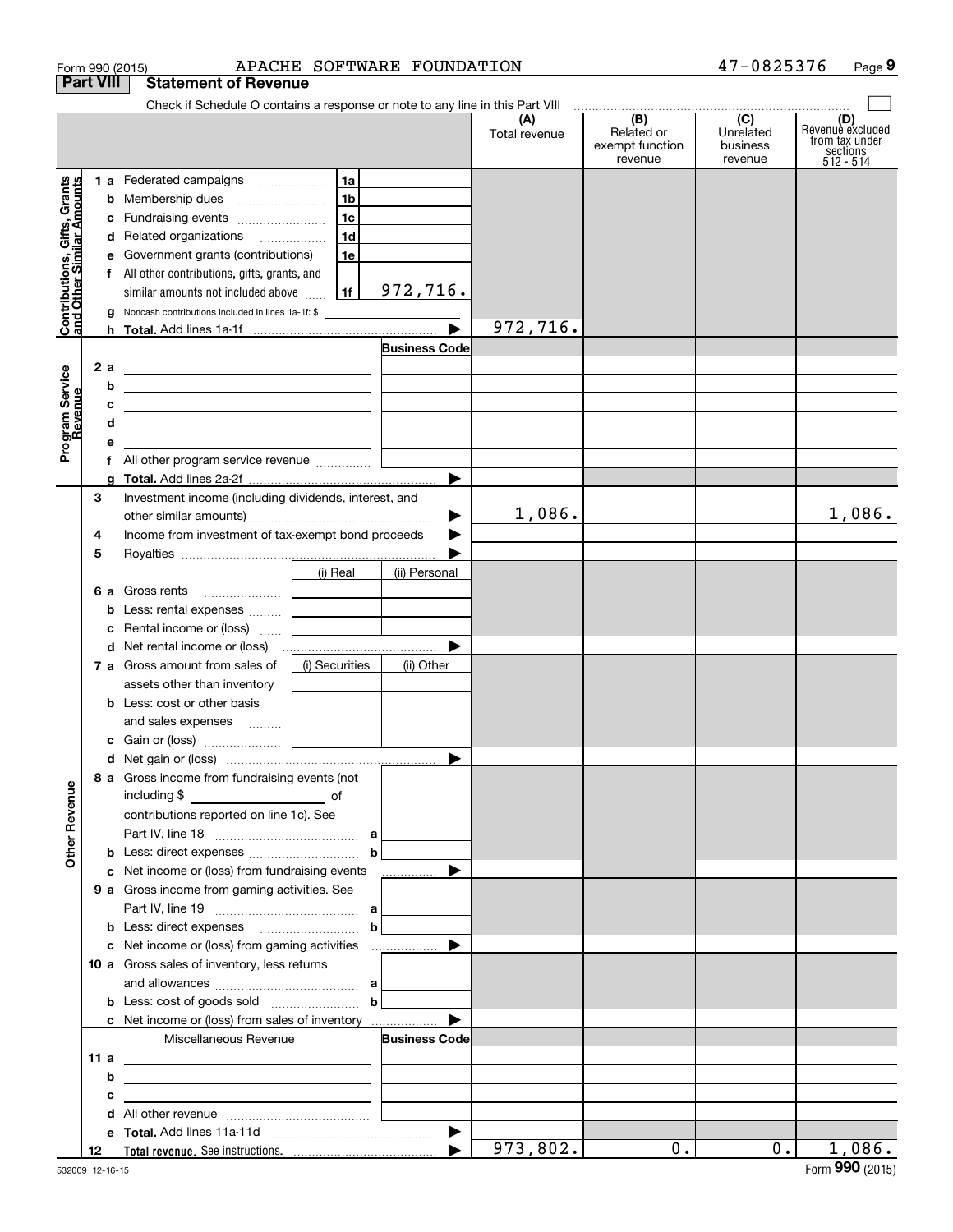$_{\rm Form}$  990 (2015) APACHE SOFTWARE FOUNDATION 47-0825376  $_{\rm Page}$ **Part IX | Statement of Functional Expenses** 

|    | Section 501(c)(3) and 501(c)(4) organizations must complete all columns. All other organizations must complete column (A).<br>Check if Schedule O contains a response or note to any line in this Part IX |                         |                                    |                                                      |                                |
|----|-----------------------------------------------------------------------------------------------------------------------------------------------------------------------------------------------------------|-------------------------|------------------------------------|------------------------------------------------------|--------------------------------|
|    | Do not include amounts reported on lines 6b,<br>7b, 8b, 9b, and 10b of Part VIII.                                                                                                                         | (A)<br>Total expenses   | (B)<br>Program service<br>expenses | $\overline{C}$<br>Management and<br>general expenses | (D)<br>Fundraising<br>expenses |
| 1. | Grants and other assistance to domestic organizations                                                                                                                                                     |                         |                                    |                                                      |                                |
|    | and domestic governments. See Part IV, line 21                                                                                                                                                            |                         |                                    |                                                      |                                |
| 2  | Grants and other assistance to domestic                                                                                                                                                                   |                         |                                    |                                                      |                                |
|    | individuals. See Part IV, line 22                                                                                                                                                                         |                         |                                    |                                                      |                                |
| 3  | Grants and other assistance to foreign                                                                                                                                                                    |                         |                                    |                                                      |                                |
|    | organizations, foreign governments, and foreign                                                                                                                                                           |                         |                                    |                                                      |                                |
|    | individuals. See Part IV, lines 15 and 16                                                                                                                                                                 |                         |                                    |                                                      |                                |
| 4  | Benefits paid to or for members                                                                                                                                                                           |                         |                                    |                                                      |                                |
| 5  | Compensation of current officers, directors,                                                                                                                                                              |                         |                                    |                                                      |                                |
|    | trustees, and key employees                                                                                                                                                                               |                         |                                    |                                                      |                                |
| 6  | Compensation not included above, to disqualified                                                                                                                                                          |                         |                                    |                                                      |                                |
|    | persons (as defined under section 4958(f)(1)) and                                                                                                                                                         |                         |                                    |                                                      |                                |
|    | persons described in section 4958(c)(3)(B)                                                                                                                                                                |                         |                                    |                                                      |                                |
| 7  |                                                                                                                                                                                                           |                         |                                    |                                                      |                                |
| 8  | Pension plan accruals and contributions (include                                                                                                                                                          |                         |                                    |                                                      |                                |
|    | section 401(k) and 403(b) employer contributions)                                                                                                                                                         |                         |                                    |                                                      |                                |
| 9  |                                                                                                                                                                                                           |                         |                                    |                                                      |                                |
| 10 |                                                                                                                                                                                                           |                         |                                    |                                                      |                                |
| 11 | Fees for services (non-employees):                                                                                                                                                                        |                         |                                    |                                                      |                                |
| a  |                                                                                                                                                                                                           | $\frac{93,529.}{562.}$  |                                    | 93,529.                                              |                                |
| b  |                                                                                                                                                                                                           |                         | 562.                               |                                                      |                                |
| c  |                                                                                                                                                                                                           | 41,458.                 | 41,458.                            |                                                      |                                |
| d  |                                                                                                                                                                                                           |                         |                                    |                                                      |                                |
| е  | Professional fundraising services. See Part IV, line 17                                                                                                                                                   |                         |                                    |                                                      |                                |
| f  | Investment management fees                                                                                                                                                                                |                         |                                    |                                                      |                                |
| g  | Other. (If line 11g amount exceeds 10% of line 25,                                                                                                                                                        |                         |                                    |                                                      |                                |
|    | column (A) amount, list line 11g expenses on Sch O.)                                                                                                                                                      |                         |                                    |                                                      |                                |
| 12 |                                                                                                                                                                                                           | $\overline{124}$ , 890. | 124,890.                           |                                                      |                                |
| 13 |                                                                                                                                                                                                           | 2, 233.                 | 2, 233.                            |                                                      |                                |
| 14 |                                                                                                                                                                                                           | 564,077.                | $\overline{564,077}$ .             |                                                      |                                |
| 15 |                                                                                                                                                                                                           |                         |                                    |                                                      |                                |
| 16 |                                                                                                                                                                                                           |                         |                                    |                                                      |                                |
| 17 |                                                                                                                                                                                                           | 71,612.                 | 71,612.                            |                                                      |                                |
| 18 | Payments of travel or entertainment expenses                                                                                                                                                              |                         |                                    |                                                      |                                |
|    | for any federal, state, or local public officials                                                                                                                                                         |                         |                                    |                                                      |                                |
| 19 | Conferences, conventions, and meetings                                                                                                                                                                    |                         |                                    |                                                      |                                |
| 20 | Interest                                                                                                                                                                                                  |                         |                                    |                                                      |                                |
| 21 |                                                                                                                                                                                                           | 30, 250.                | 30, 250.                           |                                                      |                                |
| 22 | Depreciation, depletion, and amortization                                                                                                                                                                 | 1,835.                  |                                    | 1,835.                                               |                                |
| 23 | Insurance                                                                                                                                                                                                 |                         |                                    |                                                      |                                |
| 24 | Other expenses. Itemize expenses not covered<br>above. (List miscellaneous expenses in line 24e. If line<br>24e amount exceeds 10% of line 25, column (A)                                                 |                         |                                    |                                                      |                                |
| a  | amount, list line 24e expenses on Schedule O.) [<br>OTHER EXPENSES-PROGSERV                                                                                                                               | 16, 143.                | 16,143.                            |                                                      |                                |
| b  |                                                                                                                                                                                                           |                         |                                    |                                                      |                                |
| c  | <u> 1989 - Johann Barn, mars eta bainar eta idazlea (h. 1989).</u>                                                                                                                                        |                         |                                    |                                                      |                                |
| d  |                                                                                                                                                                                                           |                         |                                    |                                                      |                                |
|    | e All other expenses                                                                                                                                                                                      |                         |                                    |                                                      |                                |
| 25 | Total functional expenses. Add lines 1 through 24e                                                                                                                                                        | 946,589.                | 851,225.                           | 95,364.                                              | $\overline{0}$ .               |
| 26 | Joint costs. Complete this line only if the organization                                                                                                                                                  |                         |                                    |                                                      |                                |
|    | reported in column (B) joint costs from a combined                                                                                                                                                        |                         |                                    |                                                      |                                |
|    | educational campaign and fundraising solicitation.                                                                                                                                                        |                         |                                    |                                                      |                                |
|    | Check here $\blacktriangleright$<br>if following SOP 98-2 (ASC 958-720)                                                                                                                                   |                         |                                    |                                                      |                                |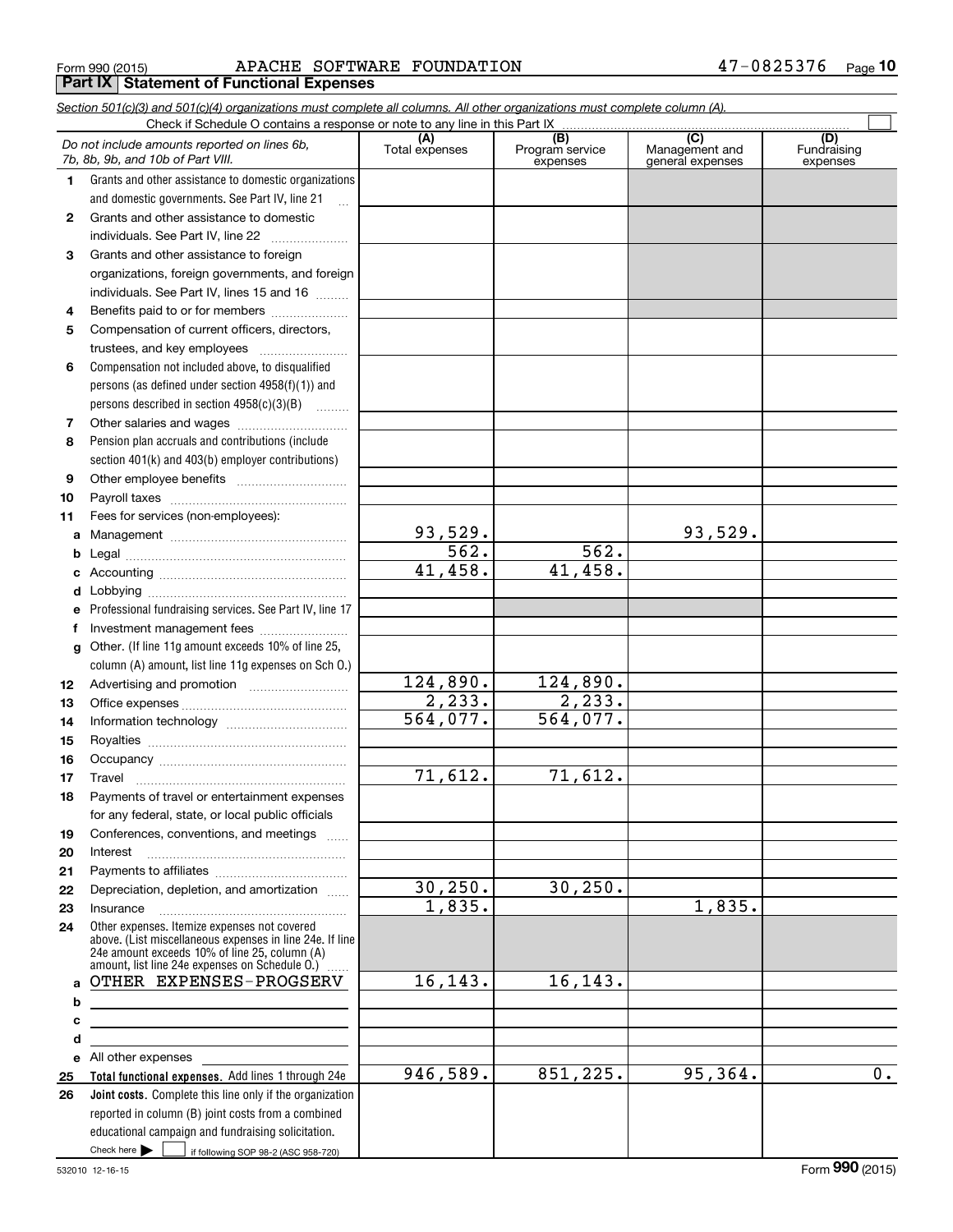|                             | Form 990 (2015) | APACHE SOFTWARE FOUNDATION                                                                                       |                                                                             |                             |                          |                 | 47-0825376 Page 11 |
|-----------------------------|-----------------|------------------------------------------------------------------------------------------------------------------|-----------------------------------------------------------------------------|-----------------------------|--------------------------|-----------------|--------------------|
|                             | Part X          | <b>Balance Sheet</b>                                                                                             |                                                                             |                             |                          |                 |                    |
|                             |                 |                                                                                                                  |                                                                             |                             |                          |                 |                    |
|                             |                 |                                                                                                                  |                                                                             |                             | (A)<br>Beginning of year |                 | (B)<br>End of year |
|                             | 1               |                                                                                                                  |                                                                             |                             | 1,467,587.               | $\mathbf{1}$    | 596,714.           |
|                             | 2               |                                                                                                                  |                                                                             |                             | 288,205.                 | $\overline{2}$  | 1,200,941.         |
|                             | з               |                                                                                                                  |                                                                             |                             |                          | 3               |                    |
|                             | 4               |                                                                                                                  |                                                                             |                             |                          | 4               |                    |
|                             | 5               | Loans and other receivables from current and former officers, directors,                                         |                                                                             |                             |                          |                 |                    |
|                             |                 | trustees, key employees, and highest compensated employees. Complete                                             |                                                                             |                             |                          |                 |                    |
|                             |                 |                                                                                                                  |                                                                             |                             | 5                        |                 |                    |
|                             | 6               | Loans and other receivables from other disqualified persons (as defined under                                    |                                                                             |                             |                          |                 |                    |
|                             |                 | section $4958(f)(1)$ , persons described in section $4958(c)(3)(B)$ , and contributing                           |                                                                             |                             |                          |                 |                    |
|                             |                 | employers and sponsoring organizations of section 501(c)(9) voluntary                                            |                                                                             |                             |                          |                 |                    |
|                             |                 |                                                                                                                  | employees' beneficiary organizations (see instr). Complete Part II of Sch L |                             |                          |                 |                    |
| Assets                      | 7               |                                                                                                                  |                                                                             |                             | $\overline{7}$           |                 |                    |
|                             | 8               |                                                                                                                  |                                                                             |                             | 8                        |                 |                    |
|                             | 9               | Prepaid expenses and deferred charges                                                                            |                                                                             |                             |                          | 9               |                    |
|                             |                 | <b>10a</b> Land, buildings, and equipment: cost or other                                                         |                                                                             |                             |                          |                 |                    |
|                             |                 | basis. Complete Part VI of Schedule D  10a                                                                       |                                                                             |                             |                          |                 |                    |
|                             |                 | $\frac{1}{10b}$<br><b>b</b> Less: accumulated depreciation                                                       |                                                                             | $\frac{132,826.}{103,973.}$ | 59, 103.                 | 10 <sub>c</sub> | 28,853.            |
|                             | 11              |                                                                                                                  |                                                                             | 11                          |                          |                 |                    |
|                             | 12              |                                                                                                                  |                                                                             |                             |                          | 12              |                    |
|                             | 13              |                                                                                                                  |                                                                             |                             |                          | 13              |                    |
|                             | 14              |                                                                                                                  |                                                                             |                             |                          | 14              |                    |
|                             | 15              |                                                                                                                  |                                                                             |                             | $0$ .                    | 15              | 15,600.            |
|                             | 16              |                                                                                                                  |                                                                             | 1,814,895.                  | 16                       | 1,842,108.      |                    |
|                             | 17              |                                                                                                                  |                                                                             |                             | 17                       |                 |                    |
|                             | 18              |                                                                                                                  |                                                                             |                             |                          | 18              |                    |
|                             | 19              | Deferred revenue manual contracts and contracts are all the manual contracts and contracts are contracted and c  |                                                                             |                             |                          | 19              |                    |
|                             | 20              |                                                                                                                  |                                                                             |                             |                          | 20              |                    |
|                             | 21              | Escrow or custodial account liability. Complete Part IV of Schedule D                                            |                                                                             |                             |                          | 21              |                    |
|                             | 22              | Loans and other payables to current and former officers, directors, trustees,                                    |                                                                             |                             |                          |                 |                    |
| bilities                    |                 | key employees, highest compensated employees, and disqualified persons.                                          |                                                                             |                             |                          |                 |                    |
| 힐                           |                 | Complete Part II of Schedule L                                                                                   |                                                                             |                             |                          | 22              |                    |
|                             | 23              | Secured mortgages and notes payable to unrelated third parties                                                   |                                                                             |                             |                          | 23              |                    |
|                             | 24              | Unsecured notes and loans payable to unrelated third parties                                                     |                                                                             |                             |                          | 24              |                    |
|                             | 25              | Other liabilities (including federal income tax, payables to related third                                       |                                                                             |                             |                          |                 |                    |
|                             |                 | parties, and other liabilities not included on lines 17-24). Complete Part X of                                  |                                                                             |                             |                          |                 |                    |
|                             |                 | Schedule D                                                                                                       |                                                                             |                             | Ο.                       | 25              | 0.                 |
|                             | 26              | Total liabilities. Add lines 17 through 25                                                                       |                                                                             | and                         |                          | 26              |                    |
|                             |                 | Organizations that follow SFAS 117 (ASC 958), check here ><br>complete lines 27 through 29, and lines 33 and 34. |                                                                             |                             |                          |                 |                    |
|                             | 27              |                                                                                                                  |                                                                             |                             |                          | 27              |                    |
|                             | 28              | Temporarily restricted net assets                                                                                |                                                                             |                             |                          | 28              |                    |
|                             | 29              | Permanently restricted net assets                                                                                |                                                                             |                             |                          | 29              |                    |
|                             |                 | Organizations that do not follow SFAS 117 (ASC 958), check here $\blacktriangleright \boxed{X}$                  |                                                                             |                             |                          |                 |                    |
|                             |                 | and complete lines 30 through 34.                                                                                |                                                                             |                             |                          |                 |                    |
|                             | 30              |                                                                                                                  |                                                                             |                             | $0$ .                    | 30              | $0$ .              |
| Net Assets or Fund Balances | 31              | Paid-in or capital surplus, or land, building, or equipment fund                                                 |                                                                             |                             | $\mathbf 0$ .            | 31              | 0.                 |
|                             | 32              | Retained earnings, endowment, accumulated income, or other funds                                                 |                                                                             | .                           | 1,814,895.               | 32              | 1,842,108.         |
|                             |                 | Total not geegte or fund balances                                                                                | 814 895                                                                     | 22                          | 1<br>842<br>108          |                 |                    |

Capital stock or trust principal, or current funds ~~~~~~~~~~~~~~~ Paid-in or capital surplus, or land, building, or equipment fund www.commun.com Retained earnings, endowment, accumulated income, or other funds we have all the Total net assets or fund balances ~~~~~~~~~~~~~~~~~~~~~~

Total liabilities and net assets/fund balances

Form (2015) **990**

 $1,814,895.$   $32 \mid 1,842,108.$ 1,814,895. 1,842,108. 1,814,895. 1,842,108.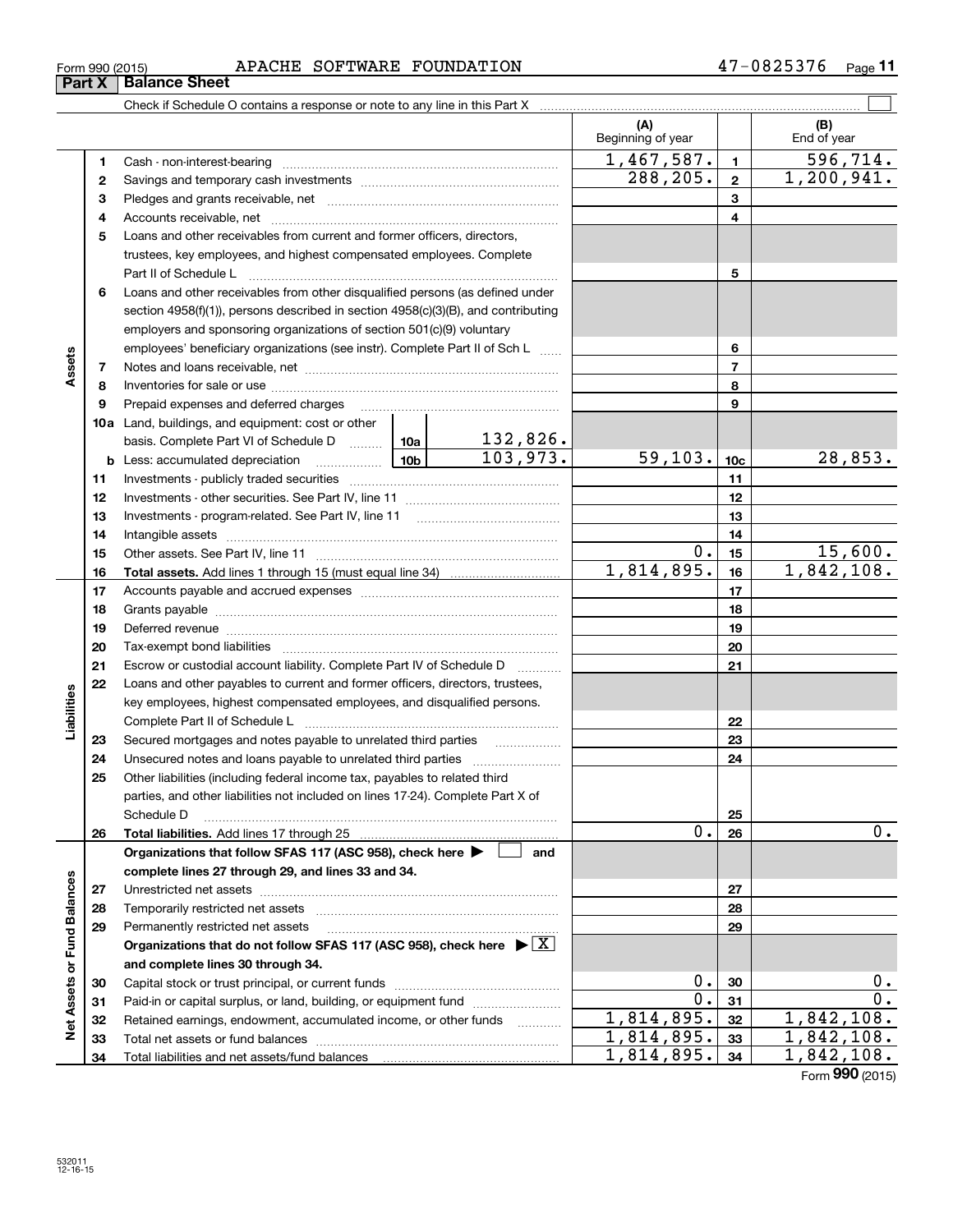|    | APACHE SOFTWARE FOUNDATION<br>Form 990 (2015)                                                                                                               |                         | 47-0825376     | $_{\text{Page}}$ 12 |
|----|-------------------------------------------------------------------------------------------------------------------------------------------------------------|-------------------------|----------------|---------------------|
|    | <b>Reconciliation of Net Assets</b><br><b>Part XI</b>                                                                                                       |                         |                |                     |
|    | Check if Schedule O contains a response or note to any line in this Part XI                                                                                 |                         |                |                     |
|    |                                                                                                                                                             |                         |                |                     |
| 1  | Total revenue (must equal Part VIII, column (A), line 12)                                                                                                   | 1.                      |                | 973,802.            |
| 2  | Total expenses (must equal Part IX, column (A), line 25)                                                                                                    | $\mathbf{2}$            |                | 946,589.            |
| з  | Revenue less expenses. Subtract line 2 from line 1                                                                                                          | 3                       |                | 27, 213.            |
| 4  |                                                                                                                                                             | $\overline{\mathbf{4}}$ |                | 1,814,895.          |
| 5  | Net unrealized gains (losses) on investments                                                                                                                | 5                       |                |                     |
| 6  | Donated services and use of facilities                                                                                                                      | 6                       |                |                     |
| 7  | Investment expenses                                                                                                                                         | $\overline{7}$          |                |                     |
| 8  | Prior period adjustments                                                                                                                                    | 8                       |                |                     |
| 9  | Other changes in net assets or fund balances (explain in Schedule O) [11] [12] contraction contracts in net assets or fund balances (explain in Schedule O) | 9                       |                | 0.                  |
| 10 | Net assets or fund balances at end of year. Combine lines 3 through 9 (must equal Part X, line 33,                                                          |                         |                |                     |
|    | column (B))                                                                                                                                                 | 10                      |                | 1,842,108.          |
|    | Part XII Financial Statements and Reporting                                                                                                                 |                         |                |                     |
|    |                                                                                                                                                             |                         |                |                     |
|    |                                                                                                                                                             |                         |                | <b>Yes</b><br>No    |
| 1  | Accounting method used to prepare the Form 990: $\boxed{\textbf{X}}$ Cash<br>$\vert$ Accrual<br>Other                                                       |                         |                |                     |
|    | If the organization changed its method of accounting from a prior year or checked "Other," explain in Schedule O.                                           |                         |                |                     |
|    | 2a Were the organization's financial statements compiled or reviewed by an independent accountant?                                                          |                         | 2a             | х                   |
|    | If "Yes," check a box below to indicate whether the financial statements for the year were compiled or reviewed on a                                        |                         |                |                     |
|    | separate basis, consolidated basis, or both:                                                                                                                |                         |                |                     |
|    | Separate basis<br>Consolidated basis<br>Both consolidated and separate basis                                                                                |                         |                |                     |
|    | <b>b</b> Were the organization's financial statements audited by an independent accountant?                                                                 |                         | 2 <sub>b</sub> | X                   |
|    | If "Yes," check a box below to indicate whether the financial statements for the year were audited on a separate basis,                                     |                         |                |                     |
|    | consolidated basis, or both:                                                                                                                                |                         |                |                     |
|    | Separate basis<br><b>Consolidated basis</b><br>Both consolidated and separate basis                                                                         |                         |                |                     |
|    | c If "Yes" to line 2a or 2b, does the organization have a committee that assumes responsibility for oversight of the audit,                                 |                         |                |                     |
|    | review, or compilation of its financial statements and selection of an independent accountant?                                                              |                         | 2c             |                     |
|    | If the organization changed either its oversight process or selection process during the tax year, explain in Schedule O.                                   |                         |                |                     |
|    | 3a As a result of a federal award, was the organization required to undergo an audit or audits as set forth in the Single Audit                             |                         |                |                     |
|    |                                                                                                                                                             |                         | За             | х                   |
|    | If "Yes," did the organization undergo the required audit or audits? If the organization did not undergo the required audit                                 |                         |                |                     |
|    | or audits, explain why in Schedule O and describe any steps taken to undergo such audits                                                                    |                         | 3b             | nnn                 |

Form (2015) **990**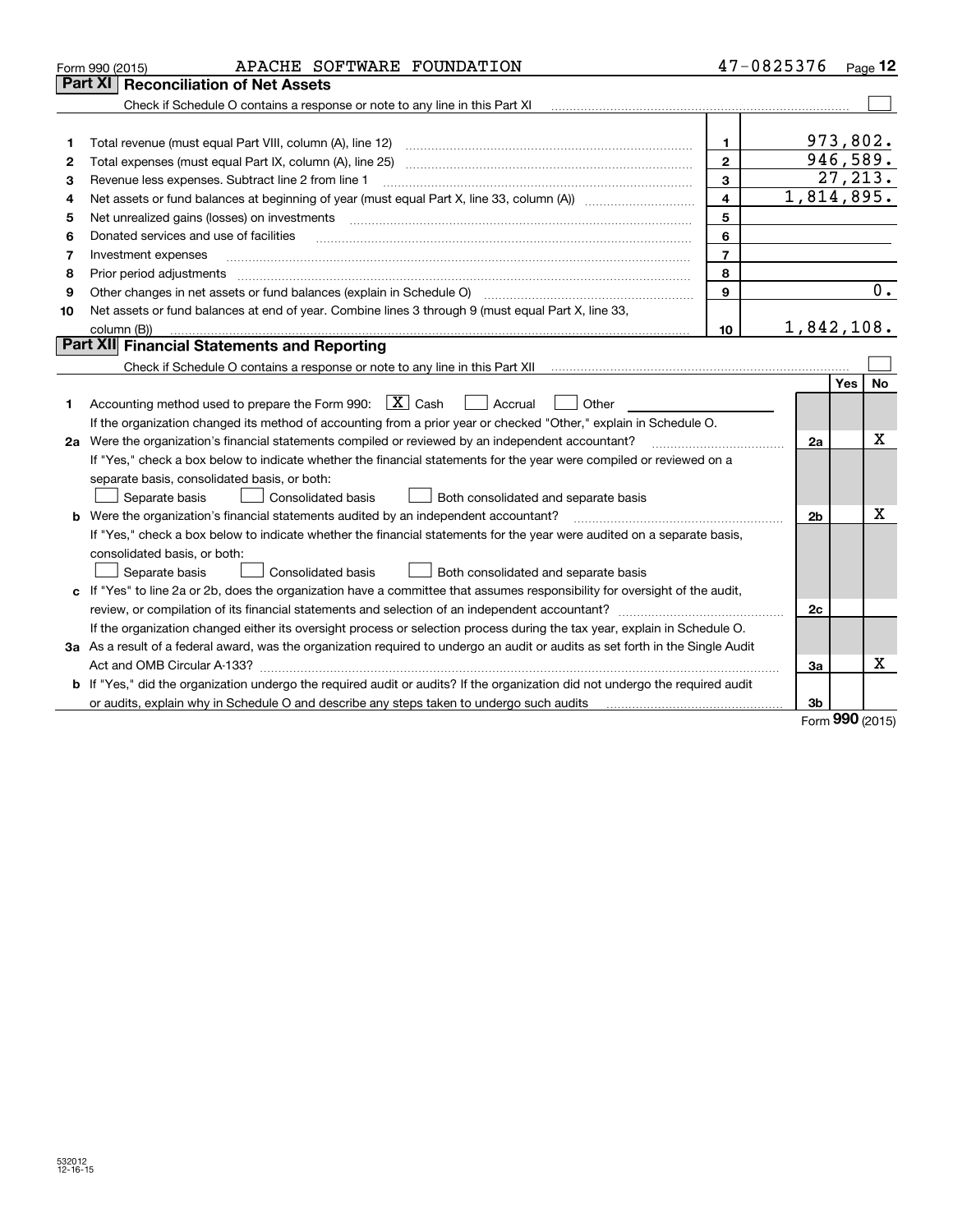Department of the Treasury Internal Revenue Service

| (Form 990 or 990-EZ) |  |  |  |  |
|----------------------|--|--|--|--|
|----------------------|--|--|--|--|

## **Public Charity Status and Public Support**

**Complete if the organization is a section 501(c)(3) organization or a section 4947(a)(1) nonexempt charitable trust.**

**| Attach to Form 990 or Form 990-EZ.** 

Information about Schedule A (Form 990 or 990-EZ) and its instructions is at *www.irs.gov/form990.* 

| OMB No 1545-0047                    |
|-------------------------------------|
|                                     |
| <b>Open to Public</b><br>Inspection |

 $\blacksquare$ 

| Name of the organization |  |  |  |  |
|--------------------------|--|--|--|--|
|--------------------------|--|--|--|--|

|  |            | yer identification numb |  |
|--|------------|-------------------------|--|
|  | 17.000E976 |                         |  |

|    | <b>Employer identification number</b><br>Name of the organization |                                                                                                                                                                                                                                |          |                                                       |                     |                          |                               |  |                                      |  |
|----|-------------------------------------------------------------------|--------------------------------------------------------------------------------------------------------------------------------------------------------------------------------------------------------------------------------|----------|-------------------------------------------------------|---------------------|--------------------------|-------------------------------|--|--------------------------------------|--|
|    |                                                                   |                                                                                                                                                                                                                                |          | APACHE SOFTWARE FOUNDATION                            |                     |                          |                               |  | 47-0825376                           |  |
|    | Part I                                                            | Reason for Public Charity Status (All organizations must complete this part.) See instructions.                                                                                                                                |          |                                                       |                     |                          |                               |  |                                      |  |
|    |                                                                   | The organization is not a private foundation because it is: (For lines 1 through 11, check only one box.)                                                                                                                      |          |                                                       |                     |                          |                               |  |                                      |  |
| 1  |                                                                   | A church, convention of churches, or association of churches described in section 170(b)(1)(A)(i).                                                                                                                             |          |                                                       |                     |                          |                               |  |                                      |  |
| 2  |                                                                   |                                                                                                                                                                                                                                |          |                                                       |                     |                          |                               |  |                                      |  |
| 3  |                                                                   | A school described in section 170(b)(1)(A)(ii). (Attach Schedule E (Form 990 or 990-EZ).)<br>A hospital or a cooperative hospital service organization described in section $170(b)(1)(A)(iii)$ .                              |          |                                                       |                     |                          |                               |  |                                      |  |
|    |                                                                   | A medical research organization operated in conjunction with a hospital described in section 170(b)(1)(A)(iii). Enter the hospital's name,                                                                                     |          |                                                       |                     |                          |                               |  |                                      |  |
| 4  |                                                                   |                                                                                                                                                                                                                                |          |                                                       |                     |                          |                               |  |                                      |  |
|    |                                                                   | city, and state:                                                                                                                                                                                                               |          |                                                       |                     |                          |                               |  |                                      |  |
| 5  |                                                                   | An organization operated for the benefit of a college or university owned or operated by a governmental unit described in                                                                                                      |          |                                                       |                     |                          |                               |  |                                      |  |
|    |                                                                   | section 170(b)(1)(A)(iv). (Complete Part II.)                                                                                                                                                                                  |          |                                                       |                     |                          |                               |  |                                      |  |
| 6  |                                                                   | A federal, state, or local government or governmental unit described in section 170(b)(1)(A)(v).                                                                                                                               |          |                                                       |                     |                          |                               |  |                                      |  |
| 7  |                                                                   | An organization that normally receives a substantial part of its support from a governmental unit or from the general public described in                                                                                      |          |                                                       |                     |                          |                               |  |                                      |  |
|    |                                                                   | section 170(b)(1)(A)(vi). (Complete Part II.)                                                                                                                                                                                  |          |                                                       |                     |                          |                               |  |                                      |  |
| 8  |                                                                   | A community trust described in section 170(b)(1)(A)(vi). (Complete Part II.)                                                                                                                                                   |          |                                                       |                     |                          |                               |  |                                      |  |
| 9  | $\lfloor x \rfloor$                                               | An organization that normally receives: (1) more than 33 1/3% of its support from contributions, membership fees, and gross receipts from                                                                                      |          |                                                       |                     |                          |                               |  |                                      |  |
|    |                                                                   | activities related to its exempt functions - subject to certain exceptions, and (2) no more than 33 1/3% of its support from gross investment                                                                                  |          |                                                       |                     |                          |                               |  |                                      |  |
|    |                                                                   | income and unrelated business taxable income (less section 511 tax) from businesses acquired by the organization after June 30, 1975.                                                                                          |          |                                                       |                     |                          |                               |  |                                      |  |
|    |                                                                   | See section 509(a)(2). (Complete Part III.)                                                                                                                                                                                    |          |                                                       |                     |                          |                               |  |                                      |  |
| 10 |                                                                   | An organization organized and operated exclusively to test for public safety. See section 509(a)(4).                                                                                                                           |          |                                                       |                     |                          |                               |  |                                      |  |
| 11 |                                                                   | An organization organized and operated exclusively for the benefit of, to perform the functions of, or to carry out the purposes of one or                                                                                     |          |                                                       |                     |                          |                               |  |                                      |  |
|    |                                                                   | more publicly supported organizations described in section 509(a)(1) or section 509(a)(2). See section 509(a)(3). Check the box in                                                                                             |          |                                                       |                     |                          |                               |  |                                      |  |
|    |                                                                   | lines 11a through 11d that describes the type of supporting organization and complete lines 11e, 11f, and 11g.                                                                                                                 |          |                                                       |                     |                          |                               |  |                                      |  |
| a  |                                                                   | Type I. A supporting organization operated, supervised, or controlled by its supported organization(s), typically by giving                                                                                                    |          |                                                       |                     |                          |                               |  |                                      |  |
|    |                                                                   | the supported organization(s) the power to regularly appoint or elect a majority of the directors or trustees of the supporting                                                                                                |          |                                                       |                     |                          |                               |  |                                      |  |
|    |                                                                   | organization. You must complete Part IV, Sections A and B.                                                                                                                                                                     |          |                                                       |                     |                          |                               |  |                                      |  |
| b  |                                                                   | Type II. A supporting organization supervised or controlled in connection with its supported organization(s), by having                                                                                                        |          |                                                       |                     |                          |                               |  |                                      |  |
|    |                                                                   | control or management of the supporting organization vested in the same persons that control or manage the supported                                                                                                           |          |                                                       |                     |                          |                               |  |                                      |  |
|    |                                                                   | organization(s). You must complete Part IV, Sections A and C.                                                                                                                                                                  |          |                                                       |                     |                          |                               |  |                                      |  |
| c  |                                                                   | Type III functionally integrated. A supporting organization operated in connection with, and functionally integrated with,                                                                                                     |          |                                                       |                     |                          |                               |  |                                      |  |
|    |                                                                   |                                                                                                                                                                                                                                |          |                                                       |                     |                          |                               |  |                                      |  |
|    |                                                                   | its supported organization(s) (see instructions). You must complete Part IV, Sections A, D, and E.                                                                                                                             |          |                                                       |                     |                          |                               |  |                                      |  |
| d  |                                                                   | Type III non-functionally integrated. A supporting organization operated in connection with its supported organization(s)                                                                                                      |          |                                                       |                     |                          |                               |  |                                      |  |
|    |                                                                   | that is not functionally integrated. The organization generally must satisfy a distribution requirement and an attentiveness                                                                                                   |          |                                                       |                     |                          |                               |  |                                      |  |
|    |                                                                   | requirement (see instructions). You must complete Part IV, Sections A and D, and Part V.                                                                                                                                       |          |                                                       |                     |                          |                               |  |                                      |  |
| е  |                                                                   | Check this box if the organization received a written determination from the IRS that it is a Type I, Type II, Type III                                                                                                        |          |                                                       |                     |                          |                               |  |                                      |  |
|    |                                                                   | functionally integrated, or Type III non-functionally integrated supporting organization.                                                                                                                                      |          |                                                       |                     |                          |                               |  |                                      |  |
|    |                                                                   | f Enter the number of supported organizations [11] matter content to the number of supported organizations [11] matter content to the number of supported organizations [11] matter content to the number of supported or game |          |                                                       |                     |                          |                               |  |                                      |  |
|    |                                                                   | Provide the following information about the supported organization(s).                                                                                                                                                         |          |                                                       |                     |                          |                               |  |                                      |  |
|    |                                                                   | (i) Name of supported                                                                                                                                                                                                          | (ii) EIN | (iii) Type of organization<br>(described on lines 1-9 | listed in your      | (iv) Is the organization | (v) Amount of monetary        |  | (vi) Amount of<br>other support (see |  |
|    |                                                                   | organization                                                                                                                                                                                                                   |          | above (see instructions))                             | governing document? |                          | support (see<br>instructions) |  | instructions)                        |  |
|    |                                                                   |                                                                                                                                                                                                                                |          |                                                       | Yes                 | No                       |                               |  |                                      |  |
|    |                                                                   |                                                                                                                                                                                                                                |          |                                                       |                     |                          |                               |  |                                      |  |
|    |                                                                   |                                                                                                                                                                                                                                |          |                                                       |                     |                          |                               |  |                                      |  |
|    |                                                                   |                                                                                                                                                                                                                                |          |                                                       |                     |                          |                               |  |                                      |  |
|    |                                                                   |                                                                                                                                                                                                                                |          |                                                       |                     |                          |                               |  |                                      |  |
|    |                                                                   |                                                                                                                                                                                                                                |          |                                                       |                     |                          |                               |  |                                      |  |

**Total**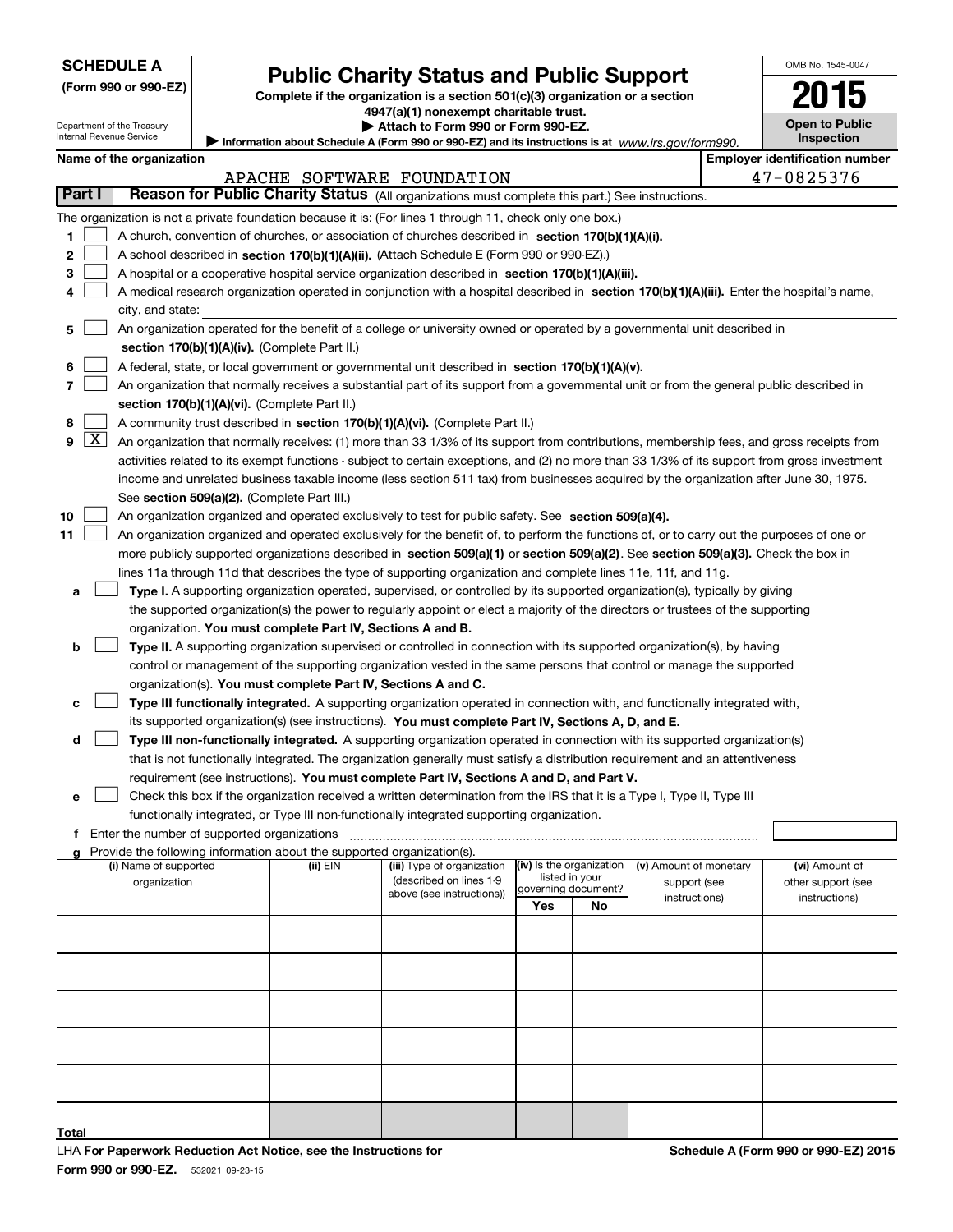**2**

(Complete only if you checked the box on line 5, 7, or 8 of Part I or if the organization failed to qualify under Part III. If the organization fails to qualify under the tests listed below, please complete Part III.) **Part II Support Schedule for Organizations Described in Sections 170(b)(1)(A)(iv) and 170(b)(1)(A)(vi)** 

| Calendar year (or fiscal year beginning in) $\blacktriangleright$<br>(a) 2011<br>$(b)$ 2012<br>$(d)$ 2014<br>$(c)$ 2013<br>(e) 2015<br>(f) Total<br>1 Gifts, grants, contributions, and<br>membership fees received. (Do not<br>include any "unusual grants.")<br>2 Tax revenues levied for the organ-<br>ization's benefit and either paid to<br>or expended on its behalf<br>3 The value of services or facilities<br>furnished by a governmental unit to<br>the organization without charge<br>4 Total. Add lines 1 through 3<br>The portion of total contributions<br>5.<br>by each person (other than a<br>governmental unit or publicly<br>supported organization) included<br>on line 1 that exceeds 2% of the<br>amount shown on line 11,<br>column (f)<br>6 Public support. Subtract line 5 from line 4.<br><b>Section B. Total Support</b><br>Calendar year (or fiscal year beginning in) $\blacktriangleright$<br>(b) 2012<br>$(d)$ 2014<br>(a) 2011<br>$(c)$ 2013<br>(e) 2015<br>(f) Total<br>7 Amounts from line 4<br>Gross income from interest,<br>8<br>dividends, payments received on<br>securities loans, rents, royalties<br>and income from similar sources<br><b>9</b> Net income from unrelated business<br>activities, whether or not the<br>business is regularly carried on<br><b>10</b> Other income. Do not include gain<br>or loss from the sale of capital<br>assets (Explain in Part VI.)<br><b>11 Total support.</b> Add lines 7 through 10<br>12<br><b>12</b> Gross receipts from related activities, etc. (see instructions)<br>13 First five years. If the Form 990 is for the organization's first, second, third, fourth, or fifth tax year as a section 501(c)(3)<br>organization, check this box and stop here<br>Section C. Computation of Public Support Percentage<br>14<br>%<br>14 Public support percentage for 2015 (line 6, column (f) divided by line 11, column (f) <i>mummention</i><br>15<br>%<br>16a 33 1/3% support test - 2015. If the organization did not check the box on line 13, and line 14 is 33 1/3% or more, check this box and<br>▔▁▎<br>stop here. The organization qualifies as a publicly supported organization<br>b 33 1/3% support test - 2014. If the organization did not check a box on line 13 or 16a, and line 15 is 33 1/3% or more, check this box<br>and stop here. The organization qualifies as a publicly supported organization<br>17a 10% -facts-and-circumstances test - 2015. If the organization did not check a box on line 13, 16a, or 16b, and line 14 is 10% or more,<br>and if the organization meets the "facts-and-circumstances" test, check this box and stop here. Explain in Part VI how the organization<br>meets the "facts-and-circumstances" test. The organization qualifies as a publicly supported organization<br><b>b 10% -facts-and-circumstances test - 2014.</b> If the organization did not check a box on line 13, 16a, 16b, or 17a, and line 15 is 10% or<br>more, and if the organization meets the "facts-and-circumstances" test, check this box and stop here. Explain in Part VI how the<br>organization meets the "facts-and-circumstances" test. The organization qualifies as a publicly supported organization<br>18 Private foundation. If the organization did not check a box on line 13, 16a, 16b, 17a, or 17b, check this box and see instructions | <b>Section A. Public Support</b> |  |  |  |
|--------------------------------------------------------------------------------------------------------------------------------------------------------------------------------------------------------------------------------------------------------------------------------------------------------------------------------------------------------------------------------------------------------------------------------------------------------------------------------------------------------------------------------------------------------------------------------------------------------------------------------------------------------------------------------------------------------------------------------------------------------------------------------------------------------------------------------------------------------------------------------------------------------------------------------------------------------------------------------------------------------------------------------------------------------------------------------------------------------------------------------------------------------------------------------------------------------------------------------------------------------------------------------------------------------------------------------------------------------------------------------------------------------------------------------------------------------------------------------------------------------------------------------------------------------------------------------------------------------------------------------------------------------------------------------------------------------------------------------------------------------------------------------------------------------------------------------------------------------------------------------------------------------------------------------------------------------------------------------------------------------------------------------------------------------------------------------------------------------------------------------------------------------------------------------------------------------------------------------------------------------------------------------------------------------------------------------------------------------------------------------------------------------------------------------------------------------------------------------------------------------------------------------------------------------------------------------------------------------------------------------------------------------------------------------------------------------------------------------------------------------------------------------------------------------------------------------------------------------------------------------------------------------------------------------------------------------------------------------------------------------------------------------------------------------------------------------------------------------------------------------------------------------------------------------------------------------------------------------------------------------------------------------------------------------------------------------------------------------------------------------|----------------------------------|--|--|--|
|                                                                                                                                                                                                                                                                                                                                                                                                                                                                                                                                                                                                                                                                                                                                                                                                                                                                                                                                                                                                                                                                                                                                                                                                                                                                                                                                                                                                                                                                                                                                                                                                                                                                                                                                                                                                                                                                                                                                                                                                                                                                                                                                                                                                                                                                                                                                                                                                                                                                                                                                                                                                                                                                                                                                                                                                                                                                                                                                                                                                                                                                                                                                                                                                                                                                                                                                                                                |                                  |  |  |  |
|                                                                                                                                                                                                                                                                                                                                                                                                                                                                                                                                                                                                                                                                                                                                                                                                                                                                                                                                                                                                                                                                                                                                                                                                                                                                                                                                                                                                                                                                                                                                                                                                                                                                                                                                                                                                                                                                                                                                                                                                                                                                                                                                                                                                                                                                                                                                                                                                                                                                                                                                                                                                                                                                                                                                                                                                                                                                                                                                                                                                                                                                                                                                                                                                                                                                                                                                                                                |                                  |  |  |  |
|                                                                                                                                                                                                                                                                                                                                                                                                                                                                                                                                                                                                                                                                                                                                                                                                                                                                                                                                                                                                                                                                                                                                                                                                                                                                                                                                                                                                                                                                                                                                                                                                                                                                                                                                                                                                                                                                                                                                                                                                                                                                                                                                                                                                                                                                                                                                                                                                                                                                                                                                                                                                                                                                                                                                                                                                                                                                                                                                                                                                                                                                                                                                                                                                                                                                                                                                                                                |                                  |  |  |  |
|                                                                                                                                                                                                                                                                                                                                                                                                                                                                                                                                                                                                                                                                                                                                                                                                                                                                                                                                                                                                                                                                                                                                                                                                                                                                                                                                                                                                                                                                                                                                                                                                                                                                                                                                                                                                                                                                                                                                                                                                                                                                                                                                                                                                                                                                                                                                                                                                                                                                                                                                                                                                                                                                                                                                                                                                                                                                                                                                                                                                                                                                                                                                                                                                                                                                                                                                                                                |                                  |  |  |  |
|                                                                                                                                                                                                                                                                                                                                                                                                                                                                                                                                                                                                                                                                                                                                                                                                                                                                                                                                                                                                                                                                                                                                                                                                                                                                                                                                                                                                                                                                                                                                                                                                                                                                                                                                                                                                                                                                                                                                                                                                                                                                                                                                                                                                                                                                                                                                                                                                                                                                                                                                                                                                                                                                                                                                                                                                                                                                                                                                                                                                                                                                                                                                                                                                                                                                                                                                                                                |                                  |  |  |  |
|                                                                                                                                                                                                                                                                                                                                                                                                                                                                                                                                                                                                                                                                                                                                                                                                                                                                                                                                                                                                                                                                                                                                                                                                                                                                                                                                                                                                                                                                                                                                                                                                                                                                                                                                                                                                                                                                                                                                                                                                                                                                                                                                                                                                                                                                                                                                                                                                                                                                                                                                                                                                                                                                                                                                                                                                                                                                                                                                                                                                                                                                                                                                                                                                                                                                                                                                                                                |                                  |  |  |  |
|                                                                                                                                                                                                                                                                                                                                                                                                                                                                                                                                                                                                                                                                                                                                                                                                                                                                                                                                                                                                                                                                                                                                                                                                                                                                                                                                                                                                                                                                                                                                                                                                                                                                                                                                                                                                                                                                                                                                                                                                                                                                                                                                                                                                                                                                                                                                                                                                                                                                                                                                                                                                                                                                                                                                                                                                                                                                                                                                                                                                                                                                                                                                                                                                                                                                                                                                                                                |                                  |  |  |  |
|                                                                                                                                                                                                                                                                                                                                                                                                                                                                                                                                                                                                                                                                                                                                                                                                                                                                                                                                                                                                                                                                                                                                                                                                                                                                                                                                                                                                                                                                                                                                                                                                                                                                                                                                                                                                                                                                                                                                                                                                                                                                                                                                                                                                                                                                                                                                                                                                                                                                                                                                                                                                                                                                                                                                                                                                                                                                                                                                                                                                                                                                                                                                                                                                                                                                                                                                                                                |                                  |  |  |  |
|                                                                                                                                                                                                                                                                                                                                                                                                                                                                                                                                                                                                                                                                                                                                                                                                                                                                                                                                                                                                                                                                                                                                                                                                                                                                                                                                                                                                                                                                                                                                                                                                                                                                                                                                                                                                                                                                                                                                                                                                                                                                                                                                                                                                                                                                                                                                                                                                                                                                                                                                                                                                                                                                                                                                                                                                                                                                                                                                                                                                                                                                                                                                                                                                                                                                                                                                                                                |                                  |  |  |  |
|                                                                                                                                                                                                                                                                                                                                                                                                                                                                                                                                                                                                                                                                                                                                                                                                                                                                                                                                                                                                                                                                                                                                                                                                                                                                                                                                                                                                                                                                                                                                                                                                                                                                                                                                                                                                                                                                                                                                                                                                                                                                                                                                                                                                                                                                                                                                                                                                                                                                                                                                                                                                                                                                                                                                                                                                                                                                                                                                                                                                                                                                                                                                                                                                                                                                                                                                                                                |                                  |  |  |  |
|                                                                                                                                                                                                                                                                                                                                                                                                                                                                                                                                                                                                                                                                                                                                                                                                                                                                                                                                                                                                                                                                                                                                                                                                                                                                                                                                                                                                                                                                                                                                                                                                                                                                                                                                                                                                                                                                                                                                                                                                                                                                                                                                                                                                                                                                                                                                                                                                                                                                                                                                                                                                                                                                                                                                                                                                                                                                                                                                                                                                                                                                                                                                                                                                                                                                                                                                                                                |                                  |  |  |  |
|                                                                                                                                                                                                                                                                                                                                                                                                                                                                                                                                                                                                                                                                                                                                                                                                                                                                                                                                                                                                                                                                                                                                                                                                                                                                                                                                                                                                                                                                                                                                                                                                                                                                                                                                                                                                                                                                                                                                                                                                                                                                                                                                                                                                                                                                                                                                                                                                                                                                                                                                                                                                                                                                                                                                                                                                                                                                                                                                                                                                                                                                                                                                                                                                                                                                                                                                                                                |                                  |  |  |  |
|                                                                                                                                                                                                                                                                                                                                                                                                                                                                                                                                                                                                                                                                                                                                                                                                                                                                                                                                                                                                                                                                                                                                                                                                                                                                                                                                                                                                                                                                                                                                                                                                                                                                                                                                                                                                                                                                                                                                                                                                                                                                                                                                                                                                                                                                                                                                                                                                                                                                                                                                                                                                                                                                                                                                                                                                                                                                                                                                                                                                                                                                                                                                                                                                                                                                                                                                                                                |                                  |  |  |  |
|                                                                                                                                                                                                                                                                                                                                                                                                                                                                                                                                                                                                                                                                                                                                                                                                                                                                                                                                                                                                                                                                                                                                                                                                                                                                                                                                                                                                                                                                                                                                                                                                                                                                                                                                                                                                                                                                                                                                                                                                                                                                                                                                                                                                                                                                                                                                                                                                                                                                                                                                                                                                                                                                                                                                                                                                                                                                                                                                                                                                                                                                                                                                                                                                                                                                                                                                                                                |                                  |  |  |  |
|                                                                                                                                                                                                                                                                                                                                                                                                                                                                                                                                                                                                                                                                                                                                                                                                                                                                                                                                                                                                                                                                                                                                                                                                                                                                                                                                                                                                                                                                                                                                                                                                                                                                                                                                                                                                                                                                                                                                                                                                                                                                                                                                                                                                                                                                                                                                                                                                                                                                                                                                                                                                                                                                                                                                                                                                                                                                                                                                                                                                                                                                                                                                                                                                                                                                                                                                                                                |                                  |  |  |  |
|                                                                                                                                                                                                                                                                                                                                                                                                                                                                                                                                                                                                                                                                                                                                                                                                                                                                                                                                                                                                                                                                                                                                                                                                                                                                                                                                                                                                                                                                                                                                                                                                                                                                                                                                                                                                                                                                                                                                                                                                                                                                                                                                                                                                                                                                                                                                                                                                                                                                                                                                                                                                                                                                                                                                                                                                                                                                                                                                                                                                                                                                                                                                                                                                                                                                                                                                                                                |                                  |  |  |  |
|                                                                                                                                                                                                                                                                                                                                                                                                                                                                                                                                                                                                                                                                                                                                                                                                                                                                                                                                                                                                                                                                                                                                                                                                                                                                                                                                                                                                                                                                                                                                                                                                                                                                                                                                                                                                                                                                                                                                                                                                                                                                                                                                                                                                                                                                                                                                                                                                                                                                                                                                                                                                                                                                                                                                                                                                                                                                                                                                                                                                                                                                                                                                                                                                                                                                                                                                                                                |                                  |  |  |  |
|                                                                                                                                                                                                                                                                                                                                                                                                                                                                                                                                                                                                                                                                                                                                                                                                                                                                                                                                                                                                                                                                                                                                                                                                                                                                                                                                                                                                                                                                                                                                                                                                                                                                                                                                                                                                                                                                                                                                                                                                                                                                                                                                                                                                                                                                                                                                                                                                                                                                                                                                                                                                                                                                                                                                                                                                                                                                                                                                                                                                                                                                                                                                                                                                                                                                                                                                                                                |                                  |  |  |  |
|                                                                                                                                                                                                                                                                                                                                                                                                                                                                                                                                                                                                                                                                                                                                                                                                                                                                                                                                                                                                                                                                                                                                                                                                                                                                                                                                                                                                                                                                                                                                                                                                                                                                                                                                                                                                                                                                                                                                                                                                                                                                                                                                                                                                                                                                                                                                                                                                                                                                                                                                                                                                                                                                                                                                                                                                                                                                                                                                                                                                                                                                                                                                                                                                                                                                                                                                                                                |                                  |  |  |  |
|                                                                                                                                                                                                                                                                                                                                                                                                                                                                                                                                                                                                                                                                                                                                                                                                                                                                                                                                                                                                                                                                                                                                                                                                                                                                                                                                                                                                                                                                                                                                                                                                                                                                                                                                                                                                                                                                                                                                                                                                                                                                                                                                                                                                                                                                                                                                                                                                                                                                                                                                                                                                                                                                                                                                                                                                                                                                                                                                                                                                                                                                                                                                                                                                                                                                                                                                                                                |                                  |  |  |  |
|                                                                                                                                                                                                                                                                                                                                                                                                                                                                                                                                                                                                                                                                                                                                                                                                                                                                                                                                                                                                                                                                                                                                                                                                                                                                                                                                                                                                                                                                                                                                                                                                                                                                                                                                                                                                                                                                                                                                                                                                                                                                                                                                                                                                                                                                                                                                                                                                                                                                                                                                                                                                                                                                                                                                                                                                                                                                                                                                                                                                                                                                                                                                                                                                                                                                                                                                                                                |                                  |  |  |  |
|                                                                                                                                                                                                                                                                                                                                                                                                                                                                                                                                                                                                                                                                                                                                                                                                                                                                                                                                                                                                                                                                                                                                                                                                                                                                                                                                                                                                                                                                                                                                                                                                                                                                                                                                                                                                                                                                                                                                                                                                                                                                                                                                                                                                                                                                                                                                                                                                                                                                                                                                                                                                                                                                                                                                                                                                                                                                                                                                                                                                                                                                                                                                                                                                                                                                                                                                                                                |                                  |  |  |  |
|                                                                                                                                                                                                                                                                                                                                                                                                                                                                                                                                                                                                                                                                                                                                                                                                                                                                                                                                                                                                                                                                                                                                                                                                                                                                                                                                                                                                                                                                                                                                                                                                                                                                                                                                                                                                                                                                                                                                                                                                                                                                                                                                                                                                                                                                                                                                                                                                                                                                                                                                                                                                                                                                                                                                                                                                                                                                                                                                                                                                                                                                                                                                                                                                                                                                                                                                                                                |                                  |  |  |  |
|                                                                                                                                                                                                                                                                                                                                                                                                                                                                                                                                                                                                                                                                                                                                                                                                                                                                                                                                                                                                                                                                                                                                                                                                                                                                                                                                                                                                                                                                                                                                                                                                                                                                                                                                                                                                                                                                                                                                                                                                                                                                                                                                                                                                                                                                                                                                                                                                                                                                                                                                                                                                                                                                                                                                                                                                                                                                                                                                                                                                                                                                                                                                                                                                                                                                                                                                                                                |                                  |  |  |  |
|                                                                                                                                                                                                                                                                                                                                                                                                                                                                                                                                                                                                                                                                                                                                                                                                                                                                                                                                                                                                                                                                                                                                                                                                                                                                                                                                                                                                                                                                                                                                                                                                                                                                                                                                                                                                                                                                                                                                                                                                                                                                                                                                                                                                                                                                                                                                                                                                                                                                                                                                                                                                                                                                                                                                                                                                                                                                                                                                                                                                                                                                                                                                                                                                                                                                                                                                                                                |                                  |  |  |  |
|                                                                                                                                                                                                                                                                                                                                                                                                                                                                                                                                                                                                                                                                                                                                                                                                                                                                                                                                                                                                                                                                                                                                                                                                                                                                                                                                                                                                                                                                                                                                                                                                                                                                                                                                                                                                                                                                                                                                                                                                                                                                                                                                                                                                                                                                                                                                                                                                                                                                                                                                                                                                                                                                                                                                                                                                                                                                                                                                                                                                                                                                                                                                                                                                                                                                                                                                                                                |                                  |  |  |  |
|                                                                                                                                                                                                                                                                                                                                                                                                                                                                                                                                                                                                                                                                                                                                                                                                                                                                                                                                                                                                                                                                                                                                                                                                                                                                                                                                                                                                                                                                                                                                                                                                                                                                                                                                                                                                                                                                                                                                                                                                                                                                                                                                                                                                                                                                                                                                                                                                                                                                                                                                                                                                                                                                                                                                                                                                                                                                                                                                                                                                                                                                                                                                                                                                                                                                                                                                                                                |                                  |  |  |  |
|                                                                                                                                                                                                                                                                                                                                                                                                                                                                                                                                                                                                                                                                                                                                                                                                                                                                                                                                                                                                                                                                                                                                                                                                                                                                                                                                                                                                                                                                                                                                                                                                                                                                                                                                                                                                                                                                                                                                                                                                                                                                                                                                                                                                                                                                                                                                                                                                                                                                                                                                                                                                                                                                                                                                                                                                                                                                                                                                                                                                                                                                                                                                                                                                                                                                                                                                                                                |                                  |  |  |  |
|                                                                                                                                                                                                                                                                                                                                                                                                                                                                                                                                                                                                                                                                                                                                                                                                                                                                                                                                                                                                                                                                                                                                                                                                                                                                                                                                                                                                                                                                                                                                                                                                                                                                                                                                                                                                                                                                                                                                                                                                                                                                                                                                                                                                                                                                                                                                                                                                                                                                                                                                                                                                                                                                                                                                                                                                                                                                                                                                                                                                                                                                                                                                                                                                                                                                                                                                                                                |                                  |  |  |  |
|                                                                                                                                                                                                                                                                                                                                                                                                                                                                                                                                                                                                                                                                                                                                                                                                                                                                                                                                                                                                                                                                                                                                                                                                                                                                                                                                                                                                                                                                                                                                                                                                                                                                                                                                                                                                                                                                                                                                                                                                                                                                                                                                                                                                                                                                                                                                                                                                                                                                                                                                                                                                                                                                                                                                                                                                                                                                                                                                                                                                                                                                                                                                                                                                                                                                                                                                                                                |                                  |  |  |  |
|                                                                                                                                                                                                                                                                                                                                                                                                                                                                                                                                                                                                                                                                                                                                                                                                                                                                                                                                                                                                                                                                                                                                                                                                                                                                                                                                                                                                                                                                                                                                                                                                                                                                                                                                                                                                                                                                                                                                                                                                                                                                                                                                                                                                                                                                                                                                                                                                                                                                                                                                                                                                                                                                                                                                                                                                                                                                                                                                                                                                                                                                                                                                                                                                                                                                                                                                                                                |                                  |  |  |  |
|                                                                                                                                                                                                                                                                                                                                                                                                                                                                                                                                                                                                                                                                                                                                                                                                                                                                                                                                                                                                                                                                                                                                                                                                                                                                                                                                                                                                                                                                                                                                                                                                                                                                                                                                                                                                                                                                                                                                                                                                                                                                                                                                                                                                                                                                                                                                                                                                                                                                                                                                                                                                                                                                                                                                                                                                                                                                                                                                                                                                                                                                                                                                                                                                                                                                                                                                                                                |                                  |  |  |  |
|                                                                                                                                                                                                                                                                                                                                                                                                                                                                                                                                                                                                                                                                                                                                                                                                                                                                                                                                                                                                                                                                                                                                                                                                                                                                                                                                                                                                                                                                                                                                                                                                                                                                                                                                                                                                                                                                                                                                                                                                                                                                                                                                                                                                                                                                                                                                                                                                                                                                                                                                                                                                                                                                                                                                                                                                                                                                                                                                                                                                                                                                                                                                                                                                                                                                                                                                                                                |                                  |  |  |  |
|                                                                                                                                                                                                                                                                                                                                                                                                                                                                                                                                                                                                                                                                                                                                                                                                                                                                                                                                                                                                                                                                                                                                                                                                                                                                                                                                                                                                                                                                                                                                                                                                                                                                                                                                                                                                                                                                                                                                                                                                                                                                                                                                                                                                                                                                                                                                                                                                                                                                                                                                                                                                                                                                                                                                                                                                                                                                                                                                                                                                                                                                                                                                                                                                                                                                                                                                                                                |                                  |  |  |  |
|                                                                                                                                                                                                                                                                                                                                                                                                                                                                                                                                                                                                                                                                                                                                                                                                                                                                                                                                                                                                                                                                                                                                                                                                                                                                                                                                                                                                                                                                                                                                                                                                                                                                                                                                                                                                                                                                                                                                                                                                                                                                                                                                                                                                                                                                                                                                                                                                                                                                                                                                                                                                                                                                                                                                                                                                                                                                                                                                                                                                                                                                                                                                                                                                                                                                                                                                                                                |                                  |  |  |  |
|                                                                                                                                                                                                                                                                                                                                                                                                                                                                                                                                                                                                                                                                                                                                                                                                                                                                                                                                                                                                                                                                                                                                                                                                                                                                                                                                                                                                                                                                                                                                                                                                                                                                                                                                                                                                                                                                                                                                                                                                                                                                                                                                                                                                                                                                                                                                                                                                                                                                                                                                                                                                                                                                                                                                                                                                                                                                                                                                                                                                                                                                                                                                                                                                                                                                                                                                                                                |                                  |  |  |  |
|                                                                                                                                                                                                                                                                                                                                                                                                                                                                                                                                                                                                                                                                                                                                                                                                                                                                                                                                                                                                                                                                                                                                                                                                                                                                                                                                                                                                                                                                                                                                                                                                                                                                                                                                                                                                                                                                                                                                                                                                                                                                                                                                                                                                                                                                                                                                                                                                                                                                                                                                                                                                                                                                                                                                                                                                                                                                                                                                                                                                                                                                                                                                                                                                                                                                                                                                                                                |                                  |  |  |  |
|                                                                                                                                                                                                                                                                                                                                                                                                                                                                                                                                                                                                                                                                                                                                                                                                                                                                                                                                                                                                                                                                                                                                                                                                                                                                                                                                                                                                                                                                                                                                                                                                                                                                                                                                                                                                                                                                                                                                                                                                                                                                                                                                                                                                                                                                                                                                                                                                                                                                                                                                                                                                                                                                                                                                                                                                                                                                                                                                                                                                                                                                                                                                                                                                                                                                                                                                                                                |                                  |  |  |  |
|                                                                                                                                                                                                                                                                                                                                                                                                                                                                                                                                                                                                                                                                                                                                                                                                                                                                                                                                                                                                                                                                                                                                                                                                                                                                                                                                                                                                                                                                                                                                                                                                                                                                                                                                                                                                                                                                                                                                                                                                                                                                                                                                                                                                                                                                                                                                                                                                                                                                                                                                                                                                                                                                                                                                                                                                                                                                                                                                                                                                                                                                                                                                                                                                                                                                                                                                                                                |                                  |  |  |  |
|                                                                                                                                                                                                                                                                                                                                                                                                                                                                                                                                                                                                                                                                                                                                                                                                                                                                                                                                                                                                                                                                                                                                                                                                                                                                                                                                                                                                                                                                                                                                                                                                                                                                                                                                                                                                                                                                                                                                                                                                                                                                                                                                                                                                                                                                                                                                                                                                                                                                                                                                                                                                                                                                                                                                                                                                                                                                                                                                                                                                                                                                                                                                                                                                                                                                                                                                                                                |                                  |  |  |  |
|                                                                                                                                                                                                                                                                                                                                                                                                                                                                                                                                                                                                                                                                                                                                                                                                                                                                                                                                                                                                                                                                                                                                                                                                                                                                                                                                                                                                                                                                                                                                                                                                                                                                                                                                                                                                                                                                                                                                                                                                                                                                                                                                                                                                                                                                                                                                                                                                                                                                                                                                                                                                                                                                                                                                                                                                                                                                                                                                                                                                                                                                                                                                                                                                                                                                                                                                                                                |                                  |  |  |  |
|                                                                                                                                                                                                                                                                                                                                                                                                                                                                                                                                                                                                                                                                                                                                                                                                                                                                                                                                                                                                                                                                                                                                                                                                                                                                                                                                                                                                                                                                                                                                                                                                                                                                                                                                                                                                                                                                                                                                                                                                                                                                                                                                                                                                                                                                                                                                                                                                                                                                                                                                                                                                                                                                                                                                                                                                                                                                                                                                                                                                                                                                                                                                                                                                                                                                                                                                                                                |                                  |  |  |  |
|                                                                                                                                                                                                                                                                                                                                                                                                                                                                                                                                                                                                                                                                                                                                                                                                                                                                                                                                                                                                                                                                                                                                                                                                                                                                                                                                                                                                                                                                                                                                                                                                                                                                                                                                                                                                                                                                                                                                                                                                                                                                                                                                                                                                                                                                                                                                                                                                                                                                                                                                                                                                                                                                                                                                                                                                                                                                                                                                                                                                                                                                                                                                                                                                                                                                                                                                                                                |                                  |  |  |  |
|                                                                                                                                                                                                                                                                                                                                                                                                                                                                                                                                                                                                                                                                                                                                                                                                                                                                                                                                                                                                                                                                                                                                                                                                                                                                                                                                                                                                                                                                                                                                                                                                                                                                                                                                                                                                                                                                                                                                                                                                                                                                                                                                                                                                                                                                                                                                                                                                                                                                                                                                                                                                                                                                                                                                                                                                                                                                                                                                                                                                                                                                                                                                                                                                                                                                                                                                                                                |                                  |  |  |  |
|                                                                                                                                                                                                                                                                                                                                                                                                                                                                                                                                                                                                                                                                                                                                                                                                                                                                                                                                                                                                                                                                                                                                                                                                                                                                                                                                                                                                                                                                                                                                                                                                                                                                                                                                                                                                                                                                                                                                                                                                                                                                                                                                                                                                                                                                                                                                                                                                                                                                                                                                                                                                                                                                                                                                                                                                                                                                                                                                                                                                                                                                                                                                                                                                                                                                                                                                                                                |                                  |  |  |  |
|                                                                                                                                                                                                                                                                                                                                                                                                                                                                                                                                                                                                                                                                                                                                                                                                                                                                                                                                                                                                                                                                                                                                                                                                                                                                                                                                                                                                                                                                                                                                                                                                                                                                                                                                                                                                                                                                                                                                                                                                                                                                                                                                                                                                                                                                                                                                                                                                                                                                                                                                                                                                                                                                                                                                                                                                                                                                                                                                                                                                                                                                                                                                                                                                                                                                                                                                                                                |                                  |  |  |  |
|                                                                                                                                                                                                                                                                                                                                                                                                                                                                                                                                                                                                                                                                                                                                                                                                                                                                                                                                                                                                                                                                                                                                                                                                                                                                                                                                                                                                                                                                                                                                                                                                                                                                                                                                                                                                                                                                                                                                                                                                                                                                                                                                                                                                                                                                                                                                                                                                                                                                                                                                                                                                                                                                                                                                                                                                                                                                                                                                                                                                                                                                                                                                                                                                                                                                                                                                                                                |                                  |  |  |  |
|                                                                                                                                                                                                                                                                                                                                                                                                                                                                                                                                                                                                                                                                                                                                                                                                                                                                                                                                                                                                                                                                                                                                                                                                                                                                                                                                                                                                                                                                                                                                                                                                                                                                                                                                                                                                                                                                                                                                                                                                                                                                                                                                                                                                                                                                                                                                                                                                                                                                                                                                                                                                                                                                                                                                                                                                                                                                                                                                                                                                                                                                                                                                                                                                                                                                                                                                                                                |                                  |  |  |  |
|                                                                                                                                                                                                                                                                                                                                                                                                                                                                                                                                                                                                                                                                                                                                                                                                                                                                                                                                                                                                                                                                                                                                                                                                                                                                                                                                                                                                                                                                                                                                                                                                                                                                                                                                                                                                                                                                                                                                                                                                                                                                                                                                                                                                                                                                                                                                                                                                                                                                                                                                                                                                                                                                                                                                                                                                                                                                                                                                                                                                                                                                                                                                                                                                                                                                                                                                                                                |                                  |  |  |  |
|                                                                                                                                                                                                                                                                                                                                                                                                                                                                                                                                                                                                                                                                                                                                                                                                                                                                                                                                                                                                                                                                                                                                                                                                                                                                                                                                                                                                                                                                                                                                                                                                                                                                                                                                                                                                                                                                                                                                                                                                                                                                                                                                                                                                                                                                                                                                                                                                                                                                                                                                                                                                                                                                                                                                                                                                                                                                                                                                                                                                                                                                                                                                                                                                                                                                                                                                                                                |                                  |  |  |  |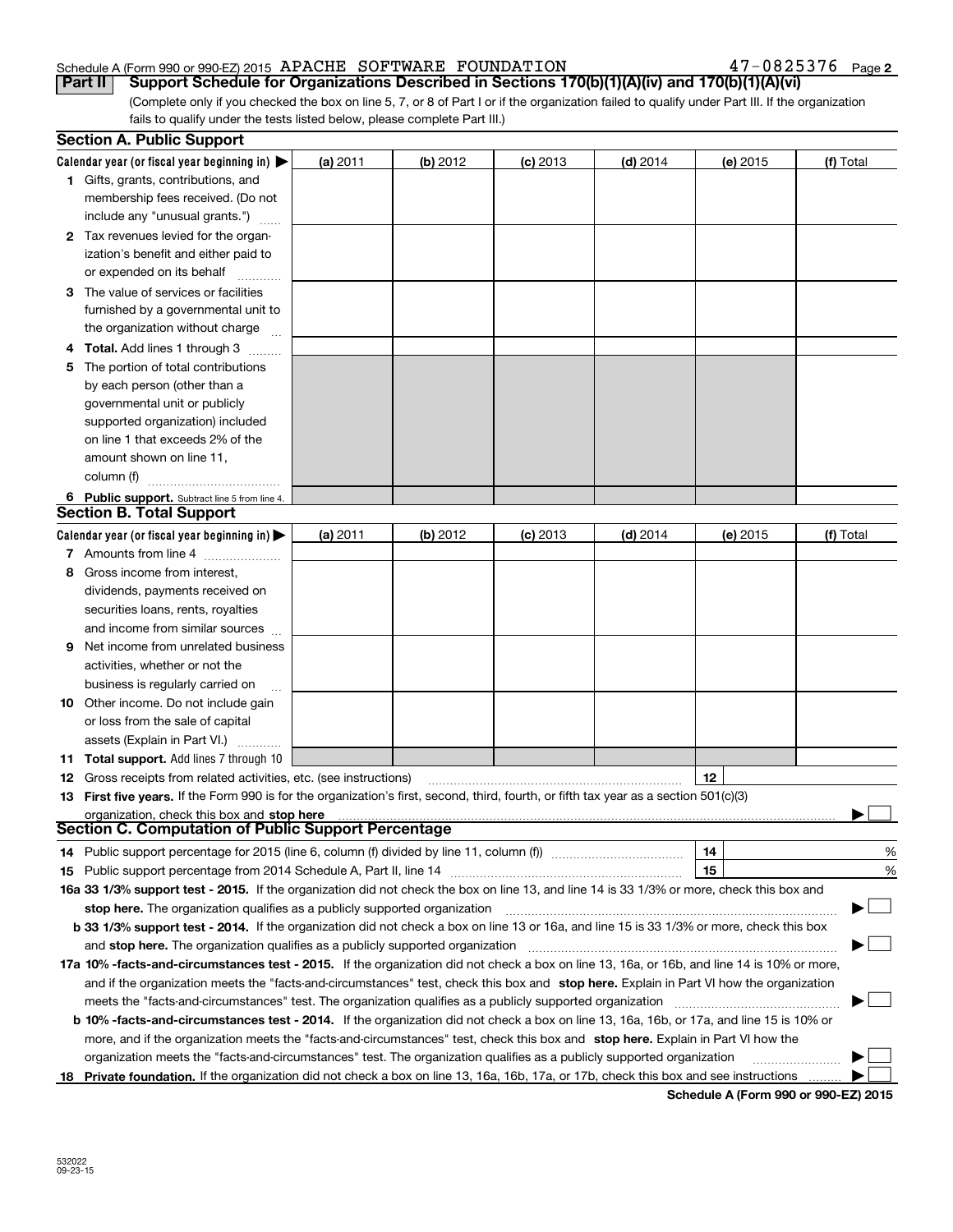(Complete only if you checked the box on line 9 of Part I or if the organization failed to qualify under Part II. If the organization fails to qualify under the tests listed below, please complete Part II.)

|    | <b>Section A. Public Support</b>                                                                                                                                                                                                   |                        |                       |                   |            |          |                                 |
|----|------------------------------------------------------------------------------------------------------------------------------------------------------------------------------------------------------------------------------------|------------------------|-----------------------|-------------------|------------|----------|---------------------------------|
|    | Calendar year (or fiscal year beginning in)                                                                                                                                                                                        | (a) 2011               | (b) 2012              | $(c)$ 2013        | $(d)$ 2014 | (e) 2015 | (f) Total                       |
|    | 1 Gifts, grants, contributions, and                                                                                                                                                                                                |                        |                       |                   |            |          |                                 |
|    | membership fees received. (Do not                                                                                                                                                                                                  |                        |                       |                   |            |          |                                 |
|    | include any "unusual grants.")                                                                                                                                                                                                     |                        | $541, 487.$ 873, 012. | 1077746.          | 1184567.   | 1009716. | 4686528.                        |
|    | 2 Gross receipts from admissions,                                                                                                                                                                                                  |                        |                       |                   |            |          |                                 |
|    | merchandise sold or services per-                                                                                                                                                                                                  |                        |                       |                   |            |          |                                 |
|    | formed, or facilities furnished in<br>any activity that is related to the                                                                                                                                                          |                        |                       |                   |            |          |                                 |
|    | organization's tax-exempt purpose                                                                                                                                                                                                  |                        |                       | 52,900.           |            |          | 52,900.                         |
|    | 3 Gross receipts from activities that                                                                                                                                                                                              |                        |                       |                   |            |          |                                 |
|    | are not an unrelated trade or bus-                                                                                                                                                                                                 |                        |                       |                   |            |          |                                 |
|    | iness under section 513                                                                                                                                                                                                            |                        |                       |                   |            |          |                                 |
|    | 4 Tax revenues levied for the organ-                                                                                                                                                                                               |                        |                       |                   |            |          |                                 |
|    | ization's benefit and either paid to                                                                                                                                                                                               |                        |                       |                   |            |          |                                 |
|    | or expended on its behalf                                                                                                                                                                                                          |                        |                       |                   |            |          |                                 |
|    | 5 The value of services or facilities                                                                                                                                                                                              |                        |                       |                   |            |          |                                 |
|    | furnished by a governmental unit to                                                                                                                                                                                                |                        |                       |                   |            |          |                                 |
|    | the organization without charge                                                                                                                                                                                                    |                        |                       |                   |            |          |                                 |
|    | 6 Total. Add lines 1 through 5                                                                                                                                                                                                     | 541,487.               | 873,012.              | 1130646.          | 1184567.   | 1009716. | 4739428.                        |
|    | 7a Amounts included on lines 1, 2, and                                                                                                                                                                                             |                        |                       |                   |            |          |                                 |
|    | 3 received from disqualified persons                                                                                                                                                                                               |                        |                       | 600,000.          | 400,000.   | 400,000. | 1400000.                        |
|    | <b>b</b> Amounts included on lines 2 and 3 received                                                                                                                                                                                |                        |                       |                   |            |          |                                 |
|    | from other than disqualified persons that                                                                                                                                                                                          |                        |                       |                   |            |          |                                 |
|    | exceed the greater of \$5,000 or 1% of the                                                                                                                                                                                         |                        |                       |                   |            |          | 0.                              |
|    | amount on line 13 for the year<br>c Add lines 7a and 7b                                                                                                                                                                            |                        |                       | 600,000.          | 400,000.   | 400,000. | 1400000.                        |
|    |                                                                                                                                                                                                                                    |                        |                       |                   |            |          | 3339428.                        |
|    | 8 Public support. (Subtract line 7c from line 6.)<br><b>Section B. Total Support</b>                                                                                                                                               |                        |                       |                   |            |          |                                 |
|    | Calendar year (or fiscal year beginning in)                                                                                                                                                                                        | (a) 2011               | (b) 2012              | $(c)$ 2013        | $(d)$ 2014 | (e) 2015 | (f) Total                       |
|    | <b>9</b> Amounts from line 6                                                                                                                                                                                                       | $\overline{541,487}$ . | 873,012.              | 1130646.          | 1184567.   | 1009716. | 4739428.                        |
|    | 10a Gross income from interest,                                                                                                                                                                                                    |                        |                       |                   |            |          |                                 |
|    | dividends, payments received on                                                                                                                                                                                                    |                        |                       |                   |            |          |                                 |
|    | securities loans, rents, royalties<br>and income from similar sources                                                                                                                                                              | 603.                   | 689.                  | 24.               | 271.       | 1,086.   | 2,673.                          |
|    | <b>b</b> Unrelated business taxable income                                                                                                                                                                                         |                        |                       |                   |            |          |                                 |
|    | (less section 511 taxes) from businesses                                                                                                                                                                                           |                        |                       |                   |            |          |                                 |
|    | acquired after June 30, 1975                                                                                                                                                                                                       |                        |                       |                   |            |          |                                 |
|    |                                                                                                                                                                                                                                    | 603.                   | 689.                  | $\overline{24}$ . | 271.       | 1,086.   | 2,673.                          |
|    | c Add lines 10a and 10b<br><b>11</b> Net income from unrelated business                                                                                                                                                            |                        |                       |                   |            |          |                                 |
|    | activities not included in line 10b,                                                                                                                                                                                               |                        |                       |                   |            |          |                                 |
|    | whether or not the business is                                                                                                                                                                                                     |                        |                       |                   |            |          |                                 |
|    | regularly carried on<br>12 Other income. Do not include gain                                                                                                                                                                       |                        |                       |                   |            |          |                                 |
|    | or loss from the sale of capital                                                                                                                                                                                                   |                        |                       |                   |            |          |                                 |
|    | assets (Explain in Part VI.)                                                                                                                                                                                                       |                        |                       | 1130670.          |            | 1010802. |                                 |
|    | 13 Total support. (Add lines 9, 10c, 11, and 12.)                                                                                                                                                                                  | 542,090.               | 873,701.              |                   | 1184838.   |          | 4742101.                        |
|    | 14 First five years. If the Form 990 is for the organization's first, second, third, fourth, or fifth tax year as a section 501(c)(3) organization,                                                                                |                        |                       |                   |            |          |                                 |
|    | check this box and <b>stop here</b> measurement control and the control of the state of the control of the control of the control of the control of the control of the control of the control of the control of the control of the |                        |                       |                   |            |          |                                 |
|    | <b>Section C. Computation of Public Support Percentage</b>                                                                                                                                                                         |                        |                       |                   |            |          |                                 |
|    | 15 Public support percentage for 2015 (line 8, column (f) divided by line 13, column (f))                                                                                                                                          |                        |                       |                   |            | 15       | 70.42<br>%<br>76.45             |
| 16 | Public support percentage from 2014 Schedule A, Part III, line 15                                                                                                                                                                  |                        |                       |                   |            | 16       | $\%$                            |
|    | <b>Section D. Computation of Investment Income Percentage</b>                                                                                                                                                                      |                        |                       |                   |            |          |                                 |
| 17 | Investment income percentage for 2015 (line 10c, column (f) divided by line 13, column (f)                                                                                                                                         |                        |                       |                   |            | 17       | .06<br>$\%$                     |
|    | <b>18</b> Investment income percentage from <b>2014</b> Schedule A, Part III, line 17                                                                                                                                              |                        |                       |                   |            | 18       | .06<br>%                        |
|    | 19a 33 1/3% support tests - 2015. If the organization did not check the box on line 14, and line 15 is more than 33 1/3%, and line 17 is not                                                                                       |                        |                       |                   |            |          |                                 |
|    | more than 33 1/3%, check this box and stop here. The organization qualifies as a publicly supported organization                                                                                                                   |                        |                       |                   |            |          | $\blacktriangleright$ $\vert$ X |
|    | b 33 1/3% support tests - 2014. If the organization did not check a box on line 14 or line 19a, and line 16 is more than 33 1/3%, and                                                                                              |                        |                       |                   |            |          |                                 |
|    | line 18 is not more than 33 1/3%, check this box and stop here. The organization qualifies as a publicly supported organization                                                                                                    |                        |                       |                   |            |          |                                 |
|    |                                                                                                                                                                                                                                    |                        |                       |                   |            |          |                                 |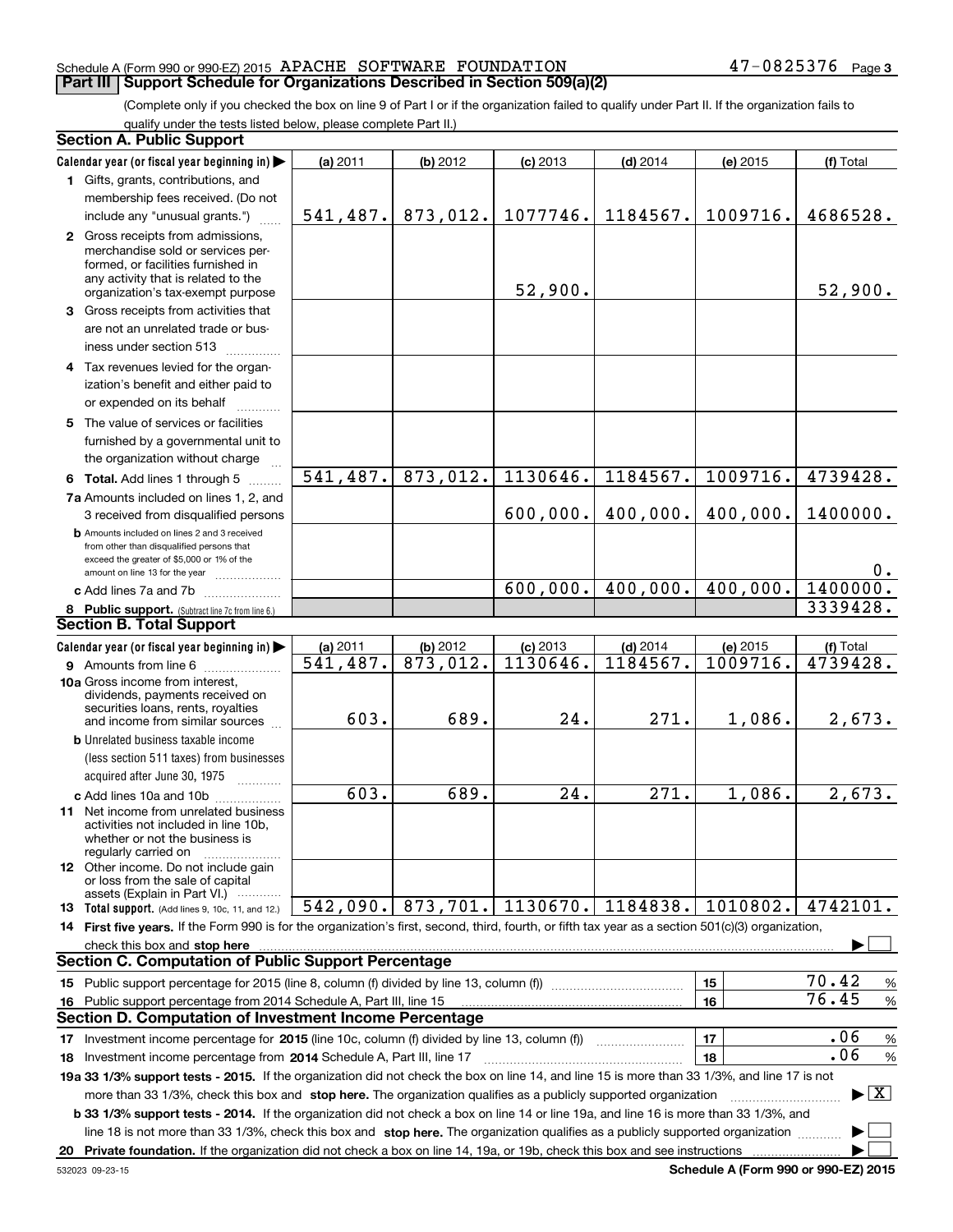### **Part IV Supporting Organizations**

(Complete only if you checked a box in line 11 on Part I. If you checked 11a of Part I, complete Sections A and B. If you checked 11b of Part I, complete Sections A and C. If you checked 11c of Part I, complete Sections A, D, and E. If you checked 11d of Part I, complete Sections A and D, and complete Part V.)

#### **Section A. All Supporting Organizations**

- **1** Are all of the organization's supported organizations listed by name in the organization's governing *If "No" describe in how the supported organizations are designated. If designated by* documents? *Part VI class or purpose, describe the designation. If historic and continuing relationship, explain.*
- **2** Did the organization have any supported organization that does not have an IRS determination of status under section 509(a)(1) or (2)? If "Yes," explain in Part VI how the organization determined that the supported *organization was described in section 509(a)(1) or (2).*
- **3a** Did the organization have a supported organization described in section 501(c)(4), (5), or (6)? If "Yes," answer *(b) and (c) below.*
- **b** Did the organization confirm that each supported organization qualified under section 501(c)(4), (5), or (6) and satisfied the public support tests under section 509(a)(2)? If "Yes," describe in Part VI when and how the *organization made the determination.*
- **c**Did the organization ensure that all support to such organizations was used exclusively for section 170(c)(2)(B) purposes? If "Yes," explain in Part VI what controls the organization put in place to ensure such use.
- **4a***If* Was any supported organization not organized in the United States ("foreign supported organization")? *"Yes," and if you checked 11a or 11b in Part I, answer (b) and (c) below.*
- **b** Did the organization have ultimate control and discretion in deciding whether to make grants to the foreign supported organization? If "Yes," describe in Part VI how the organization had such control and discretion *despite being controlled or supervised by or in connection with its supported organizations.*
- **c** Did the organization support any foreign supported organization that does not have an IRS determination under sections 501(c)(3) and 509(a)(1) or (2)? If "Yes," explain in Part VI what controls the organization used *to ensure that all support to the foreign supported organization was used exclusively for section 170(c)(2)(B) purposes.*
- **5a***If "Yes,"* Did the organization add, substitute, or remove any supported organizations during the tax year? answer (b) and (c) below (if applicable). Also, provide detail in Part VI, including (i) the names and EIN *numbers of the supported organizations added, substituted, or removed; (ii) the reasons for each such action; (iii) the authority under the organization's organizing document authorizing such action; and (iv) how the action was accomplished (such as by amendment to the organizing document).*
- **b** Type I or Type II only. Was any added or substituted supported organization part of a class already designated in the organization's organizing document?
- **cSubstitutions only.**  Was the substitution the result of an event beyond the organization's control?
- **6** Did the organization provide support (whether in the form of grants or the provision of services or facilities) to *If "Yes," provide detail in* support or benefit one or more of the filing organization's supported organizations? anyone other than (i) its supported organizations, (ii) individuals that are part of the charitable class benefited by one or more of its supported organizations, or (iii) other supporting organizations that also *Part VI.*
- **7**Did the organization provide a grant, loan, compensation, or other similar payment to a substantial contributor *If "Yes," complete Part I of Schedule L (Form 990 or 990-EZ).* regard to a substantial contributor? (defined in section 4958(c)(3)(C)), a family member of a substantial contributor, or a 35% controlled entity with
- **8** Did the organization make a loan to a disqualified person (as defined in section 4958) not described in line 7? *If "Yes," complete Part I of Schedule L (Form 990 or 990-EZ).*
- **9a** Was the organization controlled directly or indirectly at any time during the tax year by one or more in section 509(a)(1) or (2))? If "Yes," *provide detail in Part VI.* disqualified persons as defined in section 4946 (other than foundation managers and organizations described
- **b** Did one or more disqualified persons (as defined in line 9a) hold a controlling interest in any entity in which the supporting organization had an interest? If "Yes," provide detail in Part VI.
- **c**Did a disqualified person (as defined in line 9a) have an ownership interest in, or derive any personal benefit from, assets in which the supporting organization also had an interest? If "Yes," provide detail in Part VI.
- **10a** Was the organization subject to the excess business holdings rules of section 4943 because of section supporting organizations)? If "Yes," answer 10b below. 4943(f) (regarding certain Type II supporting organizations, and all Type III non-functionally integrated
- **b** Did the organization have any excess business holdings in the tax year? (Use Schedule C, Form 4720, to *determine whether the organization had excess business holdings.)*

**4b4c5a5b5c6789a 9b9c10a10bSchedule A (Form 990 or 990-EZ) 2015**

**1**

**2**

**3a**

**3b**

**3c**

**4a**

**YesNo**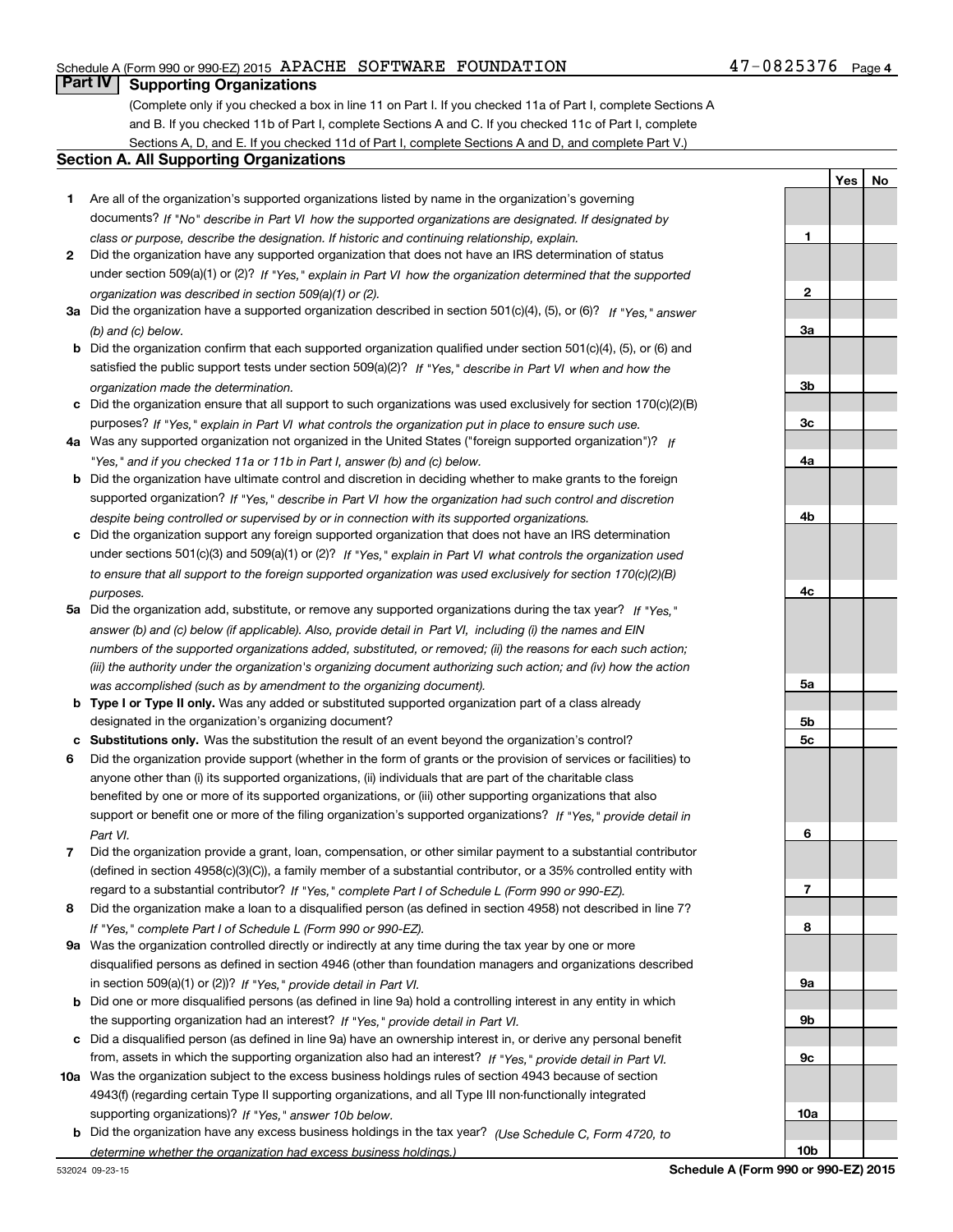## Schedule A (Form 990 or 990-EZ) 2015 Page APACHE SOFTWARE FOUNDATION 47-0825376**Part IV | Supporting Organizations** *(continued)*

|    |                                                                                                                                   |              | Yes | No |
|----|-----------------------------------------------------------------------------------------------------------------------------------|--------------|-----|----|
|    | 11 Has the organization accepted a gift or contribution from any of the following persons?                                        |              |     |    |
|    | a A person who directly or indirectly controls, either alone or together with persons described in (b) and (c)                    |              |     |    |
|    | below, the governing body of a supported organization?                                                                            | 11a          |     |    |
|    | <b>b</b> A family member of a person described in (a) above?                                                                      | 11b          |     |    |
|    | c A 35% controlled entity of a person described in (a) or (b) above? If "Yes" to a, b, or c, provide detail in Part VI.           | 11c          |     |    |
|    | <b>Section B. Type I Supporting Organizations</b>                                                                                 |              |     |    |
|    |                                                                                                                                   |              | Yes | No |
| 1  | Did the directors, trustees, or membership of one or more supported organizations have the power to                               |              |     |    |
|    | regularly appoint or elect at least a majority of the organization's directors or trustees at all times during the                |              |     |    |
|    | tax year? If "No," describe in Part VI how the supported organization(s) effectively operated, supervised, or                     |              |     |    |
|    |                                                                                                                                   |              |     |    |
|    | controlled the organization's activities. If the organization had more than one supported organization,                           |              |     |    |
|    | describe how the powers to appoint and/or remove directors or trustees were allocated among the supported                         | 1            |     |    |
|    | organizations and what conditions or restrictions, if any, applied to such powers during the tax year.                            |              |     |    |
| 2  | Did the organization operate for the benefit of any supported organization other than the supported                               |              |     |    |
|    | organization(s) that operated, supervised, or controlled the supporting organization? If "Yes," explain in                        |              |     |    |
|    | Part VI how providing such benefit carried out the purposes of the supported organization(s) that operated,                       |              |     |    |
|    | supervised, or controlled the supporting organization.                                                                            | $\mathbf{2}$ |     |    |
|    | <b>Section C. Type II Supporting Organizations</b>                                                                                |              |     |    |
|    |                                                                                                                                   |              | Yes | No |
| 1. | Were a majority of the organization's directors or trustees during the tax year also a majority of the directors                  |              |     |    |
|    | or trustees of each of the organization's supported organization(s)? If "No," describe in Part VI how control                     |              |     |    |
|    | or management of the supporting organization was vested in the same persons that controlled or managed                            |              |     |    |
|    | the supported organization(s).                                                                                                    | 1            |     |    |
|    | Section D. All Type III Supporting Organizations                                                                                  |              |     |    |
|    |                                                                                                                                   |              | Yes | No |
| 1  | Did the organization provide to each of its supported organizations, by the last day of the fifth month of the                    |              |     |    |
|    | organization's tax year, (i) a written notice describing the type and amount of support provided during the prior tax             |              |     |    |
|    | year, (ii) a copy of the Form 990 that was most recently filed as of the date of notification, and (iii) copies of the            |              |     |    |
|    | organization's governing documents in effect on the date of notification, to the extent not previously provided?                  | 1            |     |    |
| 2  | Were any of the organization's officers, directors, or trustees either (i) appointed or elected by the supported                  |              |     |    |
|    | organization(s) or (ii) serving on the governing body of a supported organization? If "No," explain in Part VI how                |              |     |    |
|    |                                                                                                                                   | $\mathbf{2}$ |     |    |
|    | the organization maintained a close and continuous working relationship with the supported organization(s).                       |              |     |    |
| 3  | By reason of the relationship described in (2), did the organization's supported organizations have a                             |              |     |    |
|    | significant voice in the organization's investment policies and in directing the use of the organization's                        |              |     |    |
|    | income or assets at all times during the tax year? If "Yes," describe in Part VI the role the organization's                      |              |     |    |
|    | supported organizations played in this regard.<br>Section E. Type III Functionally-Integrated Supporting Organizations            | 3            |     |    |
|    |                                                                                                                                   |              |     |    |
| 1  | Check the box next to the method that the organization used to satisfy the Integral Part Test during the year (see instructions): |              |     |    |
| a  | The organization satisfied the Activities Test. Complete line 2 below.                                                            |              |     |    |
| b  | The organization is the parent of each of its supported organizations. Complete line 3 below.                                     |              |     |    |
| c  | The organization supported a governmental entity. Describe in Part VI how you supported a government entity (see instructions).   |              |     |    |
| 2  | Activities Test. Answer (a) and (b) below.                                                                                        |              | Yes | No |
| а  | Did substantially all of the organization's activities during the tax year directly further the exempt purposes of                |              |     |    |
|    | the supported organization(s) to which the organization was responsive? If "Yes," then in Part VI identify                        |              |     |    |
|    | those supported organizations and explain<br>how these activities directly furthered their exempt purposes,                       |              |     |    |
|    | how the organization was responsive to those supported organizations, and how the organization determined                         |              |     |    |
|    | that these activities constituted substantially all of its activities.                                                            | 2a           |     |    |
|    | <b>b</b> Did the activities described in (a) constitute activities that, but for the organization's involvement, one or more      |              |     |    |
|    | of the organization's supported organization(s) would have been engaged in? If "Yes," explain in Part VI the                      |              |     |    |
|    | reasons for the organization's position that its supported organization(s) would have engaged in these                            |              |     |    |
|    |                                                                                                                                   | 2b           |     |    |
|    | activities but for the organization's involvement.                                                                                |              |     |    |
| 3  | Parent of Supported Organizations. Answer (a) and (b) below.                                                                      |              |     |    |
|    | a Did the organization have the power to regularly appoint or elect a majority of the officers, directors, or                     |              |     |    |
|    | trustees of each of the supported organizations? Provide details in Part VI.                                                      | За           |     |    |
|    | <b>b</b> Did the organization exercise a substantial degree of direction over the policies, programs, and activities of each      |              |     |    |
|    | of its supported organizations? If "Yes," describe in Part VI the role played by the organization in this regard.                 | 3b           |     |    |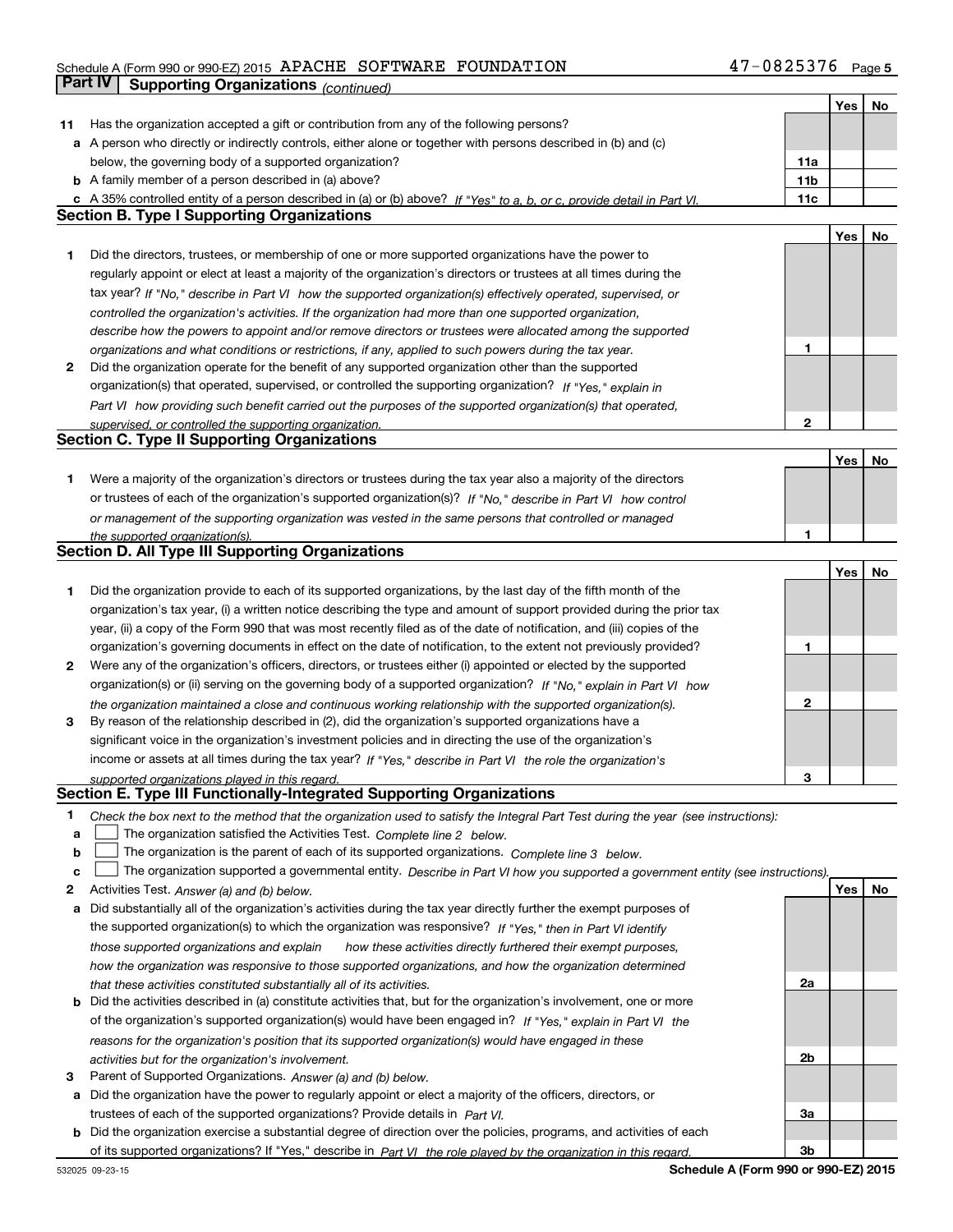**1**

| Schedule A (Form 990 or 990-EZ) 2015 APACHE SOFTWARE FOUNDATION |  |                                                                                  | $47 - 0825376$ Page 6 |  |
|-----------------------------------------------------------------|--|----------------------------------------------------------------------------------|-----------------------|--|
|                                                                 |  | Part V   Type III Non-Functionally Integrated 509(a)(3) Supporting Organizations |                       |  |

**See 11** Check here if the organization satisfied the Integral Part Test as a qualifying trust on Nov. 20, 1970. See instructions. All other Type III non-functionally integrated supporting organizations must complete Sections A through E.  $\overline{\phantom{0}}$ 

|              | Section A - Adjusted Net Income                                              | (A) Prior Year | (B) Current Year<br>(optional) |                                |
|--------------|------------------------------------------------------------------------------|----------------|--------------------------------|--------------------------------|
| 1            | Net short-term capital gain                                                  | 1              |                                |                                |
| $\mathbf{2}$ | Recoveries of prior-year distributions                                       | $\overline{2}$ |                                |                                |
| 3            | Other gross income (see instructions)                                        | 3              |                                |                                |
| 4            | Add lines 1 through 3                                                        | 4              |                                |                                |
| 5            | Depreciation and depletion                                                   | 5              |                                |                                |
| 6            | Portion of operating expenses paid or incurred for production or             |                |                                |                                |
|              | collection of gross income or for management, conservation, or               |                |                                |                                |
|              | maintenance of property held for production of income (see instructions)     | 6              |                                |                                |
| 7            | Other expenses (see instructions)                                            | $\overline{7}$ |                                |                                |
| 8            | Adjusted Net Income (subtract lines 5, 6 and 7 from line 4)                  | 8              |                                |                                |
|              | <b>Section B - Minimum Asset Amount</b>                                      |                | (A) Prior Year                 | (B) Current Year<br>(optional) |
| 1            | Aggregate fair market value of all non-exempt-use assets (see                |                |                                |                                |
|              | instructions for short tax year or assets held for part of year):            |                |                                |                                |
|              | <b>a</b> Average monthly value of securities                                 | 1a             |                                |                                |
|              | <b>b</b> Average monthly cash balances                                       | 1 <sub>b</sub> |                                |                                |
|              | c Fair market value of other non-exempt-use assets                           | 1c             |                                |                                |
|              | d Total (add lines 1a, 1b, and 1c)                                           | 1d             |                                |                                |
|              | <b>e</b> Discount claimed for blockage or other                              |                |                                |                                |
|              | factors (explain in detail in Part VI):                                      |                |                                |                                |
| 2            | Acquisition indebtedness applicable to non-exempt-use assets                 | $\overline{2}$ |                                |                                |
| 3            | Subtract line 2 from line 1d                                                 | 3              |                                |                                |
| 4            | Cash deemed held for exempt use. Enter 1-1/2% of line 3 (for greater amount, |                |                                |                                |
|              | see instructions).                                                           | 4              |                                |                                |
| 5            | Net value of non-exempt-use assets (subtract line 4 from line 3)             | 5              |                                |                                |
| 6            | Multiply line 5 by .035                                                      | 6              |                                |                                |
| $\mathbf{7}$ | Recoveries of prior-year distributions                                       | $\overline{7}$ |                                |                                |
| 8            | Minimum Asset Amount (add line 7 to line 6)                                  | 8              |                                |                                |
|              | Section C - Distributable Amount                                             |                |                                | <b>Current Year</b>            |
| 1            | Adjusted net income for prior year (from Section A, line 8, Column A)        | 1              |                                |                                |
| $\mathbf{2}$ | Enter 85% of line 1                                                          | $\overline{2}$ |                                |                                |
| з            | Minimum asset amount for prior year (from Section B, line 8, Column A)       | 3              |                                |                                |
| 4            | Enter greater of line 2 or line 3                                            | 4              |                                |                                |
| 5            | Income tax imposed in prior year                                             | 5              |                                |                                |
| 6            | <b>Distributable Amount.</b> Subtract line 5 from line 4, unless subject to  |                |                                |                                |
|              | emergency temporary reduction (see instructions)                             | 6              |                                |                                |

**7**Check here if the current year is the organization's first as a non-functionally-integrated Type III supporting organization (see instructions).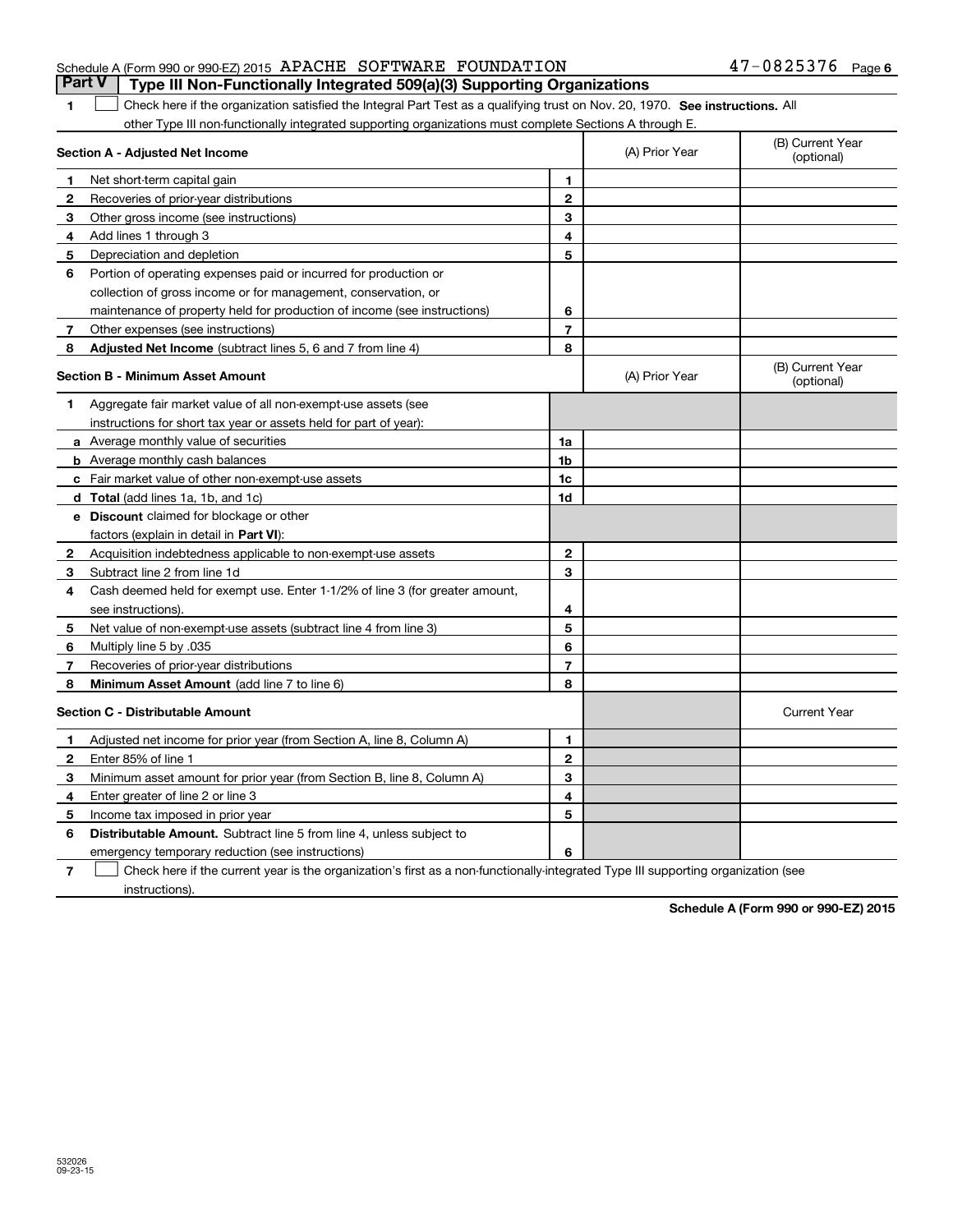| <b>Part V</b> | Type III Non-Functionally Integrated 509(a)(3) Supporting Organizations                                          |                             | (continued)               |                      |  |  |
|---------------|------------------------------------------------------------------------------------------------------------------|-----------------------------|---------------------------|----------------------|--|--|
|               | <b>Section D - Distributions</b>                                                                                 |                             |                           | <b>Current Year</b>  |  |  |
| 1             | Amounts paid to supported organizations to accomplish exempt purposes                                            |                             |                           |                      |  |  |
| 2             | Amounts paid to perform activity that directly furthers exempt purposes of supported                             |                             |                           |                      |  |  |
|               | organizations, in excess of income from activity                                                                 |                             |                           |                      |  |  |
| з             | Administrative expenses paid to accomplish exempt purposes of supported organizations                            |                             |                           |                      |  |  |
| 4             | Amounts paid to acquire exempt-use assets                                                                        |                             |                           |                      |  |  |
| 5             | Qualified set-aside amounts (prior IRS approval required)                                                        |                             |                           |                      |  |  |
| 6             | Other distributions (describe in Part VI). See instructions.                                                     |                             |                           |                      |  |  |
| 7             | Total annual distributions. Add lines 1 through 6.                                                               |                             |                           |                      |  |  |
| 8             | Distributions to attentive supported organizations to which the organization is responsive                       |                             |                           |                      |  |  |
|               | (provide details in Part VI). See instructions.                                                                  |                             |                           |                      |  |  |
| 9             | Distributable amount for 2015 from Section C, line 6                                                             |                             |                           |                      |  |  |
| 10            | Line 8 amount divided by Line 9 amount                                                                           |                             |                           |                      |  |  |
|               |                                                                                                                  | (i)                         | (iii)                     | (iii)                |  |  |
|               |                                                                                                                  | <b>Excess Distributions</b> | <b>Underdistributions</b> | <b>Distributable</b> |  |  |
|               | Section E - Distribution Allocations (see instructions)                                                          |                             | Pre-2015                  | Amount for 2015      |  |  |
| 1             | Distributable amount for 2015 from Section C, line 6                                                             |                             |                           |                      |  |  |
| 2             | Underdistributions, if any, for years prior to 2015                                                              |                             |                           |                      |  |  |
|               | (reasonable cause required-see instructions)                                                                     |                             |                           |                      |  |  |
| 3             | Excess distributions carryover, if any, to 2015:                                                                 |                             |                           |                      |  |  |
| а             |                                                                                                                  |                             |                           |                      |  |  |
| b             |                                                                                                                  |                             |                           |                      |  |  |
| c             |                                                                                                                  |                             |                           |                      |  |  |
|               | d From 2013                                                                                                      |                             |                           |                      |  |  |
|               | e From 2014                                                                                                      |                             |                           |                      |  |  |
|               | Total of lines 3a through e                                                                                      |                             |                           |                      |  |  |
|               | <b>g</b> Applied to underdistributions of prior years                                                            |                             |                           |                      |  |  |
|               | <b>h</b> Applied to 2015 distributable amount                                                                    |                             |                           |                      |  |  |
|               | Carryover from 2010 not applied (see instructions)                                                               |                             |                           |                      |  |  |
|               | Remainder. Subtract lines 3g, 3h, and 3i from 3f.                                                                |                             |                           |                      |  |  |
| 4             | Distributions for 2015 from Section D,                                                                           |                             |                           |                      |  |  |
|               | line $7:$                                                                                                        |                             |                           |                      |  |  |
|               | a Applied to underdistributions of prior years                                                                   |                             |                           |                      |  |  |
|               | <b>b</b> Applied to 2015 distributable amount                                                                    |                             |                           |                      |  |  |
|               | Remainder. Subtract lines 4a and 4b from 4.                                                                      |                             |                           |                      |  |  |
| с             |                                                                                                                  |                             |                           |                      |  |  |
| 5             | Remaining underdistributions for years prior to 2015, if<br>any. Subtract lines 3g and 4a from line 2 (if amount |                             |                           |                      |  |  |
|               | greater than zero, see instructions).                                                                            |                             |                           |                      |  |  |
| 6             | Remaining underdistributions for 2015. Subtract lines 3h                                                         |                             |                           |                      |  |  |
|               | and 4b from line 1 (if amount greater than zero, see                                                             |                             |                           |                      |  |  |
|               |                                                                                                                  |                             |                           |                      |  |  |
|               | instructions).<br>Excess distributions carryover to 2016. Add lines 3j                                           |                             |                           |                      |  |  |
| 7             | and 4c.                                                                                                          |                             |                           |                      |  |  |
| 8             | Breakdown of line 7:                                                                                             |                             |                           |                      |  |  |
|               |                                                                                                                  |                             |                           |                      |  |  |
| a<br>b        |                                                                                                                  |                             |                           |                      |  |  |
|               | c Excess from 2013                                                                                               |                             |                           |                      |  |  |
|               |                                                                                                                  |                             |                           |                      |  |  |
|               | d Excess from 2014<br>e Excess from 2015                                                                         |                             |                           |                      |  |  |
|               |                                                                                                                  |                             |                           |                      |  |  |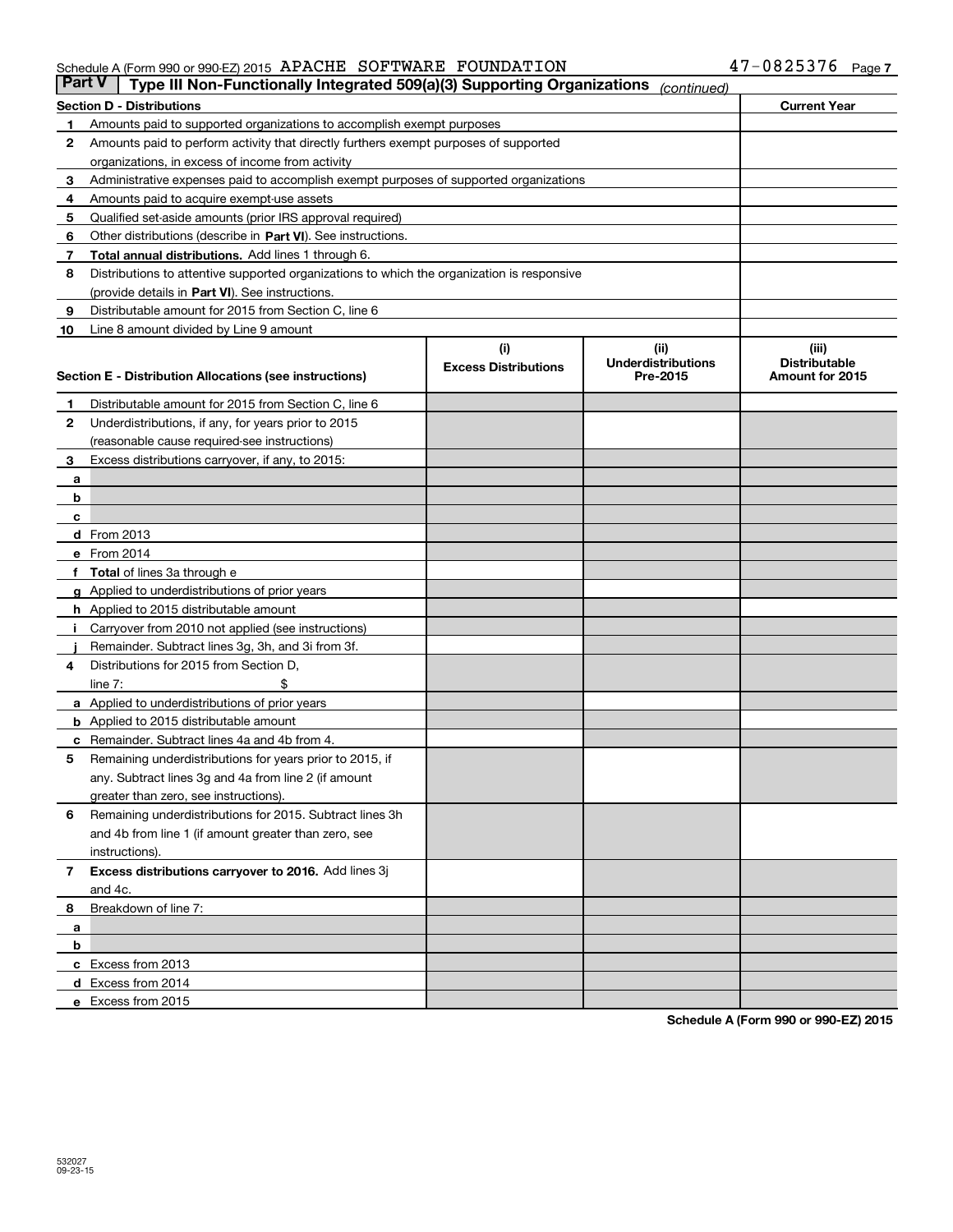|                | Schedule A (Form 990 or 990-EZ) 2015 APACHE SOFTWARE FOUNDATION                                                                                                                                                                                                                                                                                                                                                                                                                                                                                                                            | $47 - 0825376$ Page 8 |
|----------------|--------------------------------------------------------------------------------------------------------------------------------------------------------------------------------------------------------------------------------------------------------------------------------------------------------------------------------------------------------------------------------------------------------------------------------------------------------------------------------------------------------------------------------------------------------------------------------------------|-----------------------|
| <b>Part VI</b> | Supplemental Information. Provide the explanations required by Part II, line 10; Part II, line 17a or 17b; Part III, line 12;<br>Part IV, Section A, lines 1, 2, 3b, 3c, 4b, 4c, 5a, 6, 9a, 9b, 9c, 11a, 11b, and 11c; Part IV, Section B, lines 1 and 2; Part IV, Section C,<br>line 1; Part IV, Section D, lines 2 and 3; Part IV, Section E, lines 1c, 2a, 2b, 3a and 3b; Part V, line 1; Part V, Section B, line 1e; Part V,<br>Section D, lines 5, 6, and 8; and Part V, Section E, lines 2, 5, and 6. Also complete this part for any additional information.<br>(See instructions.) |                       |
|                |                                                                                                                                                                                                                                                                                                                                                                                                                                                                                                                                                                                            |                       |
|                |                                                                                                                                                                                                                                                                                                                                                                                                                                                                                                                                                                                            |                       |
|                |                                                                                                                                                                                                                                                                                                                                                                                                                                                                                                                                                                                            |                       |
|                |                                                                                                                                                                                                                                                                                                                                                                                                                                                                                                                                                                                            |                       |
|                |                                                                                                                                                                                                                                                                                                                                                                                                                                                                                                                                                                                            |                       |
|                |                                                                                                                                                                                                                                                                                                                                                                                                                                                                                                                                                                                            |                       |
|                |                                                                                                                                                                                                                                                                                                                                                                                                                                                                                                                                                                                            |                       |
|                |                                                                                                                                                                                                                                                                                                                                                                                                                                                                                                                                                                                            |                       |
|                |                                                                                                                                                                                                                                                                                                                                                                                                                                                                                                                                                                                            |                       |
|                |                                                                                                                                                                                                                                                                                                                                                                                                                                                                                                                                                                                            |                       |
|                |                                                                                                                                                                                                                                                                                                                                                                                                                                                                                                                                                                                            |                       |
|                |                                                                                                                                                                                                                                                                                                                                                                                                                                                                                                                                                                                            |                       |
|                |                                                                                                                                                                                                                                                                                                                                                                                                                                                                                                                                                                                            |                       |
|                |                                                                                                                                                                                                                                                                                                                                                                                                                                                                                                                                                                                            |                       |
|                |                                                                                                                                                                                                                                                                                                                                                                                                                                                                                                                                                                                            |                       |
|                |                                                                                                                                                                                                                                                                                                                                                                                                                                                                                                                                                                                            |                       |
|                |                                                                                                                                                                                                                                                                                                                                                                                                                                                                                                                                                                                            |                       |
|                |                                                                                                                                                                                                                                                                                                                                                                                                                                                                                                                                                                                            |                       |
|                |                                                                                                                                                                                                                                                                                                                                                                                                                                                                                                                                                                                            |                       |
|                |                                                                                                                                                                                                                                                                                                                                                                                                                                                                                                                                                                                            |                       |
|                |                                                                                                                                                                                                                                                                                                                                                                                                                                                                                                                                                                                            |                       |
|                |                                                                                                                                                                                                                                                                                                                                                                                                                                                                                                                                                                                            |                       |
|                |                                                                                                                                                                                                                                                                                                                                                                                                                                                                                                                                                                                            |                       |
|                |                                                                                                                                                                                                                                                                                                                                                                                                                                                                                                                                                                                            |                       |
|                |                                                                                                                                                                                                                                                                                                                                                                                                                                                                                                                                                                                            |                       |
|                |                                                                                                                                                                                                                                                                                                                                                                                                                                                                                                                                                                                            |                       |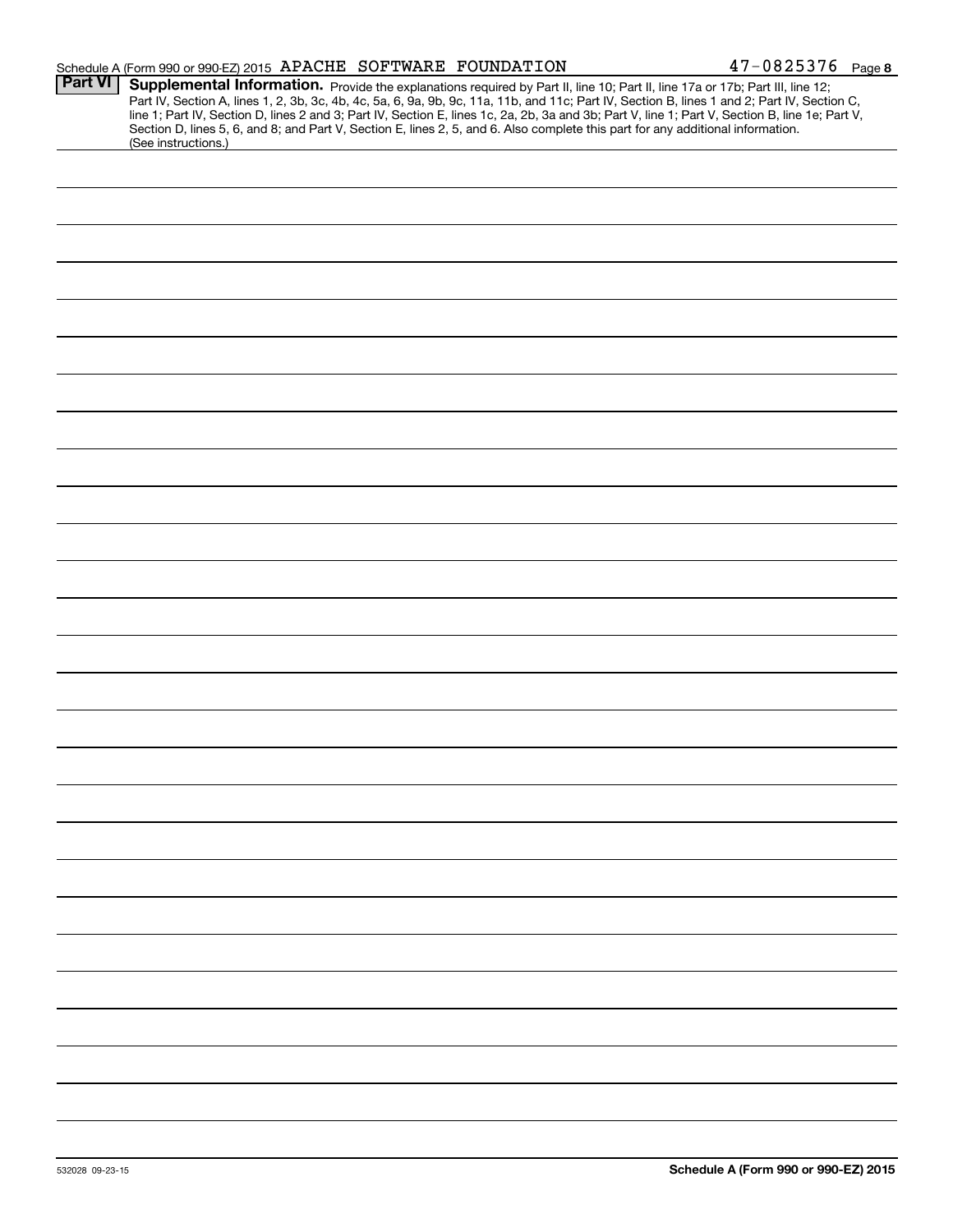## **Payments from Disqualified Persons Schedule A 2015 Included on Part III, Line 7a**

**\*\* Do Not File \*\* \*\*\* Not Open to Public Inspection \*\*\***

| Payer's Name                              | 2011<br>Amount | 2012<br>Amount | 2013<br>Amount | 2014<br>Amount | 2015<br>Amount |
|-------------------------------------------|----------------|----------------|----------------|----------------|----------------|
| FACEBOOK                                  | 0.             | 0.             | 300,000.       | 100,000.       | 100,000.       |
| CITRIX                                    | 0.             | 0.             | 100,000.       | 100,000.       | $\mathbf 0$ .  |
| MICROSOFT                                 | 0.             | 0.             | 0.             | 100,000.       | 0.             |
| INC.<br>YAHOO!                            | 0.             | 0.             | 0.             | 100,000.       | 0.             |
| <b>GOOGLE</b>                             | 0.             | 0.             | 100,000.       | 0.             | 100,000.       |
| MATTHEW MULLENWEG                         | 0.             | 0.             | 100,000.       | 0.             | 0.             |
| CLOUDERA, INC.                            | 0.             | 0.             | $\mathbf 0$ .  | 0.             | 200,000.       |
|                                           |                |                |                |                |                |
|                                           |                |                |                |                |                |
|                                           |                |                |                |                |                |
|                                           |                |                |                |                |                |
|                                           |                |                |                |                |                |
|                                           |                |                |                |                |                |
|                                           |                |                |                |                |                |
|                                           |                |                |                |                |                |
|                                           |                |                |                |                |                |
|                                           |                |                |                |                |                |
|                                           |                |                |                |                |                |
|                                           |                |                |                |                |                |
|                                           |                |                |                |                |                |
| Total to Schedule A,<br>Part III, Line 7a |                |                | 600,000.       | 400,000.       | 400,000.       |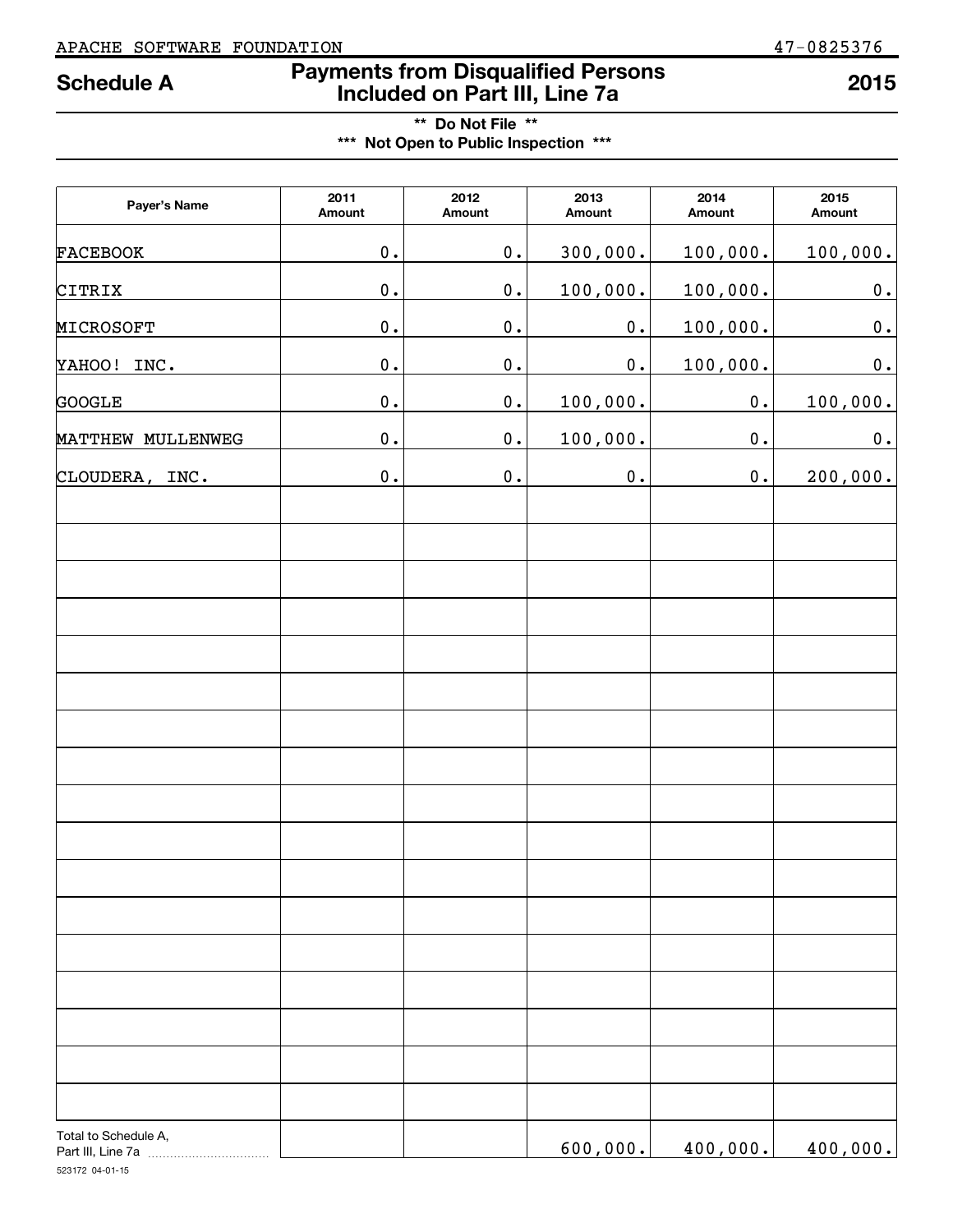Department of the Treasury Internal Revenue Service **(Form 990, 990-EZ, or 990-PF)**

### \*\* PUBLIC DISCLOSURE COPY \*\*

## **Schedule B Schedule of Contributors**

**| Attach to Form 990, Form 990-EZ, or Form 990-PF. | Information about Schedule B (Form 990, 990-EZ, or 990-PF) and its instructions is at** www.irs.gov/form990  $\cdot$ 

OMB No. 1545-0047

**2015**

**Name of the organization Employer identification number**

| $7 - 0825376$ |  |
|---------------|--|
|---------------|--|

| <b>Organization type (check one):</b> |                                                                             |  |  |  |  |
|---------------------------------------|-----------------------------------------------------------------------------|--|--|--|--|
| Filers of:                            | Section:                                                                    |  |  |  |  |
| Form 990 or 990-EZ                    | $X$ 501(c)( 3) (enter number) organization                                  |  |  |  |  |
|                                       | $4947(a)(1)$ nonexempt charitable trust not treated as a private foundation |  |  |  |  |
|                                       | 527 political organization                                                  |  |  |  |  |
| Form 990-PF                           | 501(c)(3) exempt private foundation                                         |  |  |  |  |
|                                       | 4947(a)(1) nonexempt charitable trust treated as a private foundation       |  |  |  |  |
|                                       | 501(c)(3) taxable private foundation                                        |  |  |  |  |

Check if your organization is covered by the **General Rule** or a **Special Rule. Note.**  Only a section 501(c)(7), (8), or (10) organization can check boxes for both the General Rule and a Special Rule. See instructions.

#### **General Rule**

 $\boxed{\textbf{X}}$  For an organization filing Form 990, 990-EZ, or 990-PF that received, during the year, contributions totaling \$5,000 or more (in money or property) from any one contributor. Complete Parts I and II. See instructions for determining a contributor's total contributions.

#### **Special Rules**

 $\mathcal{L}^{\text{max}}$ 

| For an organization described in section 501(c)(3) filing Form 990 or 990-EZ that met the 33 1/3% support test of the regulations under              |
|------------------------------------------------------------------------------------------------------------------------------------------------------|
| sections 509(a)(1) and 170(b)(1)(A)(vi), that checked Schedule A (Form 990 or 990-EZ), Part II, line 13, 16a, or 16b, and that received from         |
| any one contributor, during the year, total contributions of the greater of (1) \$5,000 or (2) 2% of the amount on (i) Form 990, Part VIII, line 1h, |
| or (ii) Form 990-EZ, line 1. Complete Parts I and II.                                                                                                |

year, total contributions of more than \$1,000 *exclusively* for religious, charitable, scientific, literary, or educational purposes, or for For an organization described in section 501(c)(7), (8), or (10) filing Form 990 or 990-EZ that received from any one contributor, during the the prevention of cruelty to children or animals. Complete Parts I, II, and III.

purpose. Do not complete any of the parts unless the **General Rule** applies to this organization because it received *nonexclusively* year, contributions <sub>exclusively</sub> for religious, charitable, etc., purposes, but no such contributions totaled more than \$1,000. If this box is checked, enter here the total contributions that were received during the year for an  $\;$ exclusively religious, charitable, etc., For an organization described in section 501(c)(7), (8), or (10) filing Form 990 or 990-EZ that received from any one contributor, during the religious, charitable, etc., contributions totaling \$5,000 or more during the year  $\ldots$  $\ldots$  $\ldots$  $\ldots$  $\ldots$  $\ldots$ 

**Caution.**An organization that is not covered by the General Rule and/or the Special Rules does not file Schedule B (Form 990, 990-EZ, or 990-PF),  **must** but it answer "No" on Part IV, line 2, of its Form 990; or check the box on line H of its Form 990-EZ or on its Form 990-PF, Part I, line 2, to certify that it does not meet the filing requirements of Schedule B (Form 990, 990-EZ, or 990-PF).

**Schedule B (Form 990, 990-EZ, or 990-PF) (2015) For Paperwork Reduction Act Notice, see the Instructions for Form 990, 990-EZ, or 990-PF.** LHA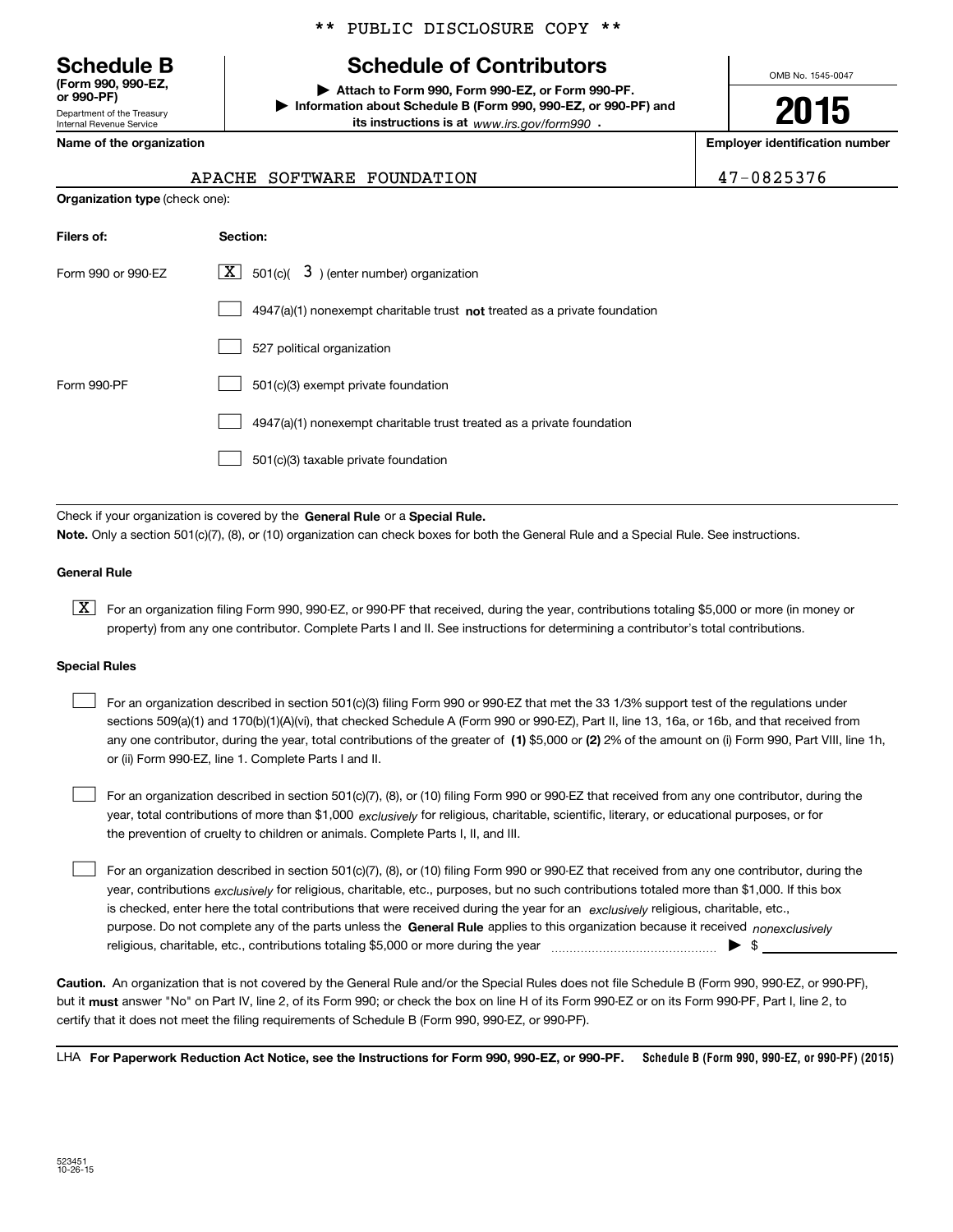#### APACHE SOFTWARE FOUNDATION  $47-0825376$

**(a)No.(b)Name, address, and ZIP + 4 (c)Total contributions (d)Type of contribution PersonPayrollNoncash (a)No.(b)Name, address, and ZIP + 4 (c)Total contributions (d)Type of contribution PersonPayrollNoncash (a)No.(b)Name, address, and ZIP + 4 (c)Total contributions (d)Type of contribution PersonPayrollNoncash (a) No.(b) Name, address, and ZIP + 4 (c) Total contributions (d) Type of contribution PersonPayrollNoncash(a) No.(b) Name, address, and ZIP + 4 (c) Total contributions (d) Type of contribution PersonPayrollNoncash (a) No.(b)Name, address, and ZIP + 4 (c) Total contributions (d) Type of contribution PersonPayrollNoncash Contributors** (see instructions). Use duplicate copies of Part I if additional space is needed. \$(Complete Part II for noncash contributions.) \$(Complete Part II for noncash contributions.) \$(Complete Part II for noncash contributions.) \$(Complete Part II for noncash contributions.) \$(Complete Part II for noncash contributions.) \$(Complete Part II for noncash contributions.) Employer identification Page 2<br> **2** ame of organization<br> **2PACHE SOFTWARE FOUNDATION**<br> **Part I** Contributors (see instructions). Use duplicate copies of Part I if additional space is needed.  $|X|$  $\mathcal{L}^{\text{max}}$  $\mathcal{L}^{\text{max}}$  $\boxed{\text{X}}$  $\mathcal{L}^{\text{max}}$  $\mathcal{L}^{\text{max}}$  $|X|$  $\mathcal{L}^{\text{max}}$  $\mathcal{L}^{\text{max}}$  $\boxed{\text{X}}$  $\mathcal{L}^{\text{max}}$  $\mathcal{L}^{\text{max}}$  $|X|$  $\mathcal{L}^{\text{max}}$  $\mathcal{L}^{\text{max}}$  $\boxed{\text{X}}$  $\mathcal{L}^{\text{max}}$  $\mathcal{L}^{\text{max}}$  $\begin{array}{c|c|c|c|c|c} 1 & \hspace{1.5cm} & \hspace{1.5cm} & \hspace{1.5cm} & \hspace{1.5cm} & \hspace{1.5cm} & \hspace{1.5cm} & \hspace{1.5cm} & \hspace{1.5cm} & \hspace{1.5cm} & \hspace{1.5cm} & \hspace{1.5cm} & \hspace{1.5cm} & \hspace{1.5cm} & \hspace{1.5cm} & \hspace{1.5cm} & \hspace{1.5cm} & \hspace{1.5cm} & \hspace{1.5cm} & \hspace{1.5cm} & \hspace{1.5cm} &$ 20,000.  $2$  | Person  $\overline{\text{X}}$ 40,000.  $\overline{3}$  | Person  $\overline{X}$ 20,000.  $4$  | Person  $\overline{\text{X}}$ 5,000.  $\sim$  5 | Person X 40,000.  $\sim$  6 | Person X 24,000.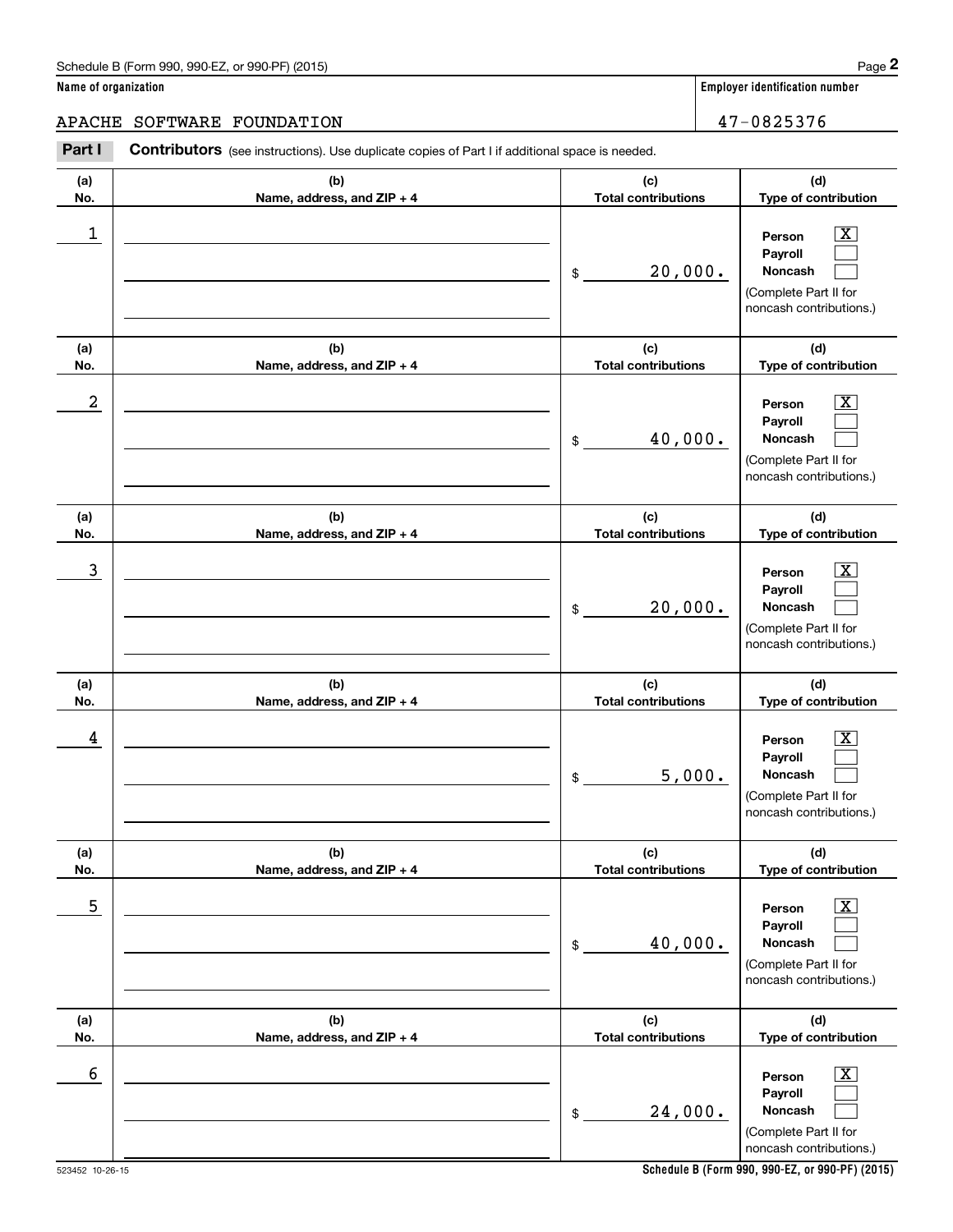#### APACHE SOFTWARE FOUNDATION  $47-0825376$

**(a)No.(b)Name, address, and ZIP + 4 (c)Total contributions (d)Type of contribution PersonPayrollNoncash (a)No.(b)Name, address, and ZIP + 4 (c)Total contributions (d)Type of contribution PersonPayrollNoncash (a)No.(b)Name, address, and ZIP + 4 (c)Total contributions (d)Type of contribution PersonPayrollNoncash (a) No.(b) Name, address, and ZIP + 4 (c) Total contributions (d) Type of contribution Person Payroll Noncash(a) No.(b) Name, address, and ZIP + 4 (c) Total contributions (d) Type of contribution PersonPayrollNoncash (a) No.(b)Name, address, and ZIP + 4 (c) Total contributions (d) Type of contribution PersonPayrollNoncash Contributors** (see instructions). Use duplicate copies of Part I if additional space is needed. \$(Complete Part II for noncash contributions.) \$(Complete Part II for noncash contributions.) \$(Complete Part II for noncash contributions.) \$(Complete Part II for noncash contributions.) \$(Complete Part II for noncash contributions.) \$(Complete Part II for noncash contributions.) Employer identification Page 2<br> **2** ame of organization<br> **2PACHE SOFTWARE FOUNDATION**<br> **Part I** Contributors (see instructions). Use duplicate copies of Part I if additional space is needed.  $|X|$  $\mathcal{L}^{\text{max}}$  $\mathcal{L}^{\text{max}}$  $\boxed{\text{X}}$  $\mathcal{L}^{\text{max}}$  $\mathcal{L}^{\text{max}}$  $|X|$  $\mathcal{L}^{\text{max}}$  $\mathcal{L}^{\text{max}}$  $\boxed{\text{X}}$  $\mathcal{L}^{\text{max}}$  $\mathcal{L}^{\text{max}}$  $|X|$  $\mathcal{L}^{\text{max}}$  $\mathcal{L}^{\text{max}}$  $\boxed{\text{X}}$  $\mathcal{L}^{\text{max}}$  $\mathcal{L}^{\text{max}}$ 7 X 20,000. 8 X 5,000. example and the set of the set of the set of the set of the set of the set of the set of the set of the set of 5,000.  $10$  Person  $\overline{\text{X}}$ 50,000.  $11$  Person X 20,000.  $12$  Person X 100,000.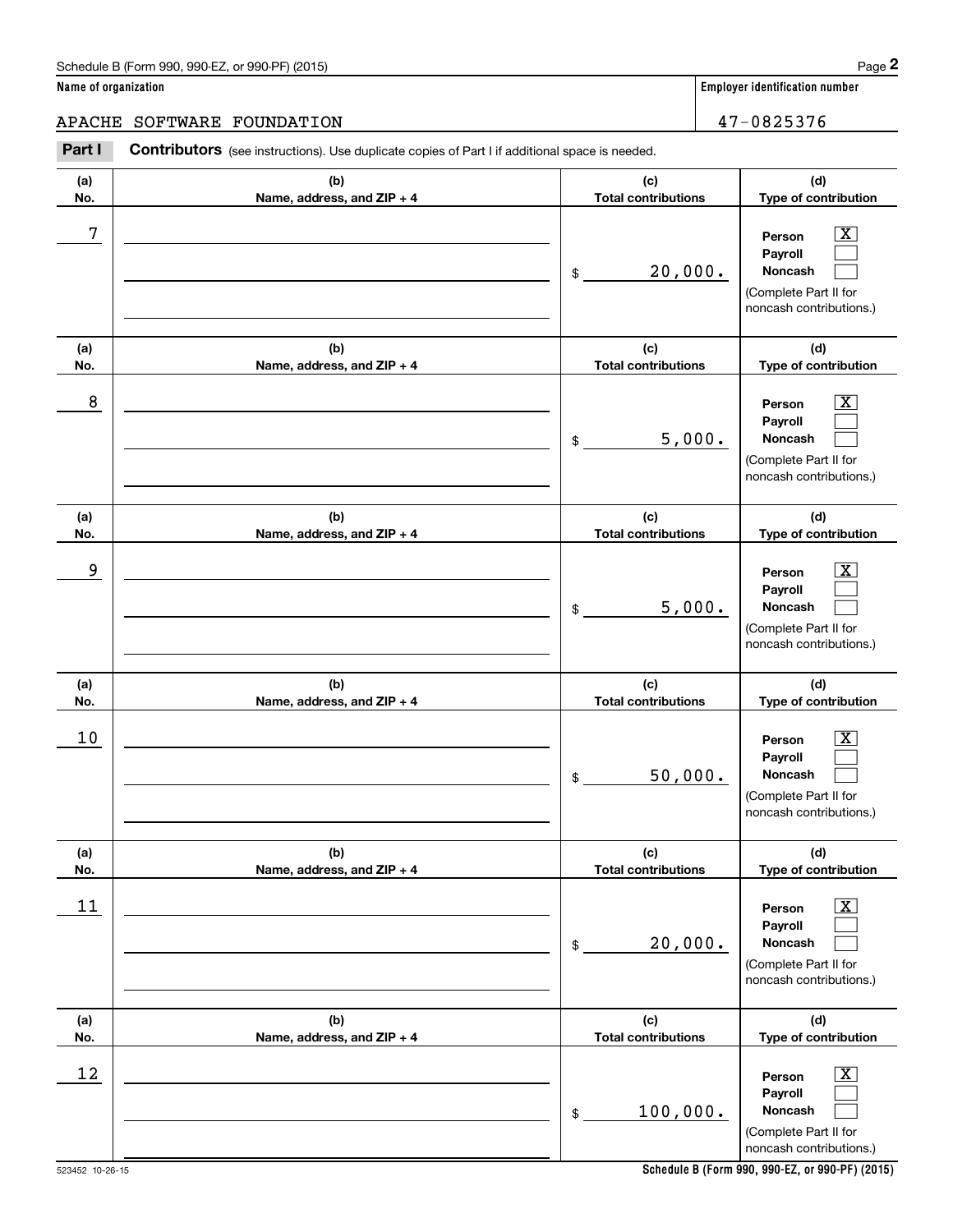#### APACHE SOFTWARE FOUNDATION  $47-0825376$

**(a)No.(b)Name, address, and ZIP + 4 (c)Total contributions (d)Type of contribution PersonPayrollNoncash (a)No.(b)Name, address, and ZIP + 4 (c)Total contributions (d)Type of contribution PersonPayrollNoncash (a)No.(b)Name, address, and ZIP + 4 (c)Total contributions (d)Type of contribution PersonPayrollNoncash (a) No.(b) Name, address, and ZIP + 4 (c) Total contributions (d) Type of contribution PersonPayrollNoncash(a) No.(b) Name, address, and ZIP + 4 (c) Total contributions (d) Type of contribution PersonPayrollNoncash (a) No.(b)Name, address, and ZIP + 4 (c) Total contributions (d) Type of contribution PersonPayrollNoncash Contributors** (see instructions). Use duplicate copies of Part I if additional space is needed. \$(Complete Part II for noncash contributions.) \$(Complete Part II for noncash contributions.) \$(Complete Part II for noncash contributions.) \$(Complete Part II for noncash contributions.) \$(Complete Part II for noncash contributions.) \$(Complete Part II for noncash contributions.) Employer identification Page 2<br> **2** ame of organization<br> **2PACHE SOFTWARE FOUNDATION**<br> **Part I** Contributors (see instructions). Use duplicate copies of Part I if additional space is needed.  $|X|$  $\mathcal{L}^{\text{max}}$  $\mathcal{L}^{\text{max}}$  $\boxed{\text{X}}$  $\mathcal{L}^{\text{max}}$  $\mathcal{L}^{\text{max}}$  $|X|$  $\mathcal{L}^{\text{max}}$  $\mathcal{L}^{\text{max}}$  $\boxed{\text{X}}$  $\mathcal{L}^{\text{max}}$  $\mathcal{L}^{\text{max}}$  $|X|$  $\mathcal{L}^{\text{max}}$  $\mathcal{L}^{\text{max}}$  $\boxed{\text{X}}$  $\mathcal{L}^{\text{max}}$  $\mathcal{L}^{\text{max}}$  $13$  Person X 100,000.  $14$  Person X 20,000.  $15$  Person X 20,000.  $16$  Person X 100,000.  $17$  | Person  $\overline{\text{X}}$ 20,000.  $18$  Person  $\overline{\text{X}}$ 5,000.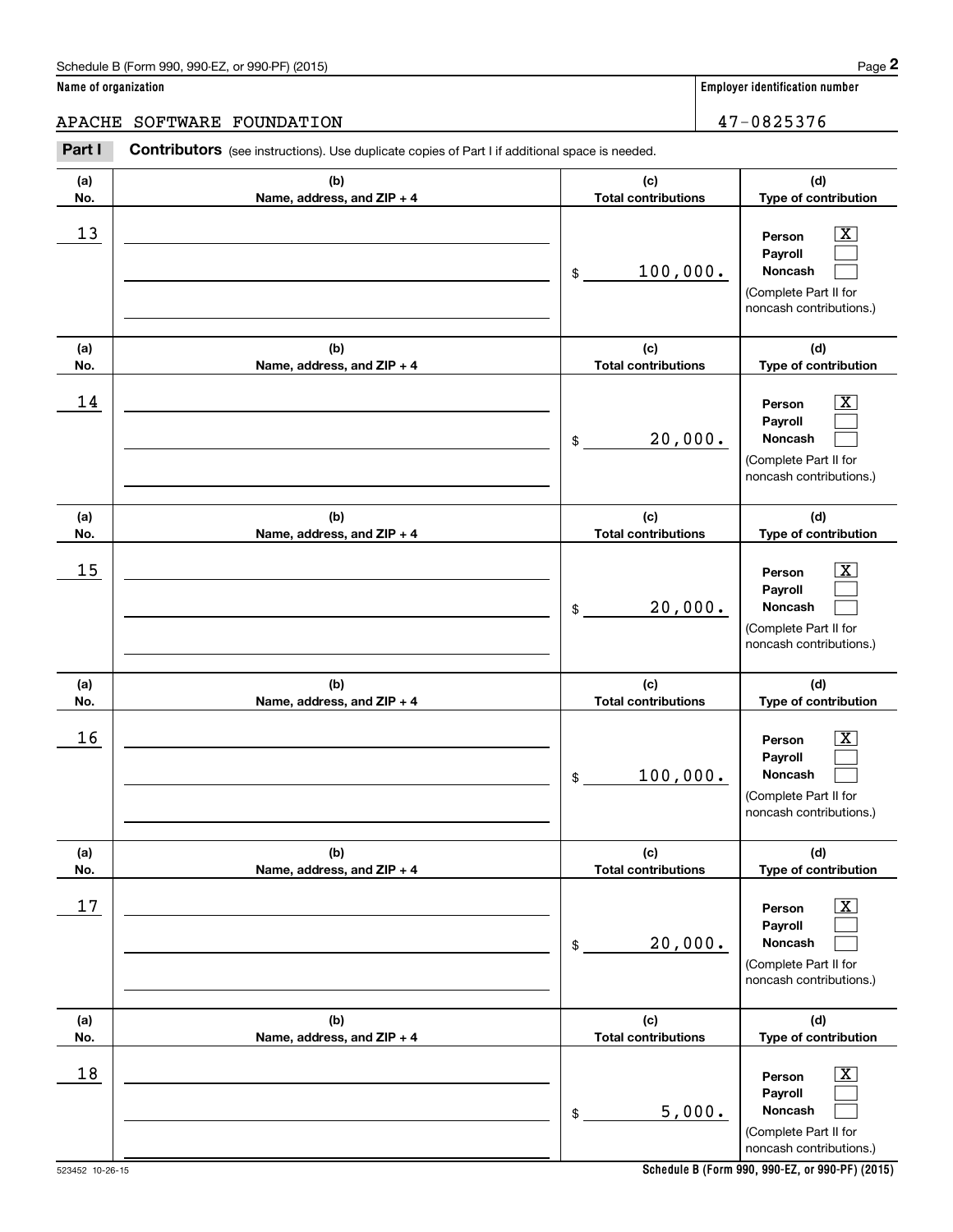## APACHE SOFTWARE FOUNDATION 47-0825376

|                      | Schedule B (Form 990, 990-EZ, or 990-PF) (2015)                                                |                                   | Page 2                                                                                                      |
|----------------------|------------------------------------------------------------------------------------------------|-----------------------------------|-------------------------------------------------------------------------------------------------------------|
| Name of organization |                                                                                                |                                   | Employer identification number                                                                              |
| <b>APACHE</b>        | SOFTWARE FOUNDATION                                                                            |                                   | 47-0825376                                                                                                  |
| Part I               | Contributors (see instructions). Use duplicate copies of Part I if additional space is needed. |                                   |                                                                                                             |
| (a)<br>No.           | (b)<br>Name, address, and ZIP + 4                                                              | (c)<br><b>Total contributions</b> | (d)<br>Type of contribution                                                                                 |
| 19                   |                                                                                                | 200,000.<br>\$                    | $\overline{\mathbf{X}}$<br>Person<br>Payroll<br>Noncash<br>(Complete Part II for<br>noncash contributions.) |
| (a)<br>No.           | (b)<br>Name, address, and ZIP + 4                                                              | (c)<br><b>Total contributions</b> | (d)<br>Type of contribution                                                                                 |
|                      |                                                                                                | \$                                | Person<br>Payroll<br>Noncash<br>(Complete Part II for<br>noncash contributions.)                            |
| (a)<br>No.           | (b)<br>Name, address, and ZIP + 4                                                              | (c)<br><b>Total contributions</b> | (d)<br>Type of contribution                                                                                 |
|                      |                                                                                                | \$                                | Person<br>Payroll<br>Noncash<br>(Complete Part II for<br>noncash contributions.)                            |
| (a)<br>No.           | (b)<br>Name, address, and ZIP + 4                                                              | (c)<br><b>Total contributions</b> | (d)<br>Type of contribution                                                                                 |
|                      |                                                                                                | \$                                | Person<br>Payroll<br>Noncash<br>(Complete Part II for<br>noncash contributions.)                            |
| (a)<br>No.           | (b)<br>Name, address, and ZIP + 4                                                              | (c)<br><b>Total contributions</b> | (d)<br>Type of contribution                                                                                 |
|                      |                                                                                                | \$                                | Person<br>Payroll<br>Noncash<br>(Complete Part II for<br>noncash contributions.)                            |
| (a)<br>No.           | (b)<br>Name, address, and ZIP + 4                                                              | (c)<br><b>Total contributions</b> | (d)<br>Type of contribution                                                                                 |
|                      |                                                                                                | \$                                | Person<br>Payroll<br>Noncash<br>(Complete Part II for<br>noncash contributions.)                            |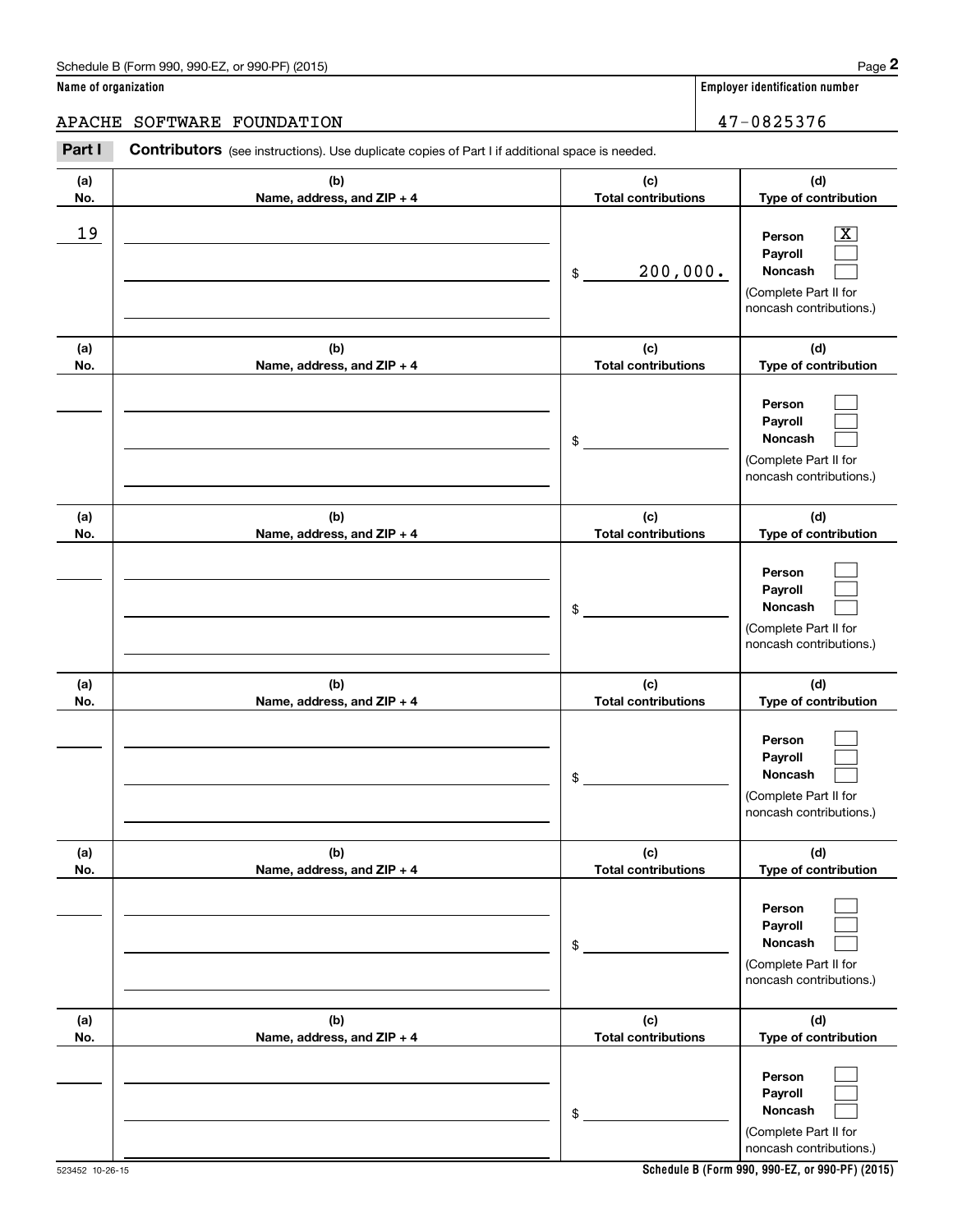## APACHE SOFTWARE FOUNDATION 47-0825376

Employer identification number<br> **3PACHE SOFTWARE FOUNDATION**<br> **PACHE SOFTWARE FOUNDATION**<br> **Part II Noncash Property** (see instructions). Use duplicate copies of Part II if additional space is needed.

| (a)<br>No.<br>from<br>Part I | (b)<br>Description of noncash property given | (c)<br>FMV (or estimate)<br>(see instructions) | (d)<br>Date received |
|------------------------------|----------------------------------------------|------------------------------------------------|----------------------|
|                              |                                              |                                                |                      |
|                              |                                              | $\$$                                           |                      |
| (a)<br>No.<br>from<br>Part I | (b)<br>Description of noncash property given | (c)<br>FMV (or estimate)<br>(see instructions) | (d)<br>Date received |
|                              |                                              |                                                |                      |
|                              |                                              | $\$$                                           |                      |
| (a)<br>No.<br>from<br>Part I | (b)<br>Description of noncash property given | (c)<br>FMV (or estimate)<br>(see instructions) | (d)<br>Date received |
|                              |                                              |                                                |                      |
|                              |                                              | \$                                             |                      |
| (a)<br>No.<br>from<br>Part I | (b)<br>Description of noncash property given | (c)<br>FMV (or estimate)<br>(see instructions) | (d)<br>Date received |
|                              |                                              |                                                |                      |
|                              |                                              | \$                                             |                      |
| (a)<br>No.<br>from<br>Part I | (b)<br>Description of noncash property given | (c)<br>FMV (or estimate)<br>(see instructions) | (d)<br>Date received |
|                              |                                              |                                                |                      |
|                              |                                              | $\$$                                           |                      |
| (a)<br>No.<br>from<br>Part I | (b)<br>Description of noncash property given | (c)<br>FMV (or estimate)<br>(see instructions) | (d)<br>Date received |
|                              |                                              |                                                |                      |
|                              |                                              | \$                                             |                      |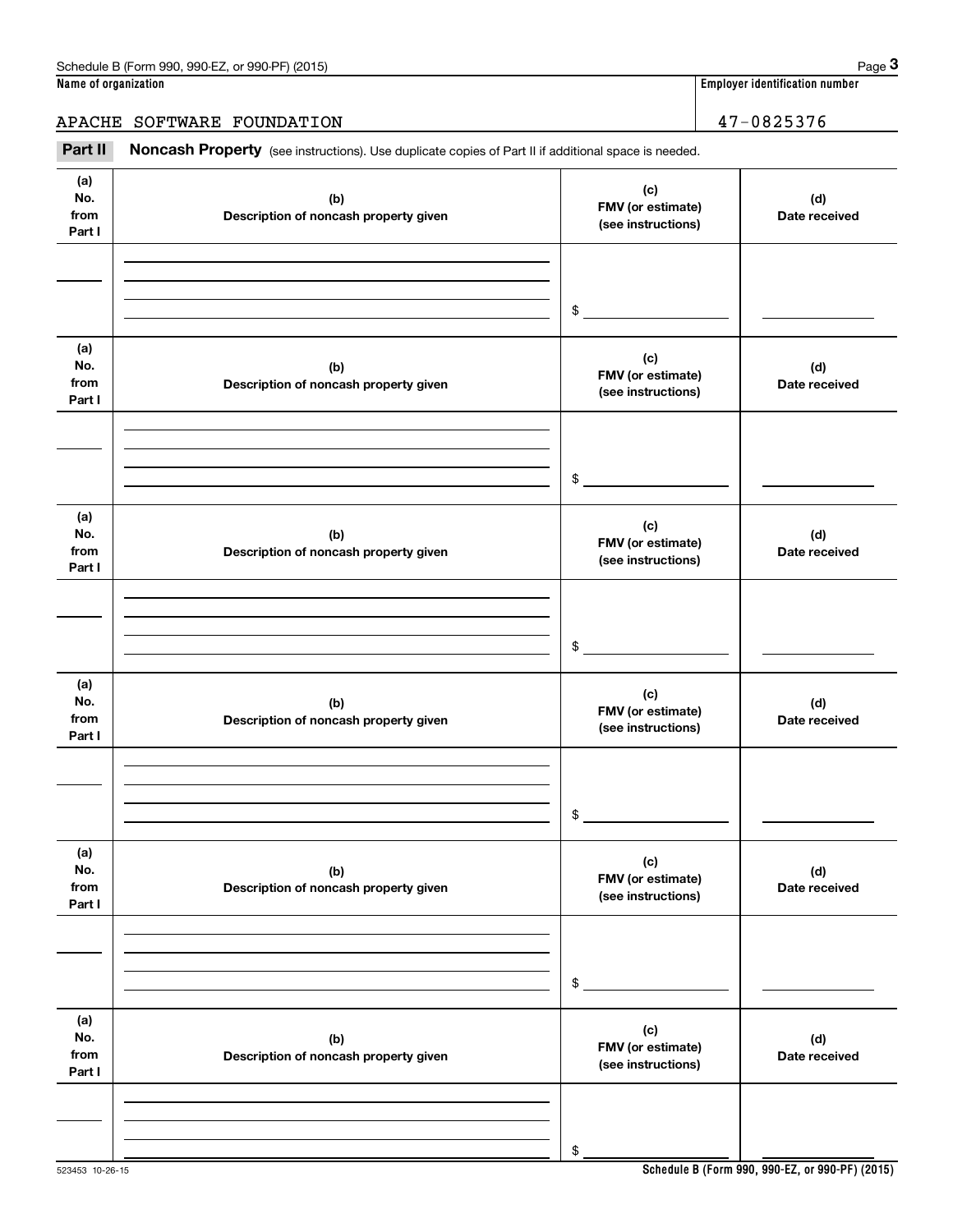|                           | Schedule B (Form 990, 990-EZ, or 990-PF) (2015)                                                                                                                                                                                                                                                          |                      | Page 4                                                                                                                                                  |
|---------------------------|----------------------------------------------------------------------------------------------------------------------------------------------------------------------------------------------------------------------------------------------------------------------------------------------------------|----------------------|---------------------------------------------------------------------------------------------------------------------------------------------------------|
| Name of organization      |                                                                                                                                                                                                                                                                                                          |                      | <b>Employer identification number</b>                                                                                                                   |
| APACHE                    | SOFTWARE FOUNDATION                                                                                                                                                                                                                                                                                      |                      | 47-0825376                                                                                                                                              |
| Part III                  | the year from any one contributor. Complete columns (a) through (e) and the following line entry. For organizations<br>completing Part III, enter the total of exclusively religious, charitable, etc., contributions of \$1,000 or less for the year. (Enter this info. once.) $\blacktriangleright$ \$ |                      | $Exclusively$ religious, charitable, etc., contributions to organizations described in section 501(c)(7), (8), or (10) that total more than \$1,000 for |
|                           | Use duplicate copies of Part III if additional space is needed.                                                                                                                                                                                                                                          |                      |                                                                                                                                                         |
| (a) No.<br>from<br>Part I | (b) Purpose of gift                                                                                                                                                                                                                                                                                      | (c) Use of gift      | (d) Description of how gift is held                                                                                                                     |
|                           |                                                                                                                                                                                                                                                                                                          |                      |                                                                                                                                                         |
|                           |                                                                                                                                                                                                                                                                                                          |                      |                                                                                                                                                         |
|                           |                                                                                                                                                                                                                                                                                                          | (e) Transfer of gift |                                                                                                                                                         |
|                           | Transferee's name, address, and $ZIP + 4$                                                                                                                                                                                                                                                                |                      | Relationship of transferor to transferee                                                                                                                |
|                           |                                                                                                                                                                                                                                                                                                          |                      |                                                                                                                                                         |
| (a) No.<br>from<br>Part I | (b) Purpose of gift                                                                                                                                                                                                                                                                                      | (c) Use of gift      | (d) Description of how gift is held                                                                                                                     |
|                           |                                                                                                                                                                                                                                                                                                          |                      |                                                                                                                                                         |
|                           |                                                                                                                                                                                                                                                                                                          |                      |                                                                                                                                                         |
|                           |                                                                                                                                                                                                                                                                                                          | (e) Transfer of gift |                                                                                                                                                         |
|                           | Transferee's name, address, and $ZIP + 4$                                                                                                                                                                                                                                                                |                      | Relationship of transferor to transferee                                                                                                                |
|                           |                                                                                                                                                                                                                                                                                                          |                      |                                                                                                                                                         |
| (a) No.                   |                                                                                                                                                                                                                                                                                                          |                      |                                                                                                                                                         |
| from<br>Part I            | (b) Purpose of gift                                                                                                                                                                                                                                                                                      | (c) Use of gift      | (d) Description of how gift is held                                                                                                                     |
|                           |                                                                                                                                                                                                                                                                                                          |                      |                                                                                                                                                         |
|                           |                                                                                                                                                                                                                                                                                                          | (e) Transfer of gift |                                                                                                                                                         |
|                           |                                                                                                                                                                                                                                                                                                          |                      |                                                                                                                                                         |
|                           | Transferee's name, address, and $ZIP + 4$                                                                                                                                                                                                                                                                |                      | Relationship of transferor to transferee                                                                                                                |
|                           |                                                                                                                                                                                                                                                                                                          |                      |                                                                                                                                                         |
| (a) No.<br>from<br>Part I | (b) Purpose of gift                                                                                                                                                                                                                                                                                      | (c) Use of gift      | (d) Description of how gift is held                                                                                                                     |
|                           |                                                                                                                                                                                                                                                                                                          |                      |                                                                                                                                                         |
|                           |                                                                                                                                                                                                                                                                                                          |                      |                                                                                                                                                         |
|                           |                                                                                                                                                                                                                                                                                                          | (e) Transfer of gift |                                                                                                                                                         |
|                           | Transferee's name, address, and ZIP + 4                                                                                                                                                                                                                                                                  |                      | Relationship of transferor to transferee                                                                                                                |
|                           |                                                                                                                                                                                                                                                                                                          |                      |                                                                                                                                                         |
|                           |                                                                                                                                                                                                                                                                                                          |                      |                                                                                                                                                         |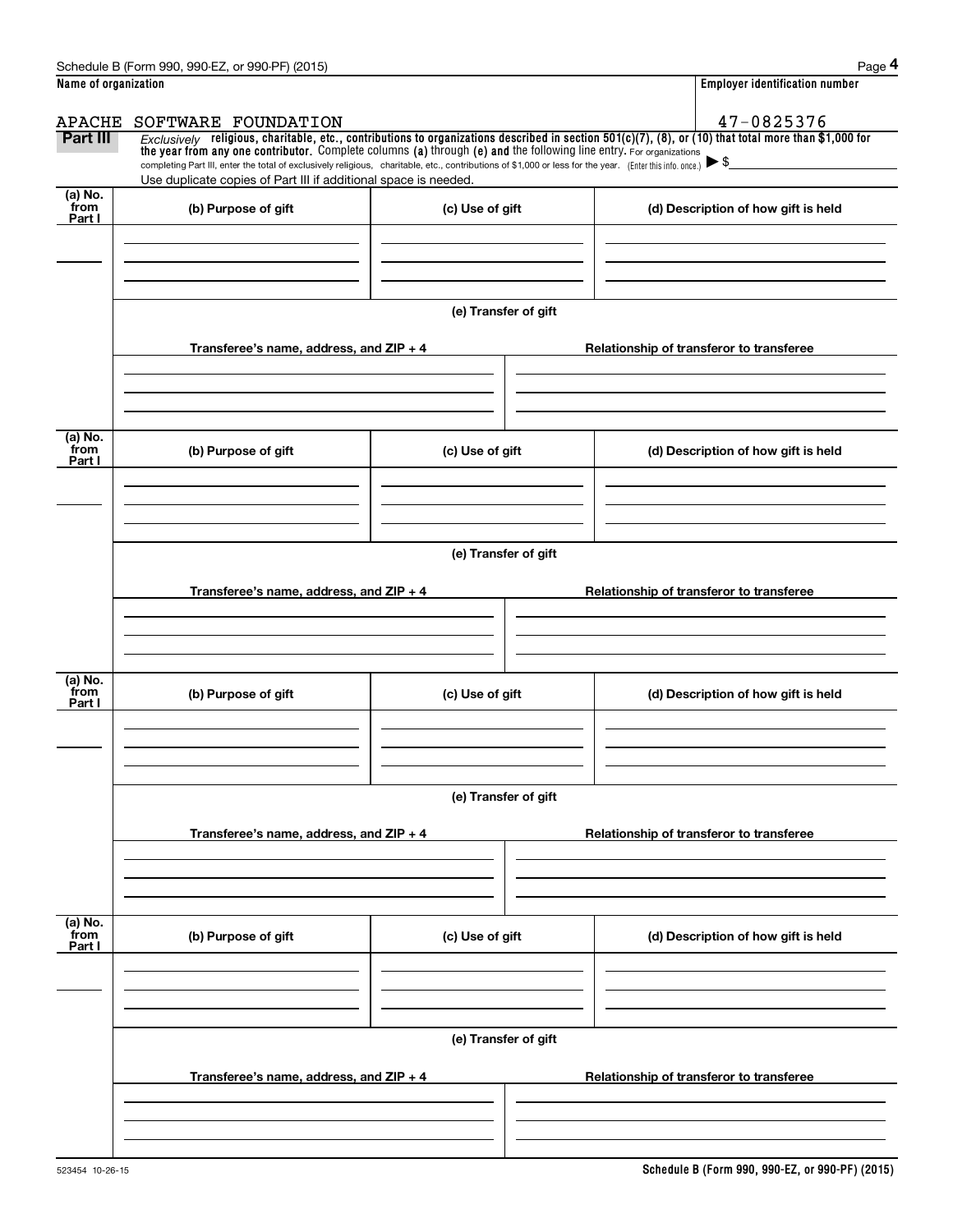| <b>SCHEDULE D</b> |  |
|-------------------|--|
|-------------------|--|

Department of the Treasury Internal Revenue Service

**b**

## **Supplemental Financial Statements**

(Form 990)<br>
Pepartment of the Treasury<br>
Department of the Treasury<br>
Department of the Treasury<br>
Information about Schedule D (Form 990) and its instructions is at www.irs.gov/form990.

| OMB No. 1545-0047     |
|-----------------------|
| 2015                  |
| <b>Open to Public</b> |
| <b>Inspection</b>     |

|         | Name of the organization<br>APACHE SOFTWARE FOUNDATION                                                                                                                                                                         |                                                    |    | <b>Employer identification number</b><br>47-0825376 |    |
|---------|--------------------------------------------------------------------------------------------------------------------------------------------------------------------------------------------------------------------------------|----------------------------------------------------|----|-----------------------------------------------------|----|
| Part I  | Organizations Maintaining Donor Advised Funds or Other Similar Funds or Accounts. Complete if the                                                                                                                              |                                                    |    |                                                     |    |
|         | organization answered "Yes" on Form 990, Part IV, line 6.                                                                                                                                                                      |                                                    |    |                                                     |    |
|         |                                                                                                                                                                                                                                | (a) Donor advised funds                            |    | (b) Funds and other accounts                        |    |
| 1       |                                                                                                                                                                                                                                |                                                    |    |                                                     |    |
| 2       | Aggregate value of contributions to (during year)                                                                                                                                                                              |                                                    |    |                                                     |    |
| з       |                                                                                                                                                                                                                                |                                                    |    |                                                     |    |
| 4       |                                                                                                                                                                                                                                |                                                    |    |                                                     |    |
| 5       | Did the organization inform all donors and donor advisors in writing that the assets held in donor advised funds                                                                                                               |                                                    |    |                                                     |    |
|         |                                                                                                                                                                                                                                |                                                    |    | Yes                                                 | No |
| 6       | Did the organization inform all grantees, donors, and donor advisors in writing that grant funds can be used only                                                                                                              |                                                    |    |                                                     |    |
|         | for charitable purposes and not for the benefit of the donor or donor advisor, or for any other purpose conferring                                                                                                             |                                                    |    |                                                     |    |
|         | impermissible private benefit?                                                                                                                                                                                                 |                                                    |    | Yes                                                 | No |
| Part II | Conservation Easements. Complete if the organization answered "Yes" on Form 990, Part IV, line 7.                                                                                                                              |                                                    |    |                                                     |    |
| 1.      | Purpose(s) of conservation easements held by the organization (check all that apply).                                                                                                                                          |                                                    |    |                                                     |    |
|         | Preservation of land for public use (e.g., recreation or education)                                                                                                                                                            | Preservation of a historically important land area |    |                                                     |    |
|         | Protection of natural habitat                                                                                                                                                                                                  | Preservation of a certified historic structure     |    |                                                     |    |
|         | Preservation of open space                                                                                                                                                                                                     |                                                    |    |                                                     |    |
| 2       | Complete lines 2a through 2d if the organization held a qualified conservation contribution in the form of a conservation easement on the last                                                                                 |                                                    |    |                                                     |    |
|         | day of the tax year.                                                                                                                                                                                                           |                                                    |    | Held at the End of the Tax Year                     |    |
|         | Total number of conservation easements                                                                                                                                                                                         |                                                    | 2a |                                                     |    |
| b       | Total acreage restricted by conservation easements                                                                                                                                                                             |                                                    | 2b |                                                     |    |
|         |                                                                                                                                                                                                                                |                                                    | 2c |                                                     |    |
| d       | Number of conservation easements included in (c) acquired after 8/17/06, and not on a historic structure                                                                                                                       |                                                    |    |                                                     |    |
|         | listed in the National Register [[11] matter contract the state of the state of the National Register [11] matter of the National Register [11] matter of the National Register [11] matter of the National Register [11] matt |                                                    | 2d |                                                     |    |
| 3       | Number of conservation easements modified, transferred, released, extinguished, or terminated by the organization during the tax                                                                                               |                                                    |    |                                                     |    |
|         | year $\blacktriangleright$                                                                                                                                                                                                     |                                                    |    |                                                     |    |
| 4       | Number of states where property subject to conservation easement is located >                                                                                                                                                  |                                                    |    |                                                     |    |
| 5       | Does the organization have a written policy regarding the periodic monitoring, inspection, handling of                                                                                                                         |                                                    |    |                                                     |    |
|         | violations, and enforcement of the conservation easements it holds?                                                                                                                                                            |                                                    |    | Yes                                                 | No |
| 6       | Staff and volunteer hours devoted to monitoring, inspecting, handling of violations, and enforcing conservation easements during the year                                                                                      |                                                    |    |                                                     |    |
|         |                                                                                                                                                                                                                                |                                                    |    |                                                     |    |
| 7       | Amount of expenses incurred in monitoring, inspecting, handling of violations, and enforcing conservation easements during the year                                                                                            |                                                    |    |                                                     |    |
|         | $\blacktriangleright$ \$                                                                                                                                                                                                       |                                                    |    |                                                     |    |
| 8       | Does each conservation easement reported on line 2(d) above satisfy the requirements of section 170(h)(4)(B)(i)                                                                                                                |                                                    |    |                                                     |    |
|         | and section 170(h)(4)(B)(ii)?                                                                                                                                                                                                  |                                                    |    | Yes                                                 | No |
| 9       | In Part XIII, describe how the organization reports conservation easements in its revenue and expense statement, and balance sheet, and                                                                                        |                                                    |    |                                                     |    |
|         | include, if applicable, the text of the footnote to the organization's financial statements that describes the organization's accounting for                                                                                   |                                                    |    |                                                     |    |
|         | conservation easements.                                                                                                                                                                                                        |                                                    |    |                                                     |    |
|         | Organizations Maintaining Collections of Art, Historical Treasures, or Other Similar Assets.<br>Part III                                                                                                                       |                                                    |    |                                                     |    |
|         | Complete if the organization answered "Yes" on Form 990, Part IV, line 8.                                                                                                                                                      |                                                    |    |                                                     |    |
|         | 1a If the organization elected, as permitted under SFAS 116 (ASC 958), not to report in its revenue statement and balance sheet works of art,                                                                                  |                                                    |    |                                                     |    |
|         | historical treasures, or other similar assets held for public exhibition, education, or research in furtherance of public service, provide, in Part XIII,                                                                      |                                                    |    |                                                     |    |
|         | the text of the footnote to its financial statements that describes these items.                                                                                                                                               |                                                    |    |                                                     |    |
|         | <b>b</b> If the organization elected, as permitted under SFAS 116 (ASC 958), to report in its revenue statement and balance sheet works of art, historical                                                                     |                                                    |    |                                                     |    |
|         | treasures, or other similar assets held for public exhibition, education, or research in furtherance of public service, provide the following amounts                                                                          |                                                    |    |                                                     |    |
|         | relating to these items:                                                                                                                                                                                                       |                                                    |    |                                                     |    |
|         |                                                                                                                                                                                                                                |                                                    |    | $\mathfrak{S}$                                      |    |
|         | (ii) Assets included in Form 990, Part X                                                                                                                                                                                       |                                                    |    | $\sim$                                              |    |
| 2       | If the organization received or held works of art, historical treasures, or other similar assets for financial gain, provide                                                                                                   |                                                    |    |                                                     |    |
|         | the following amounts required to be reported under SFAS 116 (ASC 958) relating to these items:                                                                                                                                |                                                    |    |                                                     |    |

~~~~~~~~~~~~~~~~~~~~~~~~~~~~~~

**a** Revenue included on Form 990, Part VIII, line 1

Assets included in Form 990, Part X

| Schedule D (Form 990) 2015 |  |  |
|----------------------------|--|--|
|                            |  |  |

 $\blacktriangleright$  \$

 $\blacktriangleright$  \$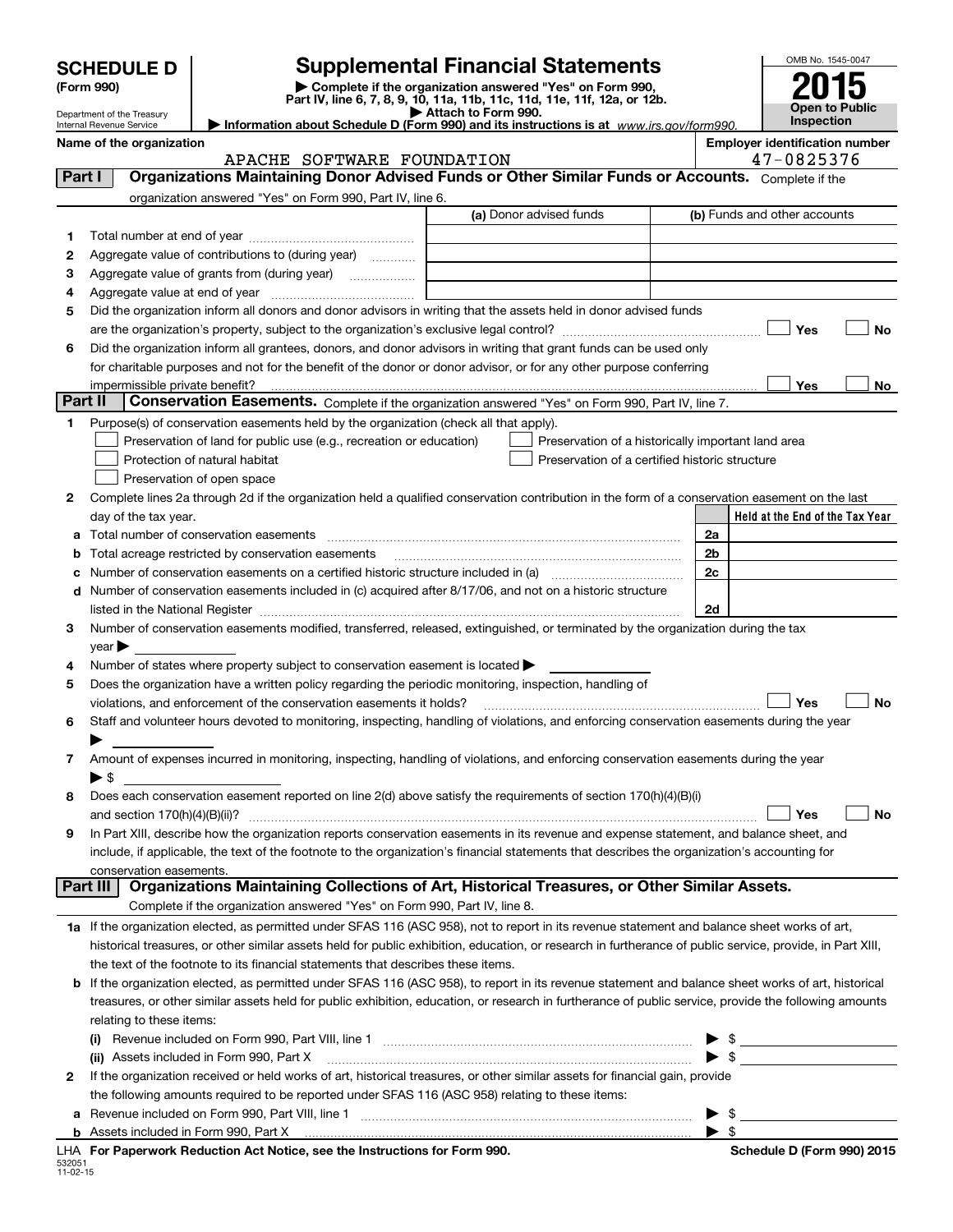|        | Schedule D (Form 990) 2015                                                                                                                                                                                                     | APACHE SOFTWARE FOUNDATION              |   |                |                                                      |                                 | $47 - 0825376$ Page 2                      |                |         |         |
|--------|--------------------------------------------------------------------------------------------------------------------------------------------------------------------------------------------------------------------------------|-----------------------------------------|---|----------------|------------------------------------------------------|---------------------------------|--------------------------------------------|----------------|---------|---------|
|        | Part III<br>Organizations Maintaining Collections of Art, Historical Treasures, or Other Similar Assets (continued)                                                                                                            |                                         |   |                |                                                      |                                 |                                            |                |         |         |
| 3      | Using the organization's acquisition, accession, and other records, check any of the following that are a significant use of its collection items                                                                              |                                         |   |                |                                                      |                                 |                                            |                |         |         |
|        | (check all that apply):                                                                                                                                                                                                        |                                         |   |                |                                                      |                                 |                                            |                |         |         |
| a      | Public exhibition                                                                                                                                                                                                              |                                         |   |                | Loan or exchange programs                            |                                 |                                            |                |         |         |
| b      | Scholarly research                                                                                                                                                                                                             |                                         |   |                | Other <b>Committee Committee Committee Committee</b> |                                 |                                            |                |         |         |
| с      | Preservation for future generations                                                                                                                                                                                            |                                         |   |                |                                                      |                                 |                                            |                |         |         |
| 4      | Provide a description of the organization's collections and explain how they further the organization's exempt purpose in Part XIII.                                                                                           |                                         |   |                |                                                      |                                 |                                            |                |         |         |
| 5      | During the year, did the organization solicit or receive donations of art, historical treasures, or other similar assets                                                                                                       |                                         |   |                |                                                      |                                 |                                            |                |         |         |
|        |                                                                                                                                                                                                                                |                                         |   |                |                                                      |                                 |                                            | Yes            |         | No      |
|        | <b>Part IV</b><br>Escrow and Custodial Arrangements. Complete if the organization answered "Yes" on Form 990, Part IV, line 9, or                                                                                              |                                         |   |                |                                                      |                                 |                                            |                |         |         |
|        | reported an amount on Form 990, Part X, line 21.                                                                                                                                                                               |                                         |   |                |                                                      |                                 |                                            |                |         |         |
|        | 1a Is the organization an agent, trustee, custodian or other intermediary for contributions or other assets not included                                                                                                       |                                         |   |                |                                                      |                                 |                                            |                |         |         |
|        |                                                                                                                                                                                                                                |                                         |   |                |                                                      |                                 |                                            | Yes            |         | No      |
|        | <b>b</b> If "Yes," explain the arrangement in Part XIII and complete the following table:                                                                                                                                      |                                         |   |                |                                                      |                                 |                                            |                |         |         |
|        |                                                                                                                                                                                                                                |                                         |   |                |                                                      |                                 |                                            | Amount         |         |         |
| c      | Beginning balance material content contracts and content and content and content and content and content and content and content and content and content and content and content and content and content and content and conte |                                         |   |                |                                                      | 1c                              |                                            |                |         |         |
|        | Additions during the year manufactured and an account of the state of the state of the state of the state of the state of the state of the state of the state of the state of the state of the state of the state of the state |                                         |   |                |                                                      | 1d                              |                                            |                |         |         |
|        | Distributions during the year manufactured and continuum and contained and contained and contained and contained and contained and contained and contained and contained and contained and contained and contained and contain |                                         |   |                |                                                      | 1e                              |                                            |                |         |         |
| Ť.     | Ending balance measurements are all the contract of the contract of the contract of the contract of the contract of the contract of the contract of the contract of the contract of the contract of the contract of the contra |                                         |   |                |                                                      | 1f                              |                                            |                |         |         |
|        | 2a Did the organization include an amount on Form 990, Part X, line 21, for escrow or custodial account liability?                                                                                                             |                                         |   |                |                                                      |                                 |                                            | Yes            |         | No      |
| Part V | <b>b</b> If "Yes," explain the arrangement in Part XIII. Check here if the explanation has been provided on Part XIII                                                                                                          |                                         |   |                |                                                      |                                 |                                            |                |         |         |
|        | Endowment Funds. Complete if the organization answered "Yes" on Form 990, Part IV, line 10.                                                                                                                                    |                                         |   |                |                                                      |                                 |                                            |                |         |         |
|        |                                                                                                                                                                                                                                | (a) Current year                        |   | (b) Prior year | (c) Two years back                                   |                                 | (d) Three years back   (e) Four years back |                |         |         |
| 1a     | Beginning of year balance                                                                                                                                                                                                      |                                         |   |                |                                                      |                                 |                                            |                |         |         |
|        |                                                                                                                                                                                                                                |                                         |   |                |                                                      |                                 |                                            |                |         |         |
|        | Net investment earnings, gains, and losses                                                                                                                                                                                     |                                         |   |                |                                                      |                                 |                                            |                |         |         |
| a      |                                                                                                                                                                                                                                |                                         |   |                |                                                      |                                 |                                            |                |         |         |
|        | e Other expenditures for facilities                                                                                                                                                                                            |                                         |   |                |                                                      |                                 |                                            |                |         |         |
|        | and programs                                                                                                                                                                                                                   |                                         |   |                |                                                      |                                 |                                            |                |         |         |
|        | End of year balance                                                                                                                                                                                                            |                                         |   |                |                                                      |                                 |                                            |                |         |         |
| g<br>2 | Provide the estimated percentage of the current year end balance (line 1g, column (a)) held as:                                                                                                                                |                                         |   |                |                                                      |                                 |                                            |                |         |         |
| а      | Board designated or quasi-endowment                                                                                                                                                                                            |                                         | % |                |                                                      |                                 |                                            |                |         |         |
|        | Permanent endowment >                                                                                                                                                                                                          | %                                       |   |                |                                                      |                                 |                                            |                |         |         |
|        | Temporarily restricted endowment $\blacktriangleright$                                                                                                                                                                         | %                                       |   |                |                                                      |                                 |                                            |                |         |         |
|        | The percentages on lines 2a, 2b, and 2c should equal 100%.                                                                                                                                                                     |                                         |   |                |                                                      |                                 |                                            |                |         |         |
|        | 3a Are there endowment funds not in the possession of the organization that are held and administered for the organization                                                                                                     |                                         |   |                |                                                      |                                 |                                            |                |         |         |
|        | by:                                                                                                                                                                                                                            |                                         |   |                |                                                      |                                 |                                            |                | Yes     | No.     |
|        | (i)                                                                                                                                                                                                                            |                                         |   |                |                                                      |                                 |                                            | 3a(i)          |         |         |
|        | (ii) related organizations                                                                                                                                                                                                     |                                         |   |                |                                                      |                                 |                                            | 3a(ii)         |         |         |
|        |                                                                                                                                                                                                                                |                                         |   |                |                                                      |                                 |                                            | 3b             |         |         |
|        | Describe in Part XIII the intended uses of the organization's endowment funds.                                                                                                                                                 |                                         |   |                |                                                      |                                 |                                            |                |         |         |
|        | Land, Buildings, and Equipment.<br>Part VI                                                                                                                                                                                     |                                         |   |                |                                                      |                                 |                                            |                |         |         |
|        | Complete if the organization answered "Yes" on Form 990, Part IV, line 11a. See Form 990, Part X, line 10.                                                                                                                     |                                         |   |                |                                                      |                                 |                                            |                |         |         |
|        | Description of property                                                                                                                                                                                                        | (a) Cost or other<br>basis (investment) |   |                | (b) Cost or other<br>basis (other)                   | (c) Accumulated<br>depreciation |                                            | (d) Book value |         |         |
|        |                                                                                                                                                                                                                                |                                         |   |                |                                                      |                                 |                                            |                |         |         |
| b      |                                                                                                                                                                                                                                |                                         |   |                |                                                      |                                 |                                            |                |         |         |
|        |                                                                                                                                                                                                                                |                                         |   |                |                                                      |                                 |                                            |                |         |         |
|        |                                                                                                                                                                                                                                |                                         |   |                |                                                      |                                 |                                            |                |         |         |
|        |                                                                                                                                                                                                                                |                                         |   |                | 132,826.                                             | 103,973.                        |                                            |                |         | 28,853. |
|        |                                                                                                                                                                                                                                |                                         |   |                |                                                      |                                 |                                            |                | 28,853. |         |

**Schedule D (Form 990) 2015**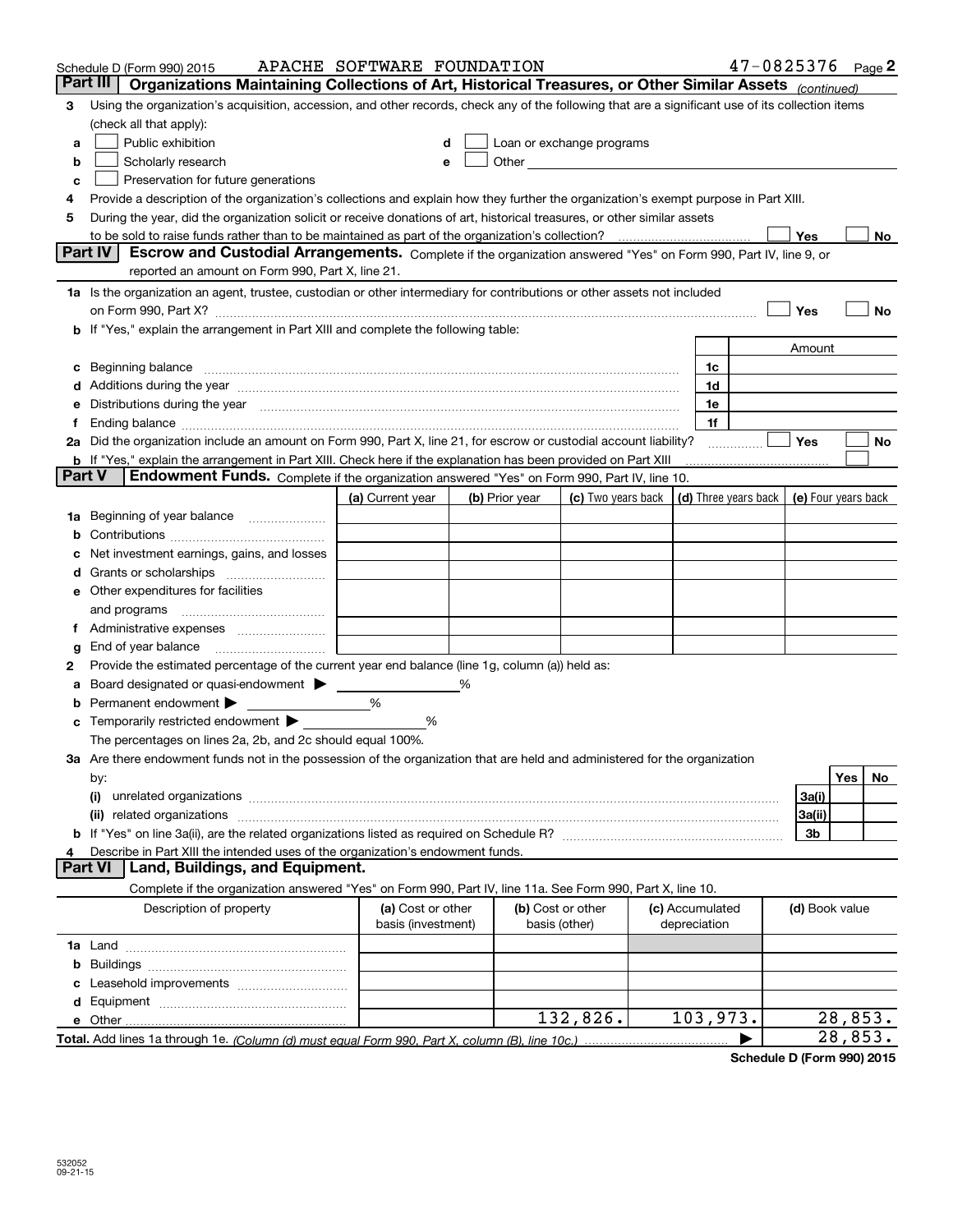| 47-0825376<br>APACHE SOFTWARE FOUNDATION<br>Schedule D (Form 990) 2015 | Page |  |
|------------------------------------------------------------------------|------|--|
|------------------------------------------------------------------------|------|--|

### **3Part VII Investments - Other Securities.**

Complete if the organization answered "Yes" on Form 990, Part IV, line 11b. See Form 990, Part X, line 12.

| (a) Description of security or category (including name of security)                   | (b) Book value | (c) Method of valuation: Cost or end-of-year market value |
|----------------------------------------------------------------------------------------|----------------|-----------------------------------------------------------|
| (1) Financial derivatives                                                              |                |                                                           |
| (2) Closely-held equity interests                                                      |                |                                                           |
| $(3)$ Other                                                                            |                |                                                           |
| (A)                                                                                    |                |                                                           |
| (B)                                                                                    |                |                                                           |
| (C)                                                                                    |                |                                                           |
| (D)                                                                                    |                |                                                           |
| (E)                                                                                    |                |                                                           |
| (F)                                                                                    |                |                                                           |
| (G)                                                                                    |                |                                                           |
| (H)                                                                                    |                |                                                           |
| Total. (Col. (b) must equal Form 990, Part X, col. (B) line 12.) $\blacktriangleright$ |                |                                                           |

#### **Part VIII Investments - Program Related.**

Complete if the organization answered "Yes" on Form 990, Part IV, line 11c. See Form 990, Part X, line 13.

| (a) Description of investment                                       | (b) Book value | (c) Method of valuation: Cost or end-of-year market value |
|---------------------------------------------------------------------|----------------|-----------------------------------------------------------|
| (1)                                                                 |                |                                                           |
| (2)                                                                 |                |                                                           |
| $\frac{1}{2}$                                                       |                |                                                           |
| (4)                                                                 |                |                                                           |
| $\frac{1}{2}$                                                       |                |                                                           |
| (6)                                                                 |                |                                                           |
| $\sqrt{(7)}$                                                        |                |                                                           |
| (8)                                                                 |                |                                                           |
| (9)                                                                 |                |                                                           |
| Total. (Col. (b) must equal Form 990, Part X, col. (B) line $13.$ ) |                |                                                           |

### **Part IX Other Assets.**

Complete if the organization answered "Yes" on Form 990, Part IV, line 11d. See Form 990, Part X, line 15.

| (a) Description | (b) Book value |
|-----------------|----------------|
| (1)             |                |
| (2)             |                |
| $\frac{1}{2}$   |                |
| (4)             |                |
| $\frac{1}{2}$   |                |
| (6)             |                |
| (7)             |                |
| (8)             |                |
| (9)             |                |
|                 |                |

**Part X Other Liabilities.**

Complete if the organization answered "Yes" on Form 990, Part IV, line 11e or 11f. See Form 990, Part X, line 25.

| 1.            | (a) Description of liability                                       | (b) Book value |
|---------------|--------------------------------------------------------------------|----------------|
| (1)           | Federal income taxes                                               |                |
| (2)           |                                                                    |                |
| (3)           |                                                                    |                |
| (4)           |                                                                    |                |
| (5)           |                                                                    |                |
| (6)           |                                                                    |                |
| $\mathcal{L}$ |                                                                    |                |
| (8)           |                                                                    |                |
| (9)           |                                                                    |                |
|               | Total. (Column (b) must equal Form 990. Part X, col. (B) line 25.) |                |

*(Column (b) must equal Form 990, Part X, col. (B) line 25.)* . . . . . . . . . . . . . . .

**2.**Liability for uncertain tax positions. In Part XIII, provide the text of the footnote to the organization's financial statements that reports the organization's liability for uncertain tax positions under FIN 48 (ASC 740). Check here if the text of the footnote has been provided in Part XIII  $\mathcal{L}^{\text{max}}$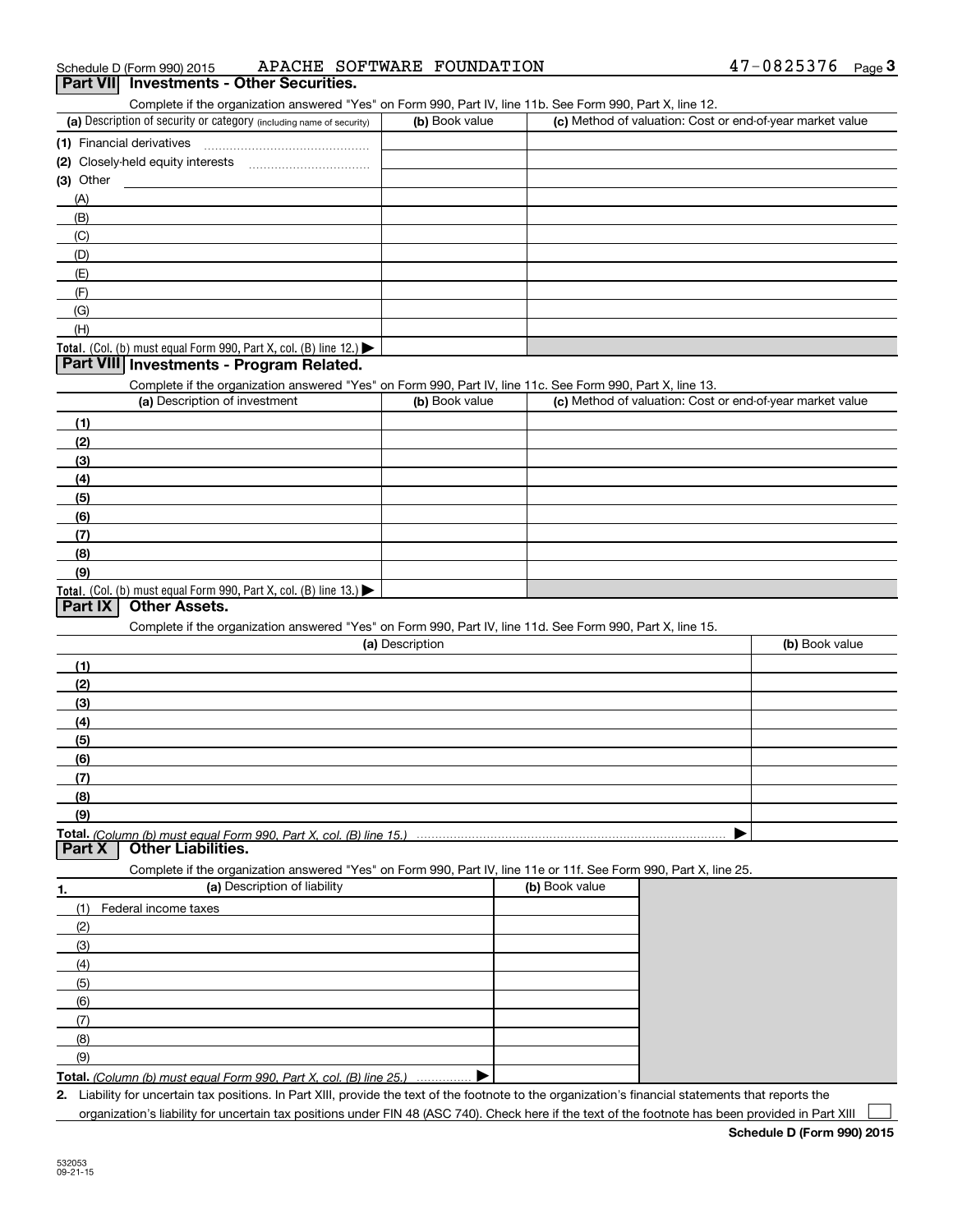|   | APACHE SOFTWARE FOUNDATION<br>Schedule D (Form 990) 2015                                                                                                                                                                           |                | 47-0825376<br>Page 4 |
|---|------------------------------------------------------------------------------------------------------------------------------------------------------------------------------------------------------------------------------------|----------------|----------------------|
|   | Part XI<br>Reconciliation of Revenue per Audited Financial Statements With Revenue per Return.                                                                                                                                     |                |                      |
|   | Complete if the organization answered "Yes" on Form 990, Part IV, line 12a.                                                                                                                                                        |                |                      |
| 1 | Total revenue, gains, and other support per audited financial statements                                                                                                                                                           |                | $\mathbf{1}$         |
| 2 | Amounts included on line 1 but not on Form 990, Part VIII, line 12:                                                                                                                                                                |                |                      |
| a | Net unrealized gains (losses) on investments [11] matter contracts and the unrealized gains (losses) on investments                                                                                                                | 2a             |                      |
|   |                                                                                                                                                                                                                                    | 2 <sub>b</sub> |                      |
| с |                                                                                                                                                                                                                                    | 2с             |                      |
| d |                                                                                                                                                                                                                                    | 2d             |                      |
| е | Add lines 2a through 2d                                                                                                                                                                                                            |                | <b>2e</b>            |
| 3 |                                                                                                                                                                                                                                    |                | 3                    |
| 4 | Amounts included on Form 990, Part VIII, line 12, but not on line 1:                                                                                                                                                               |                |                      |
|   |                                                                                                                                                                                                                                    | 4a             |                      |
| b |                                                                                                                                                                                                                                    | 4 <sub>b</sub> |                      |
| c | Add lines 4a and 4b                                                                                                                                                                                                                |                | 4с                   |
| 5 |                                                                                                                                                                                                                                    |                | 5                    |
|   | Part XII   Reconciliation of Expenses per Audited Financial Statements With Expenses per Return.                                                                                                                                   |                |                      |
|   | Complete if the organization answered "Yes" on Form 990, Part IV, line 12a.                                                                                                                                                        |                |                      |
| 1 | Total expenses and losses per audited financial statements [11] [12] manuscription control expenses and losses per audited financial statements [11] [12] manuscription of the statements [12] manuscription of the statements     |                | $\blacksquare$       |
| 2 | Amounts included on line 1 but not on Form 990, Part IX, line 25:                                                                                                                                                                  |                |                      |
| a |                                                                                                                                                                                                                                    | 2a             |                      |
| b |                                                                                                                                                                                                                                    | 2 <sub>b</sub> |                      |
| c |                                                                                                                                                                                                                                    | 2c             |                      |
|   |                                                                                                                                                                                                                                    | 2d             |                      |
| е | Add lines 2a through 2d <b>must be a constructed as the constant of the construction</b> and the state of the state of the state of the state of the state of the state of the state of the state of the state of the state of the |                | 2e                   |
| З |                                                                                                                                                                                                                                    |                | 3                    |
| 4 | Amounts included on Form 990, Part IX, line 25, but not on line 1:                                                                                                                                                                 |                |                      |
| a |                                                                                                                                                                                                                                    | 4a             |                      |
| b | Other (Describe in Part XIII.) <b>Construction Contract Construction</b> Chemistry Chemistry Chemistry Chemistry Chemistry                                                                                                         | 4 <sub>b</sub> |                      |
|   | Add lines 4a and 4b                                                                                                                                                                                                                |                | 4c                   |
| 5 |                                                                                                                                                                                                                                    |                | 5                    |
|   | Part XIII Supplemental Information.                                                                                                                                                                                                |                |                      |

Provide the descriptions required for Part II, lines 3, 5, and 9; Part III, lines 1a and 4; Part IV, lines 1b and 2b; Part V, line 4; Part X, line 2; Part XI, lines 2d and 4b; and Part XII, lines 2d and 4b. Also complete this part to provide any additional information.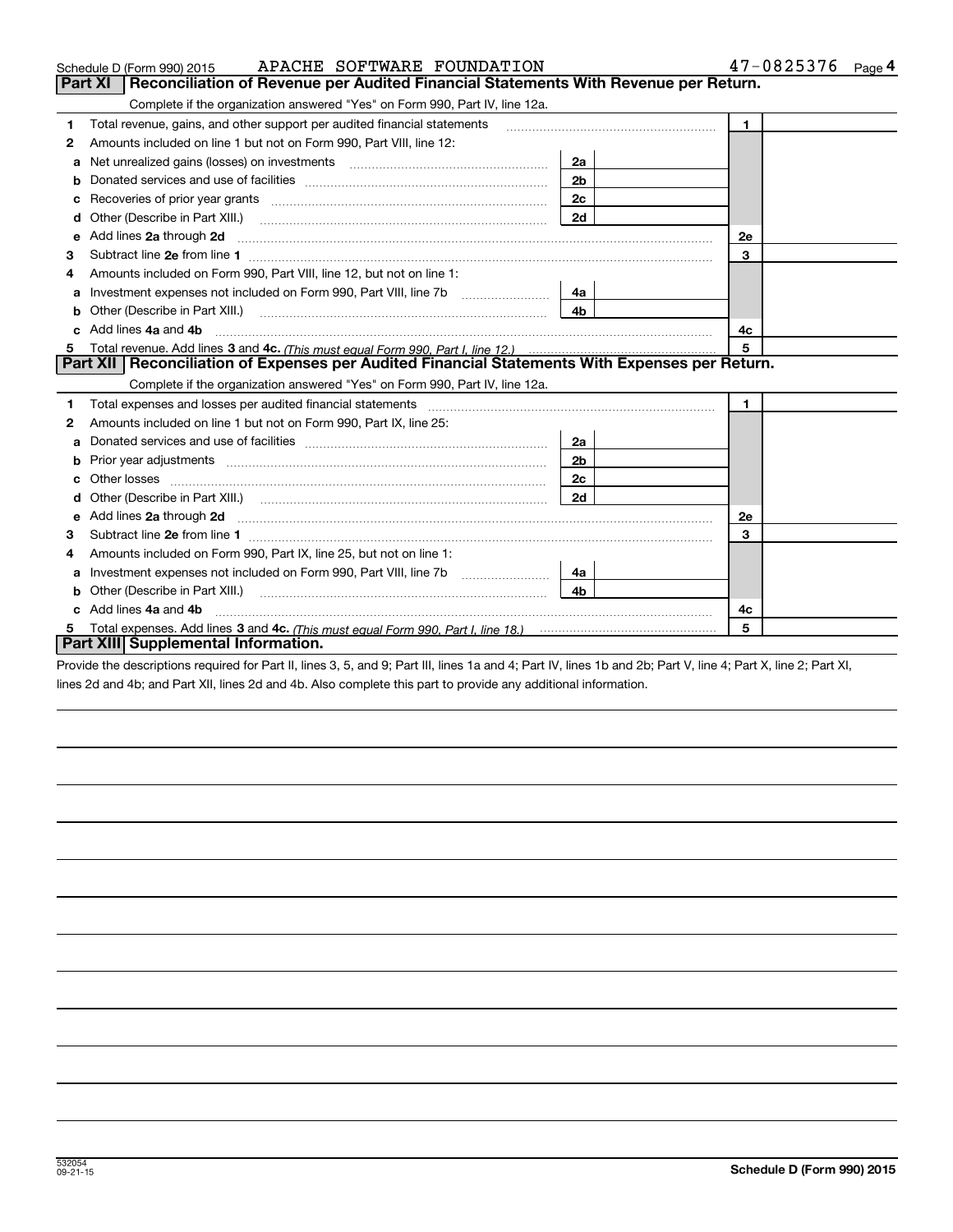**(Form 990 or 990-EZ)**

Department of the Treasury

Name of the organization

Internal Revenue Service

## **SCHEDULE O Supplemental Information to Form 990 or 990-EZ**

**Information about Schedule O (Form 990 or 990-EZ) and its instructions is at**  $www.irs.gov/form990.$ **Complete to provide information for responses to specific questions on Form 990 or 990-EZ or to provide any additional information. | Attach to Form 990 or 990-EZ.**



**Employer identification number**

APACHE SOFTWARE FOUNDATION 147-0825376

FORM 990, PART VI, SECTION A, LINE 3:

APACHE HAS CONTRACTED WITH VIRTUAL, INC. TO MAINTAIN THEIR FINANCIAL

RECORDS AND HANDLE OTHER FINANCIAL MATTERS.

FORM 990, PART VI, SECTION A, LINE 6:

THE APACHE SOFTWARE FOUNDATION IS A MEMBER-BASED ORGANIZATION AS DESCRIBED

IN ITS BYLAWS. MEMBERSHIP IS BASED ON A NOMINATION AND VOTING PROCESS BY

WHICH CANDIDATES ARE NOMINATED BY EXISTING MEMBERS AND ARE ADMITTED OR

REJECTED AS MEMBERS BASED ON A MAJORITY VOTE OF THE EXISTING MEMBERS OF THE ORGANIZATION.

FORM 990, PART VI, SECTION A, LINE 7A:

THE BOARD OF DIRECTORS IS THE GOVERNING BODY OF THE ASF. AS PER THE

BYLAWS, THE BOARD OF DIRECTORS IS A GROUP OF 9 PEOPLE THAT ARE ELECTED

ANNUALLY BY THE ASF.

FORM 990, PART VI, SECTION B, LINE 11:

THE TREASURER REVIEWS THE 990 ON BEHALF OF THE BOARD AND THE MEMBERSHIP.

FORM 990, PART VI, SECTION B, LINE 12C:

ACCORDING TO SECTION 5.13 "DIRECTOR CONFLICTS OF INTEREST" OF THE

ORGANIZATION'S BYLAWS, NO CONTRACT OR OTHER TRANSACTION BETWEEN THE

CORPORATION AND ONE OR MORE OF ITS DIRECTORS OR BETWEEN THE CORPORATION AND

ANY OTHER CORPORATION, PARTNERSHIP, ASSOCIATION OR OTHER ORGANIZATION IN

WHICH ONE OR MORE OF THE DIRECTORS OF THE CORPORATION ARE DIRECTORS OR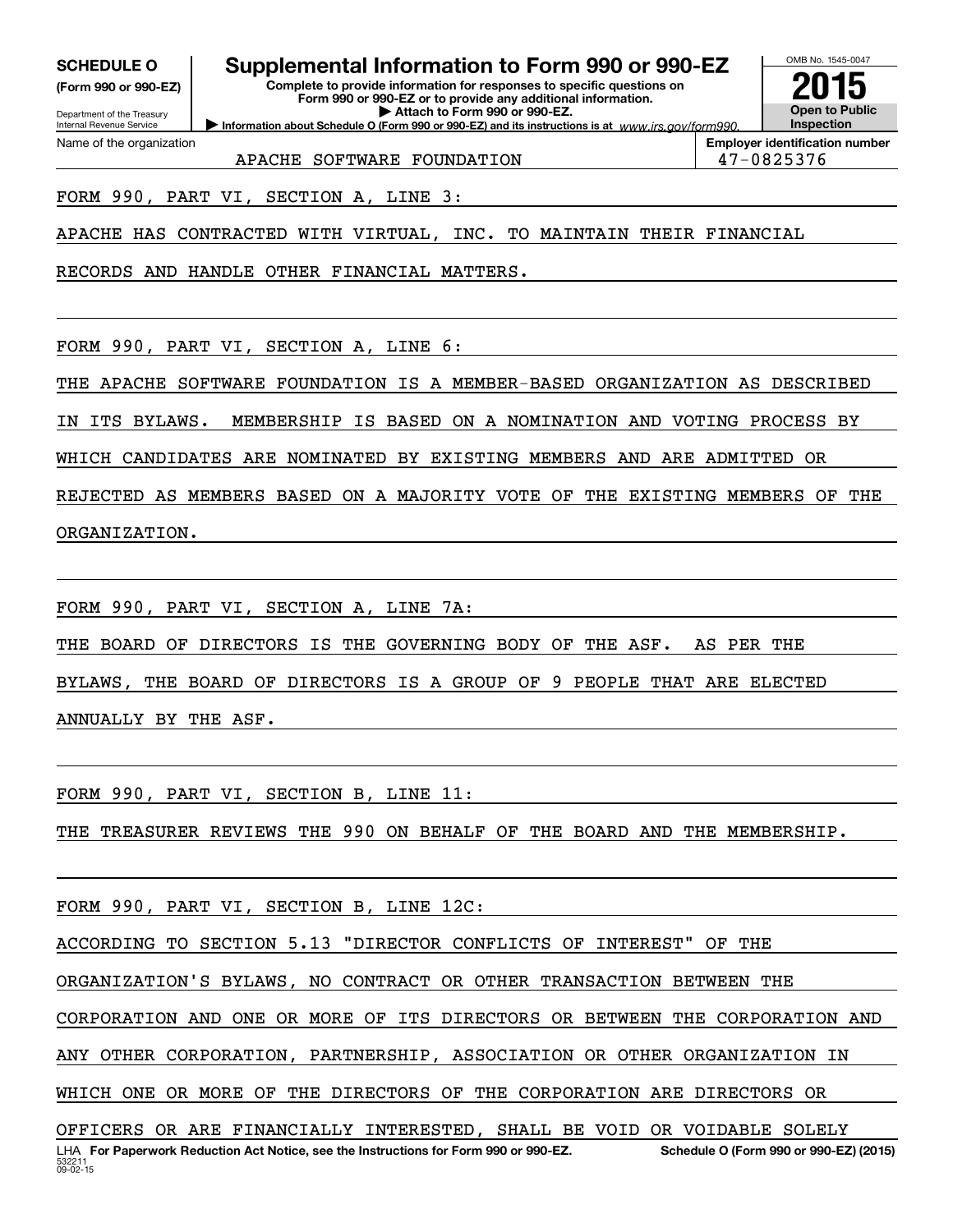| Schedule O (Form 990 or 990-EZ) (2015)                                         | Page 2                                              |  |  |  |  |
|--------------------------------------------------------------------------------|-----------------------------------------------------|--|--|--|--|
| Name of the organization<br>APACHE SOFTWARE FOUNDATION                         | <b>Emplover identification number</b><br>47-0825376 |  |  |  |  |
| SUCH RELATIONSHIP OR INTEREST OR SOLELY BECAUSE SUCH DIRECTOR OR<br>BECAUSE OF |                                                     |  |  |  |  |
| DIRECTORS ARE PRESENT AT OR PARTICIPATE IN THE MEETING OF                      | THE BOARD OF                                        |  |  |  |  |
| DIRECTORS OR A COMMITTEE THEREOF WHICH AUTHORIZES, APPROVES OR RATIFIES        |                                                     |  |  |  |  |
| SUCH CONTRACT OR TRANSACTION OR SOLELY BECAUSE HIS OR HER OR THEIR VOTES       |                                                     |  |  |  |  |
| COUNTED FOR SUCH PURPOSE, IF:<br>ARE                                           |                                                     |  |  |  |  |
| THE MATERIAL FACTS AS TO THE DIRECTOR'S RELATIONSHIP OR INTEREST AND AS<br>Α.  |                                                     |  |  |  |  |
| THE CONTRACT OR TRANSACTION ARE DISCLOSED OR ARE KNOWN TO THE BOARD OF<br>TO.  |                                                     |  |  |  |  |
| DIRECTORS OR COMMITTEE, AND THE BOARD OF DIRECTORS OR COMMITTEE                | IN GOOD                                             |  |  |  |  |
| FAITH AUTHORIZES, APPROVES OR RATIFIES THE CONTRACT OR TRANSACTION BY THE      |                                                     |  |  |  |  |
| AFFIRMATIVE VOTES OF A MAJORITY OF THE DISINTERESTED DIRECTORS, EVEN THOUGH    |                                                     |  |  |  |  |
| THE DISINTERESTED DIRECTORS BE LESS THAN A QUORUM; OR                          |                                                     |  |  |  |  |
| THE MATERIAL FACTS AS TO THEIR RELATIONSHIP OR INTEREST AND AS TO THE<br>в.    |                                                     |  |  |  |  |
| CONTRACT OR TRANSACTION ARE DISCLOSED OR KNOWN TO                              | THE MEMBERS ENTITLED<br>TО                          |  |  |  |  |
| THEREON, AND THE CONTRACT OR TRANSACTION IS SPECIFICALLY APPROVED<br>VOTE      | ΙN                                                  |  |  |  |  |
| GOOD FAITH BY VOTE OF SUCH MEMBERS; OR                                         |                                                     |  |  |  |  |
| THE CONTRACT OR TRANSACTION IS FAIR AS TO THE CORPORATION AT<br>$\mathbf{C}$ . | THE TIME<br>IT                                      |  |  |  |  |
| AUTHORIZED, APPROVED OR RATIFIED BY THE BOARD OF DIRECTORS, A COMMITTEE<br>IS. |                                                     |  |  |  |  |
| OF THE BOARD OF DIRECTORS OR THE MEMBERS. COMMON OR INTERESTED DIRECTORS       |                                                     |  |  |  |  |
| MAY BE COUNTED IN DETERMINING THE PRESENCE OF A QUORUM AT A MEETING OF THE     |                                                     |  |  |  |  |
| BOARD OF DIRECTORS OR A COMMITTEE THEREOF WHICH AUTHORIZES, APPROVES OR        |                                                     |  |  |  |  |
| RATIFIES SUCH CONTRACT OR TRANSACTION.                                         |                                                     |  |  |  |  |
|                                                                                |                                                     |  |  |  |  |
| FORM 990, PART VI, SECTION C, LINE 19:                                         |                                                     |  |  |  |  |
| THE ORGANIZATION MAKES ITS GOVERNING DOCUMENTS AVAILABLE TO THE PUBLIC VIA     |                                                     |  |  |  |  |
| ITS WEBSITE, HTTP://WWW.APACHE.ORG. IN PARTICULAR,                             |                                                     |  |  |  |  |
| HTTP://APACHE.ORG/FOUNDATION/#HOW-ARE-THE-ASF-AND-APACHE-PROJECTS-GOVERNED.    |                                                     |  |  |  |  |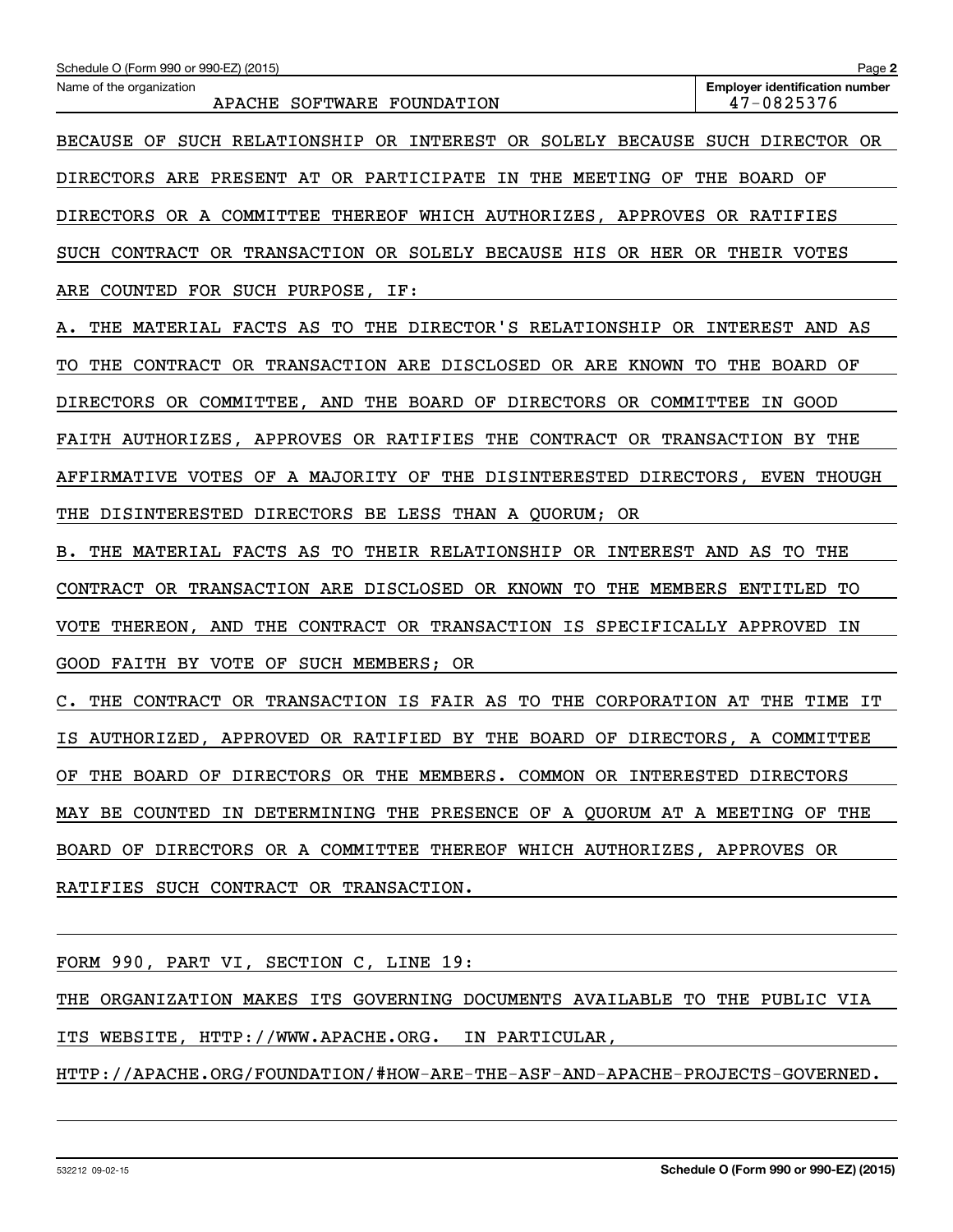#### **2015 DEPRECIATION AND AMORTIZATION REPORT**

|              | FORM 990 PAGE 10                            |                  |        |      |                                                           |             |                             | 990                          |                        |                              |                                  |                                          |                               |                                  |                                       |
|--------------|---------------------------------------------|------------------|--------|------|-----------------------------------------------------------|-------------|-----------------------------|------------------------------|------------------------|------------------------------|----------------------------------|------------------------------------------|-------------------------------|----------------------------------|---------------------------------------|
| Asset<br>No. | Description                                 | Date<br>Acquired | Method | Life | $\begin{matrix} 0 \\ 0 \\ n \end{matrix}$<br>$\mathsf{v}$ | Line<br>No. | Unadjusted<br>Cost Or Basis | Bus<br>$\frac{0}{0}$<br>Excl | Section 179<br>Expense | Reduction In<br><b>Basis</b> | <b>Basis For</b><br>Depreciation | Beginning<br>Accumulated<br>Depreciation | Current<br>Sec 179<br>Expense | <b>Current Year</b><br>Deduction | Ending<br>Accumulated<br>Depreciation |
|              | 1 DELL SERVER                               | $05/21/13$ SL    |        | 4,00 |                                                           | 16          | 24, 271.                    |                              |                        |                              | 24, 271.                         | 11,630.                                  |                               | 6,068                            | 17,698.                               |
|              | 2 3 DELL SERVERS                            | $10/01/13$ SL    |        | 4.00 |                                                           | 16          | 28,450.                     |                              |                        |                              | 28,450.                          | 11,261.                                  |                               | 7,112.                           | 18,373.                               |
|              | POWEREDGE R720 CHASSIS- 2.5                 |                  |        |      |                                                           |             |                             |                              |                        |                              |                                  |                                          |                               |                                  |                                       |
|              | 3 INCH<br><b>BSD-ABI-DEP</b>                | 06/04/14 SL      |        | 4.00 |                                                           | 16          | 17,600.                     |                              |                        |                              | 17,600.                          | 4,033.                                   |                               | 4,400                            | 8,433.                                |
|              | 4 R510-TRACI-C35K7R1                        | 08/01/11 SL      |        | 4.00 |                                                           | 16          | 6, 549.                     |                              |                        |                              | 6, 549.                          | 6,139.                                   |                               | 410                              | 6, 549.                               |
|              | <b>BSD-AURORA-DPE</b>                       |                  |        |      |                                                           |             |                             |                              |                        |                              |                                  |                                          |                               |                                  |                                       |
|              | 5 R410-SARA-8NVW45J                         | 08/01/11 SL      |        | 4,00 |                                                           | 16          | 7,661.                      |                              |                        |                              | 7,661.                           | 7,182.                                   |                               | 479                              | 7,661.                                |
|              | <b>BSD-HARMONIA-DPE</b>                     |                  |        |      |                                                           |             |                             |                              |                        |                              |                                  |                                          |                               |                                  |                                       |
|              | 6 R510-FUB-J3X8C5J                          | $06/01/12$ SL    |        | 4,00 |                                                           | 16          | 11,079.                     |                              |                        |                              | 11,079.                          | 8,078.                                   |                               | 2,769.                           | 10,847.                               |
|              | MAC OSX-EIRENE-DPE                          |                  |        |      |                                                           |             |                             |                              |                        |                              |                                  |                                          |                               |                                  |                                       |
|              | 7 R720-OSUOSL-J7188X1<br>MAC OSX-PHANES-DPE | 02/01/13 SL      |        | 4,00 |                                                           | 16          | 14,963.                     |                              |                        |                              | 14,963.                          | 8,417.                                   |                               | 3,741                            | 12,158.                               |
|              | 8 R510-OSUOSL-DNTTMS1                       | 05/01/12 SL      |        | 4,00 |                                                           | 16          | 8,262.                      |                              |                        |                              | 8, 262.                          | 6, 197.                                  |                               | 2,065.                           | 8, 262.                               |
|              |                                             |                  |        |      |                                                           |             |                             |                              |                        |                              |                                  |                                          |                               |                                  |                                       |
|              | 9 VMWARE-CHAOS-OSUOSL                       | 04/01/12 SL      |        | 4.00 |                                                           | 16          | 13,991.                     |                              |                        |                              | 13,991.                          | 10,785.                                  |                               | 3,206.                           | 13,991.                               |
|              | * TOTAL 990 PAGE 10 DEPR                    |                  |        |      |                                                           |             | 132,826.                    |                              |                        |                              | 132,826.                         | 73,722.                                  |                               | 30, 250.                         | 103,972.                              |
|              |                                             |                  |        |      |                                                           |             |                             |                              |                        |                              |                                  |                                          |                               |                                  |                                       |
|              |                                             |                  |        |      |                                                           |             |                             |                              |                        |                              |                                  |                                          |                               |                                  |                                       |
|              |                                             |                  |        |      |                                                           |             |                             |                              |                        |                              |                                  |                                          |                               |                                  |                                       |
|              |                                             |                  |        |      |                                                           |             |                             |                              |                        |                              |                                  |                                          |                               |                                  |                                       |
|              |                                             |                  |        |      |                                                           |             |                             |                              |                        |                              |                                  |                                          |                               |                                  |                                       |
|              |                                             |                  |        |      |                                                           |             |                             |                              |                        |                              |                                  |                                          |                               |                                  |                                       |
|              |                                             |                  |        |      |                                                           |             |                             |                              |                        |                              |                                  |                                          |                               |                                  |                                       |
|              |                                             |                  |        |      |                                                           |             |                             |                              |                        |                              |                                  |                                          |                               |                                  |                                       |
|              |                                             |                  |        |      |                                                           |             |                             |                              |                        |                              |                                  |                                          |                               |                                  |                                       |
|              |                                             |                  |        |      |                                                           |             |                             |                              |                        |                              |                                  |                                          |                               |                                  |                                       |
|              |                                             |                  |        |      |                                                           |             |                             |                              |                        |                              |                                  |                                          |                               |                                  |                                       |
|              |                                             |                  |        |      |                                                           |             |                             |                              |                        |                              |                                  |                                          |                               |                                  |                                       |

(D) - Asset disposed \* ITC, Salvage, Bonus, Commercial Revitalization Deduction, GO Zone